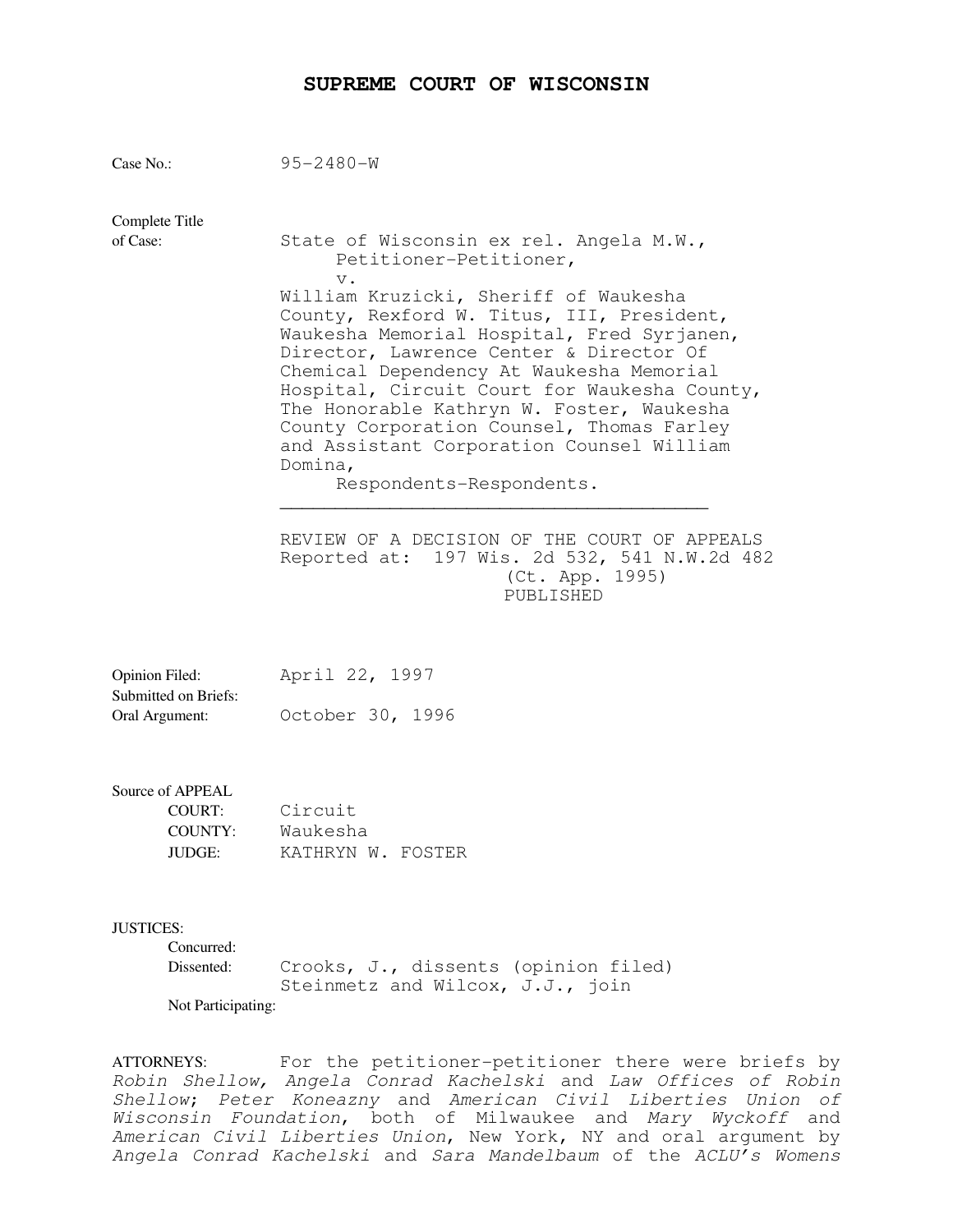Rights Project.

 For the respondents-respondents there was a brief by William J. Domina, Margaret M. Zimmer and Waukesha County Assistant Corporation Counsel, Waukesha and oral argument by William J. Domina and Jill C. Vento.

 Guardian ad Litem brief was filed by Jill C. Vento and Brenner, Brenner & Wall, Waukesha.

 Amicus curiae was filed by Carol E. Stauder, John M. Stoiber, Thomas L. Potter, assistant district attorneys and E. Michael McCann, district attorney, Milwaukee.

 Amicus curiae was filed by Stephen W. Hayes, Timothy W. Feeley, Susan E. Lovern and Von Briesen, Purtell & Roper, S.C., Milwaukee for the National Association of Counsel for Children.

 Amicus curiae was filed by Keith A. Fournier, Jeffrey A. Brauch and The American Center for Law & Justice, Virginia Beach, VA and Thomas Patrick Monaghan and New Hope Life Center\The American Center for Law & Justice, New Hope, KY, for the New Hope Life Center and The American Center for Law & Justice.

Amicus curiae was filed by Michael H. Schaalman and Quarles & Brady, Milwaukee; Carol Tracy, Susan Frietsche and Women's Law Project, Philadelphia, PA; Lynn Paltrow, Nancy Stearns and Center for Reproductive Law & Policy, New York, NY; Nadine Taub and Women's Rights Litigation Clinic, Newark, NJ, for the American Public Health Association, The Drug Policy Foundation, The National Black Women's Health Project, The National Center for Youth Law, The National Latina Health Project, The National Women's Health Network, The Northwest Women's Law Center, The NOW Legal Defense and Education Fund, Planned Parenthood of Wisconsin, Inc., The Wisconsin Council on Children and Families and The Wisconsin Women's Network.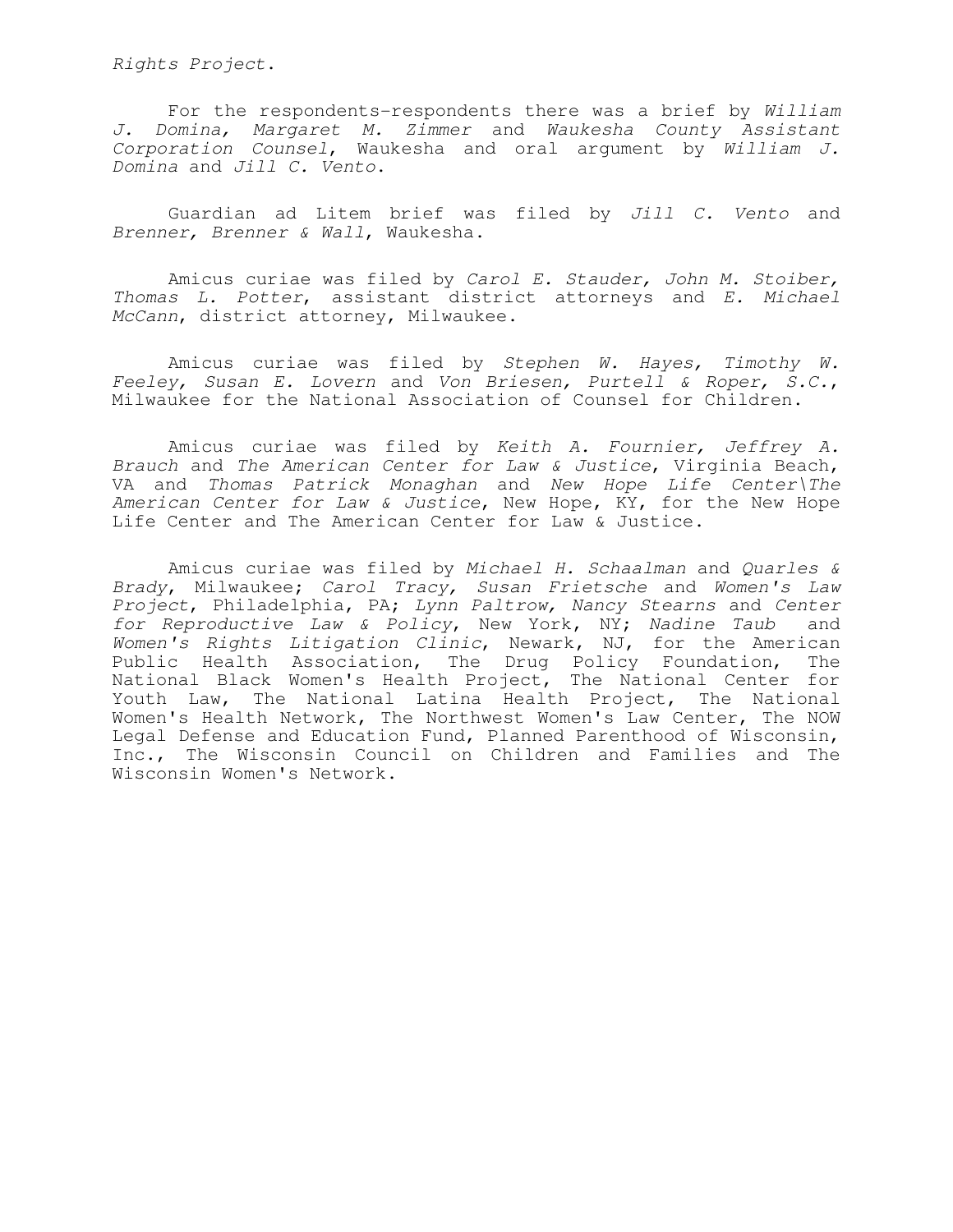**This opinion is subject to further editing and modification. The final version will appear in the bound volume of the official reports.**

No. 95-2480-W

STATE OF WISCONSIN :

**State of Wisconsin ex rel. Angela M.W.,** 

 **Petitioner-Petitioner,** 

 **v.** 

Ļ.

**William Kruzicki, Sheriff of Waukesha County, Rexford W. Titus, III, President, Waukesha Memorial Hospital, Fred Syrjanen, Director, Lawrence Center & Director of Chemical Dependency at Waukesha Memorial Hospital, Circuit Court for Waukesha County, The Honorable Kathryn W. Foster, Waukesha County Corporation Counsel, Thomas Farley and Assistant Corporation Counsel, William Domina,** 

 **Respondents-Respondents.** 

IN SUPREME COURT

# **FILED**

### **APR 22, 1997**

Marilyn L. Graves Clerk of Supreme Court Madison, WI

REVIEW of a decision of the Court of Appeals. Reversed.

¶1 ANN WALSH BRADLEY, J. The petitioner, Angela M.W., seeks review of a court of appeals' decision<sup>1</sup> denying her request for either a writ of habeas corpus or a supervisory writ to prohibit the Waukesha County Circuit Court, Kathryn W. Foster, Judge, from continuing to exercise jurisdiction in a CHIPS (child alleged to be in need of protection or services) proceeding. She maintains that the CHIPS statute does not confer jurisdiction over her or her viable fetus. In the alternative, if the CHIPS statute does confer such jurisdiction, the petitioner contends that as applied to her, it violates her

State ex rel. Angela M.W. v. Kruzicki, 197 Wis. 2d 532, 541 N.W.2d 482 (Ct. App. 1995).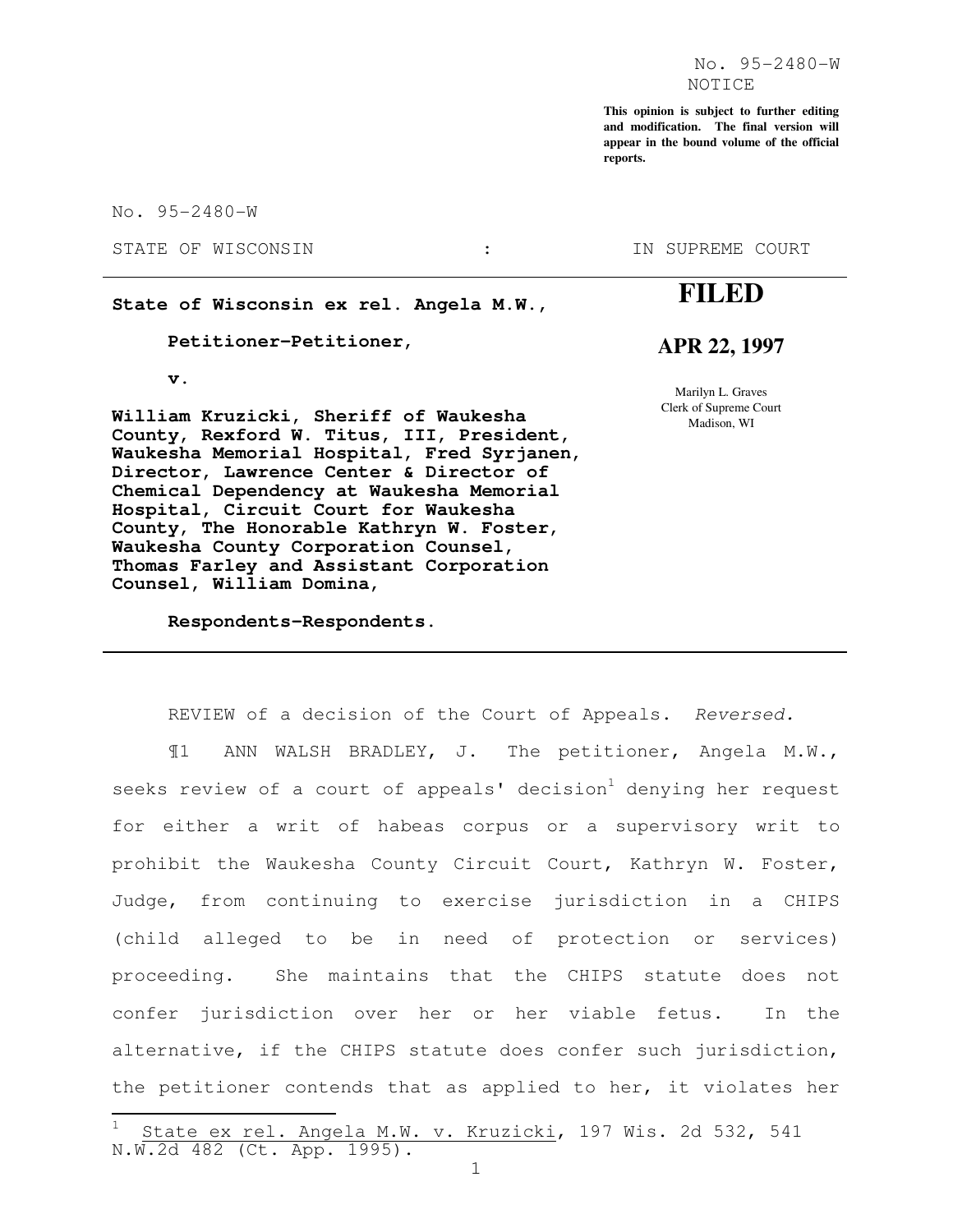#### No. 95-2480-W

equal protection and due process rights. Because we determine that the legislature did not intend to include a fetus within the Children's Code definition of "child," we reverse the decision of the court of appeals.

¶2 Although we visit in the facts of this case the daunting social problem of drug use during pregnancy, the essence of this case is one of statutory construction. The relevant facts are undisputed.

¶3 The petitioner was an adult carrying a viable fetus with a projected delivery date of October 4, 1995. Based upon observations made while providing the petitioner with prenatal care, her obstetrician suspected that she was using cocaine or other drugs. Blood tests performed on May 31, June 26, and July 21, 1995, confirmed the obstetrician's suspicion that the petitioner was using cocaine or other drugs.

¶4 On July 21, 1995, the obstetrician confronted the petitioner about her drug use and its effect on her viable fetus. The petitioner expressed remorse, but declined the obstetrician's advice to seek treatment. On August 15, 1995, a blood test again confirmed that the petitioner was ingesting cocaine or other drugs. Afterward, the petitioner canceled a scheduled August 28, 1995, appointment, and rescheduled the appointment for September 1, 1995. When she failed to keep the September 1 appointment, her obstetrician reported his concerns to Waukesha County authorities.

¶5 On September 5, 1995, the Waukesha County Department of Health and Human Services (the County) filed a "MOTION TO TAKE AN UNBORN CHILD INTO CUSTODY," pursuant to Wis. Stat. §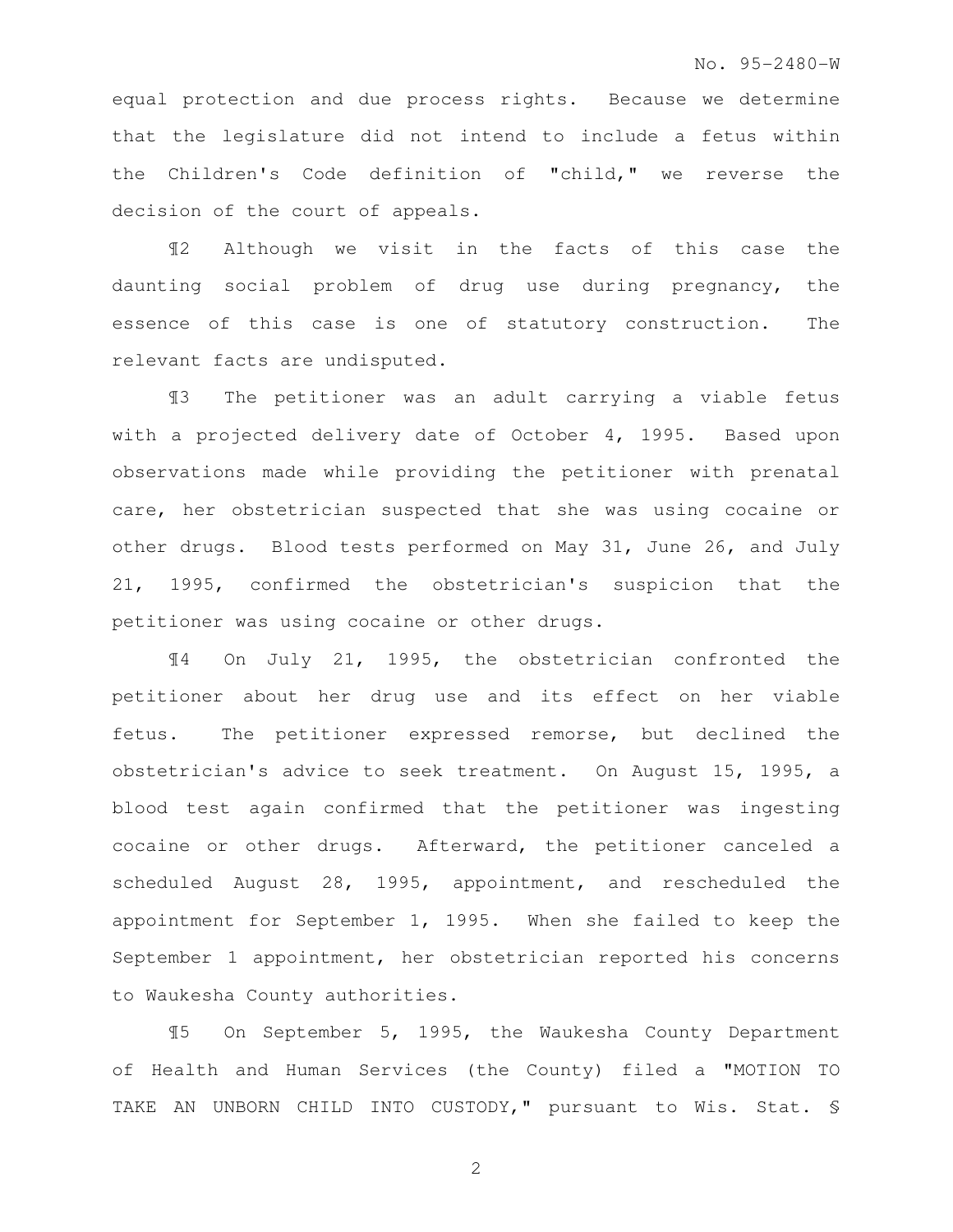48.19(1)(c) (1993-94).<sup>2</sup> The caption read "In the Matter of: JOHN OR JANE DOE, A 36 Week Old Unborn Child." In its motion, the County requested an order "removing the above-named unborn child from his or her present custody, and placing the unborn child" in protective custody. The motion was supported by the affidavit of the petitioner's obstetrician, which set out the obstetrician's observations and medical opinion that "without intervention forcing [the petitioner] to cease her drug use," her fetus would suffer serious physical harm.

¶6 In an order filed on September 6, 1995, the juvenile court directed that:

the [petitioner's] unborn child . . . be detained under Section 48.207(1)(g), Wis. Stats., by the Waukesha County Sheriff's Department and transported to Waukesha Memorial Hospital for inpatient treatment and protection. Such detention will by necessity result in the detention of the unborn child's mother . . . .

¶7 Later that same day, before the protective custody order was executed, the petitioner presented herself voluntarily at an inpatient drug treatment facility. As a result, the juvenile court amended its order to provide that detention would be at the inpatient facility. The court further ordered that if the petitioner attempted to leave the inpatient facility or did

 $\overline{a}$ 

. . . .

 (c) An order of the judge if made upon a showing satisfactory to the judge that the welfare of the child demands that the child be immediately removed from his or her present custody. The order shall specify that the child be held in custody under s. 48.207.

 $^{2}$  Unless otherwise indicated, all future statutory references are to the 1993-94 volume. Wis. Stat.  $\frac{1}{2}$  48.19(1)(c) provides: **48.19 Taking a child into custody. (1)** A child

may be taken into custody under any of the following: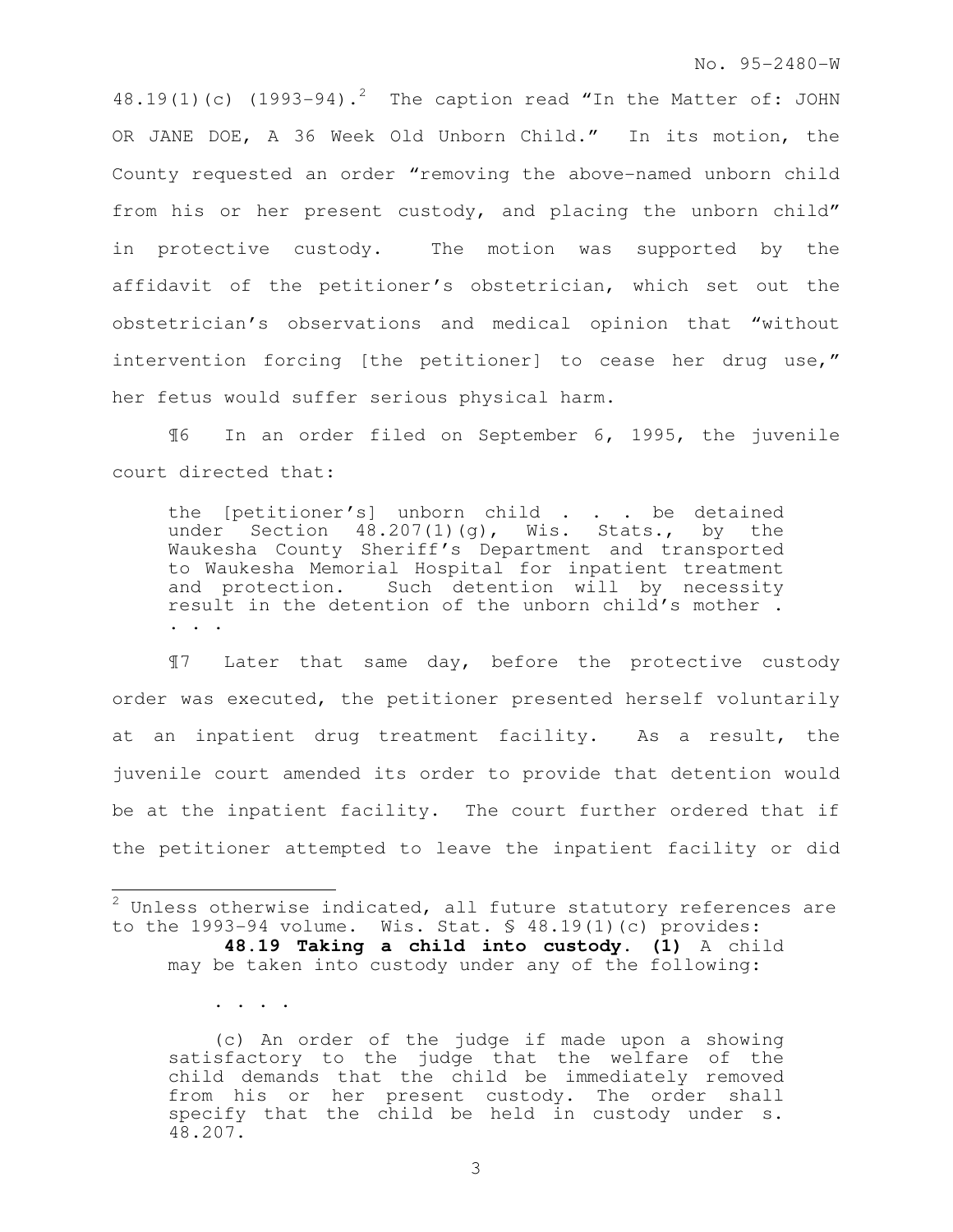not participate in the facility's drug treatment program, then both she and the fetus were to be detained and transported to Waukesha Memorial Hospital.

¶8 Also on September 6, 1995, the County filed a CHIPS petition in the juvenile court, alleging that the petitioner's viable fetus was in need of protection or services because the petitioner "neglect[ed], refuse[d] or [was] unable for reasons other than poverty to provide necessary care, food, clothing, medical or dental care or shelter so as to seriously endanger the physical health of the child, pursuant to Section 48.13(10) of the Wisconsin Statutes."<sup>3</sup> The County alleged that the petitioner's 36-week-old viable fetus had been exposed to drugs prenatally through the mother's drug use. Instead of a birth date, the petition stated "Due Date 10/4/95." In the space designated for indicating the sex of the subject child, the petition stated "Unknown."

¶9 On September 7 and 8, 1995, the juvenile court held detention hearings pursuant to  $\frac{1}{2}$  48.21(1).<sup>4</sup> At the first

. . . .

 (10) Whose parent, guardian or legal custodian neglects, refuses or is unable for reasons other than poverty to provide necessary care, food, clothing, medical or dental care or shelter so as to seriously endanger the physical health of the child  $\ldots$ .

Wis. Stat. § 48.21(1) provides:

**48.21 Hearing for child in custody. (1)** HEARING; WHEN HELD. (a) If a child who has been taken into custody is not released under s. 48.20, a hearing to determine whether the child shall continue to be held in custody under the criteria of ss. 48.205 to 48.209

<sup>3</sup> Wis. Stat. § 48.13(10) provides:

**<sup>48.13</sup> Jurisdiction over children alleged to be in need of protection or services.** The court has exclusive original jurisdiction over a child alleged to be in need of protection or services which can be ordered by the court, and: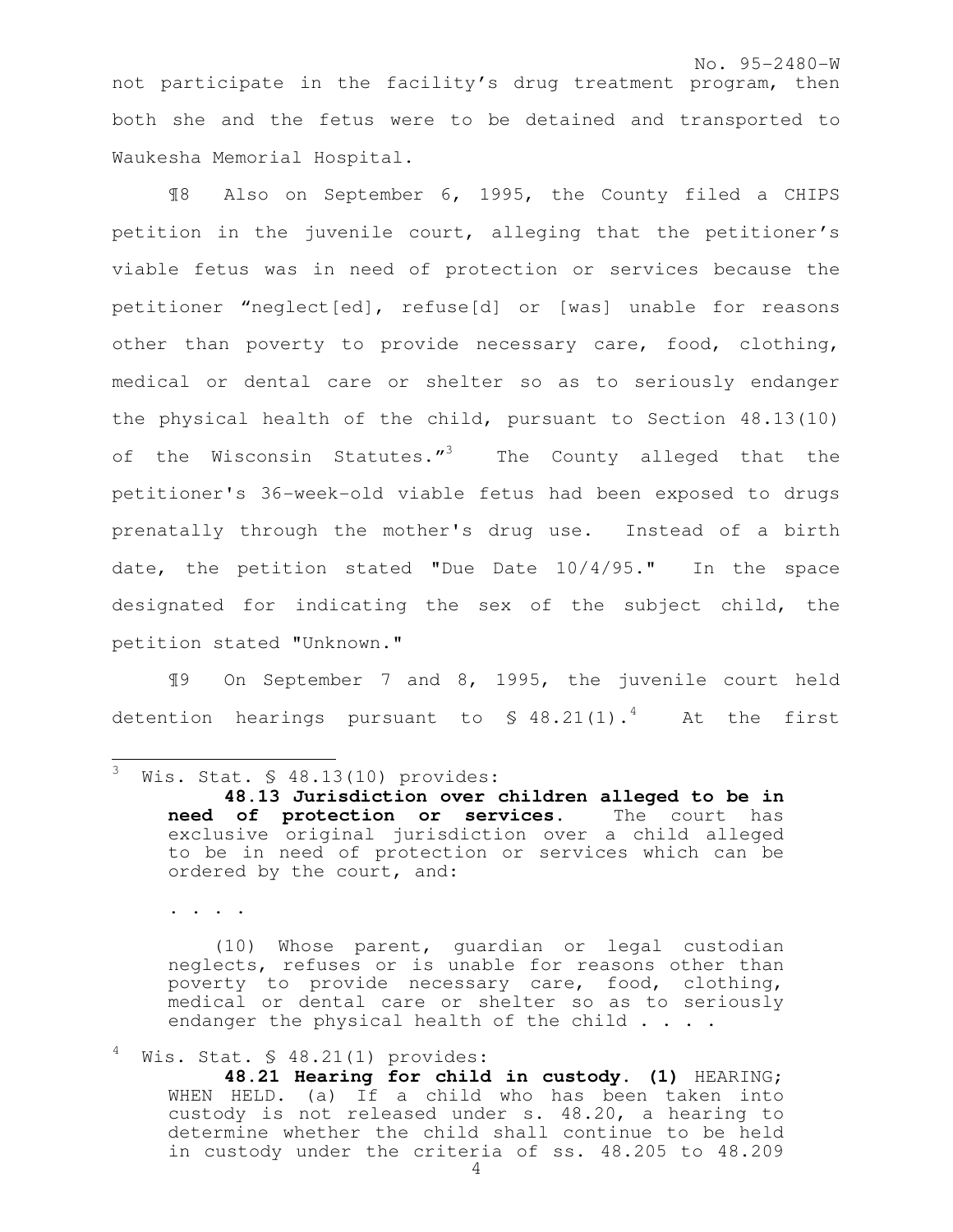No. 95-2480-W

hearing, the petitioner appeared by telephone, but without counsel. At the second hearing, now represented by counsel, she appeared again by telephone, and objected to the juvenile court's exercise of jurisdiction. The juvenile court rejected her jurisdictional challenge, and scheduled a plea hearing on the CHIPS petition for September 13, 1995.

¶10 On September 13, 1995, the petitioner commenced an original action in the court of appeals, seeking a writ of habeas corpus, or, in the alternative, a supervisory writ staying all proceedings in the juvenile court and dismissing the CHIPS petition. In support of her request, the petitioner asserted that Chapter 48 does not vest the juvenile court with jurisdiction over her or her viable fetus. Alternatively, if the statute does grant such authority, the petitioner argued that it violates the constitutional guarantees of procedural and substantive due process, as well as equal protection of the laws.

¶11 The court of appeals declined to stay the juvenile court proceedings, and issued an order on September 21, 1995, denying both writ petitions. The petitioner gave birth to a baby boy on September 28, 1995. Subsequently, the court of appeals issued an opinion supplementing its earlier order.

¶12 A divided court of appeals determined that the juvenile court did not exceed its jurisdiction in this case. State ex rel. Angela M.W. v. Kruzicki, 197 Wis. 2d 532, 541 N.W.2d 482 (Ct. App. 1995).<sup>5</sup> The court reasoned that the United

shall be conducted by the judge or juvenile court commissioner within 24 hours of the time the decision to hold the child was made . . . .

Judge Nettesheim authored the court of appeals' decision and

e<br>S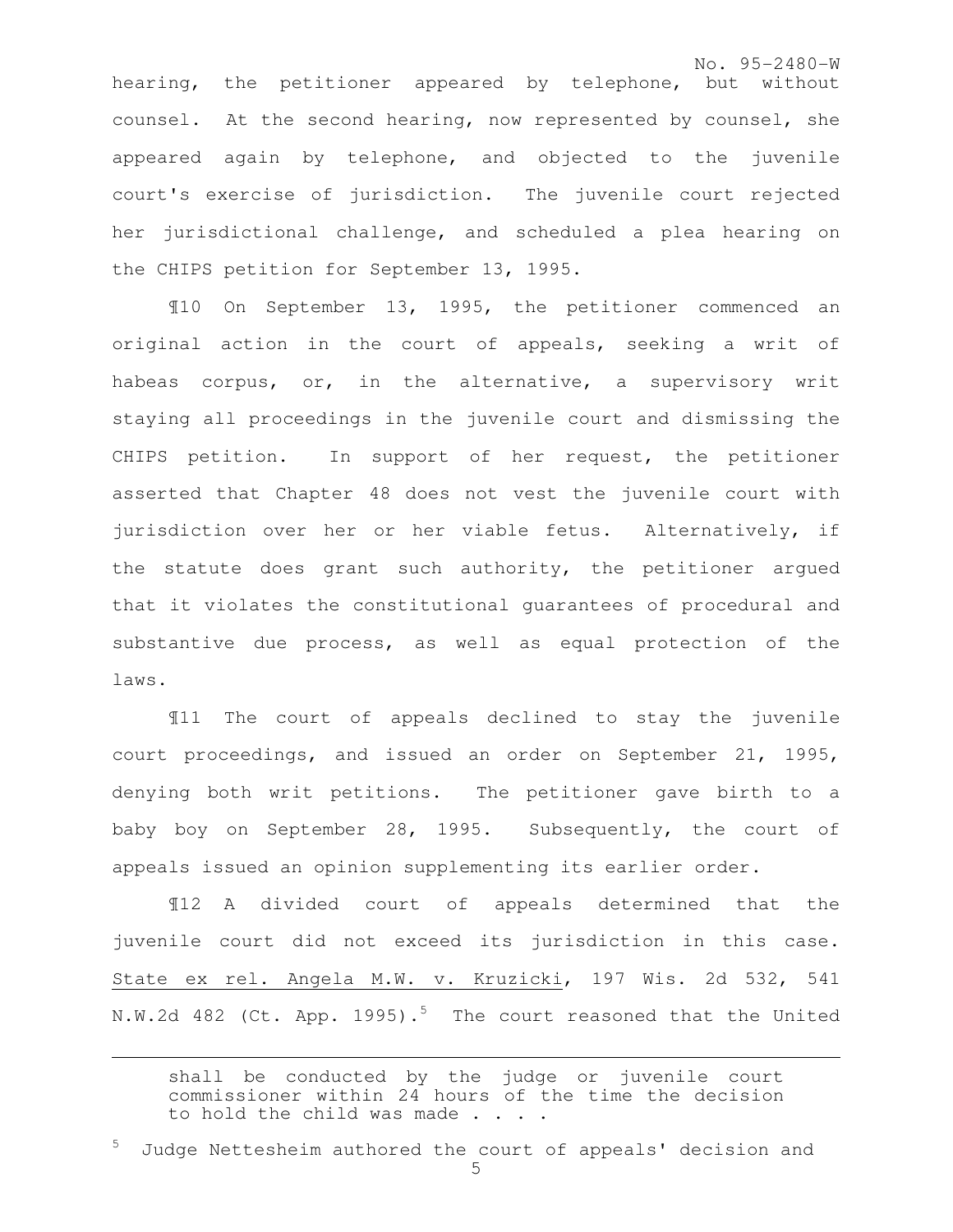No. 95-2480-W States Supreme Court, the Wisconsin legislature, and this court have each articulated public policy considerations supporting the conclusion that a viable fetus is a "person" within the meaning of the CHIPS statute's definition of "child." The court also held that application of the CHIPS statute to the petitioner did not deprive her of equal protection or due process, since the statute was a properly tailored means of vindicating the State's compelling interest in the health, safety, and welfare of a viable fetus. The petitioner then sought review in this court, raising substantially the same arguments she raised before the court of appeals.<sup>6</sup>

¶13 We stress at the outset of our analysis that this case is not about the propriety or morality of the petitioner's conduct. It is also not about her constitutional right to reproductive choice guaranteed under Roe v. Wade, 410 U.S. 113 (1973). Rather, this case is one of statutory construction. The issue presented is whether a viable fetus is included in the definition of "child" provided in Wis. Stat. § 48.02(2).

¶14 The interpretation of a statute presents a question of law which this court reviews under a de novo standard. Stockbridge School Dist. v. DPI, 202 Wis. 2d 214, 219, 550 N.W.2d 96 (1996). Our primary purpose when interpreting a

e<br>S

was joined by Judge Brown. Judge Anderson dissented. Because the petitioner has given birth and is no longer being detained, this action is moot. However, we will retain an otherwise moot case for determination in certain circumstances. For example, we have recognized an exception to the general rule of dismissal for mootness when the issues presented are of great public importance, or the question is capable and likely of repetition and yet evades appellate review because the appellate process usually cannot be completed in time to have a practical effect on the parties. See Lenz v. L.E. Phillips Career Dev. Ctr., 167 Wis. 2d 53, 67, 482 N.W.2d 60 (1992); G.S. v. State, 118 Wis. 2d 803, 805, 348 N.W.2d 181 (1984). Because this case satisfies both of the cited mootness exceptions, we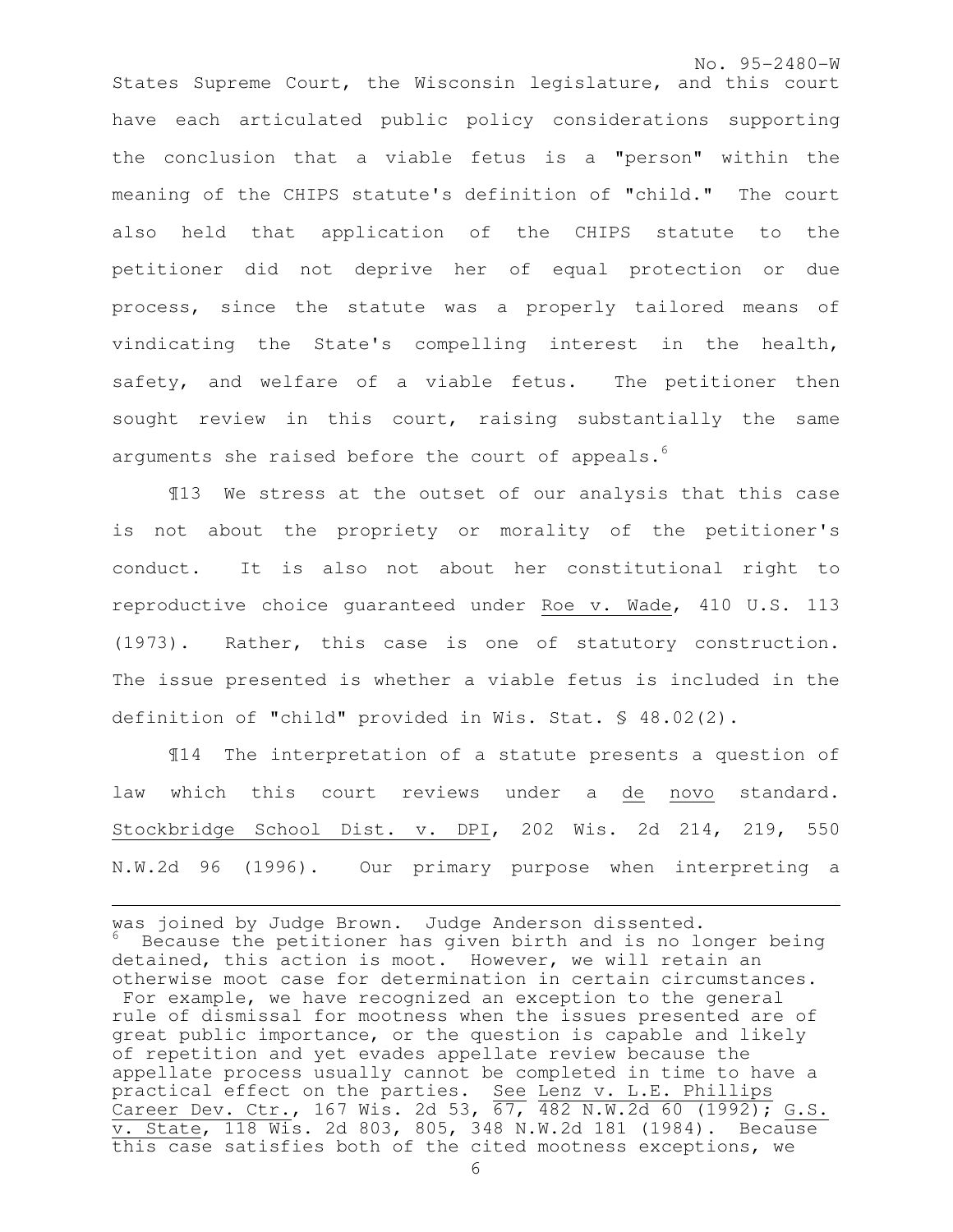No. 95-2480-W statute is to give effect to the legislature's intent. We first look to the language of the statute, and if the language is clear and unambiguous, we define the language of the statute in accordance with its ordinary meaning. If the language of the statute is ambiguous and does not clearly set forth the legislative intent, we will construe the statute so as to ascertain and carry out the legislative intent. In construing an ambiguous statute, we examine the history, context, subject matter, scope, and object of the statute. Id. at 220 (citing Jungbluth v. Hometown, Inc., 201 Wis. 2d 320, 327, 548 N.W.2d 519 (1996)).

 ¶15 The statutory language at issue confers on the juvenile court "exclusive original jurisdiction over a child alleged to be in need of protection or services which can be ordered by the court . . . . " § 48.13. A "child" is defined in Chapter 48 as "a person who is less than 18 years of age." § 48.02(2). The petitioner contends that the Chapter 48 definition of "child" is clear on its face, and mandates the conclusion that Chapter 48 uses the term "child" to mean a person born alive. In support, she asserts that by having no "age," a fetus cannot be a person who is less than 18 years of age. $\frac{7}{1}$  The petitioner submits that it is therefore unnecessary for this court to construe the statute to determine its meaning. In contrast, the County asserts that courts in this State and other jurisdictions have determined that "child" and "person"

proceed to a consideration of the issues presented.

As further support for her assertion of ambiguity, the petitioner notes that a CHIPS petition must include the subject child's date of birth, § 48.255(1)(a), and that other provisions of Chapter 48 indicate that the term "child" was not intended to include a fetus. However, we decline to consider other Chapter 48 provisions until after we have determined that the definition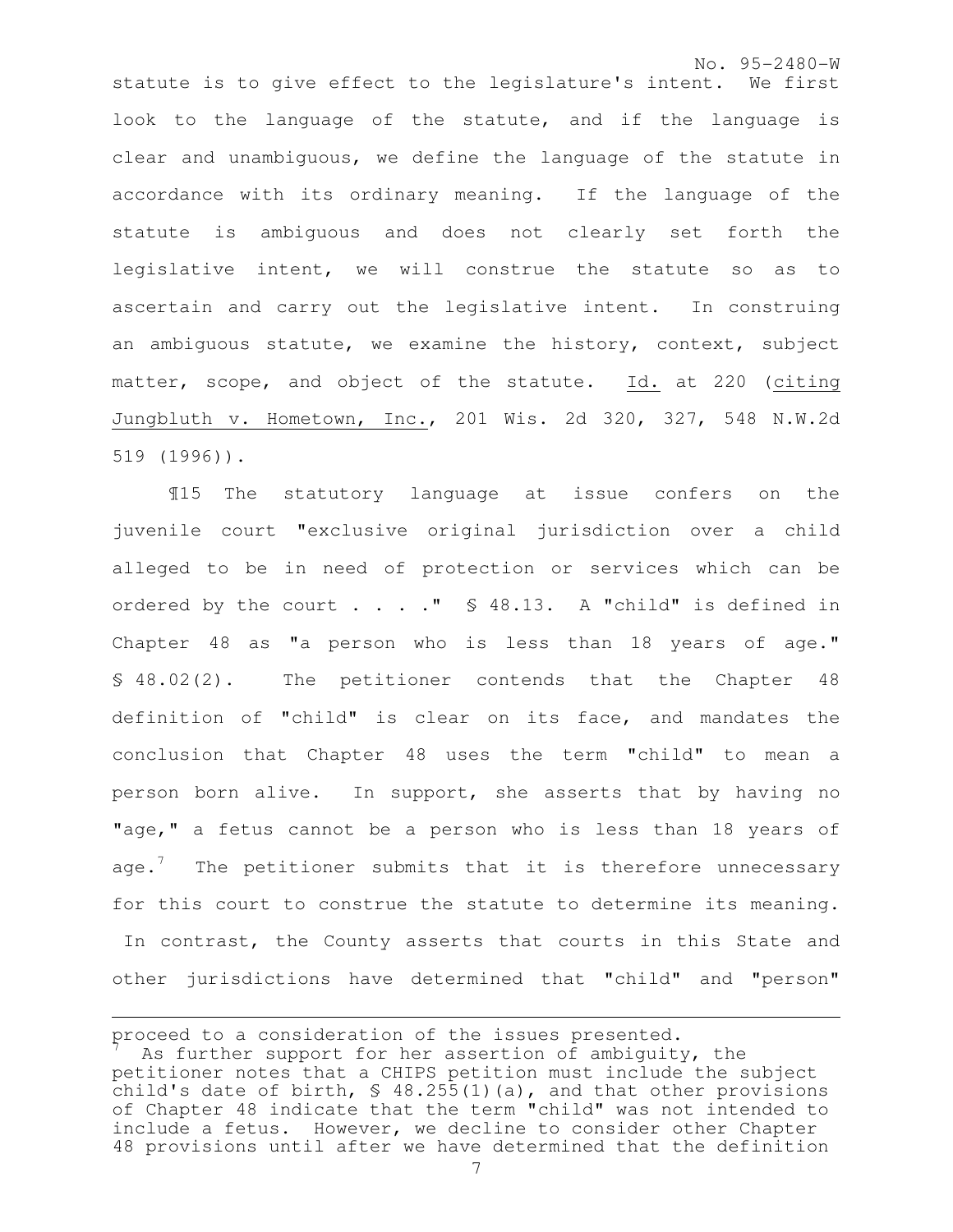No. 95-2480-W are ambiguous terms. As such, the County contends that we are required to look beyond the language of the statute for the meaning of "child."

 ¶16 Statutory language is ambiguous if reasonable minds could differ as to its meaning. Harnischfeger Corp. v. LIRC, 196 Wis. 2d 650, 662, 539 N.W.2d 98 (1995). While the parties' differing interpretations of a statute do not alone create ambiguity, equally sensible interpretations of a term by different authorities are indicative of the term's ability to support more than one meaning. Id.

¶17 Case law reveals that different courts have given different meanings to the terms "person" and "child." This court has previously held that a viable fetus is a "person" for purposes of Wisconsin's wrongful death statute. Kwaterski v. State Farm Mut. Automobile Ins. Co., 34 Wis. 2d 14, 22, 148 N.W.2d 107 (1967). On the other hand, the United States Supreme Court has concluded that a fetus is not a "person" under the Fourteenth Amendment to the United States Constitution. Roe v. Wade, 410 U.S. 113, 158 (1973). Perhaps most compelling, courts in other states have arrived at different interpretations of statutory language nearly identical to that in § 48.02(2). Compare State v. Gray, 584 N.E.2d 710, 713 (Ohio 1992) (holding that a third trimester fetus is not "a child under eighteen years of age," as provided in Ohio's child endangerment statute), with Whitner v. State, No. 24468, 1996 WL 393164, at \*3 (S.C. July 15, 1996) (concluding that a viable fetus is a "person under the age of eighteen," pursuant to South Carolina's child abuse and endangerment statute). Against this backdrop of

e<br>S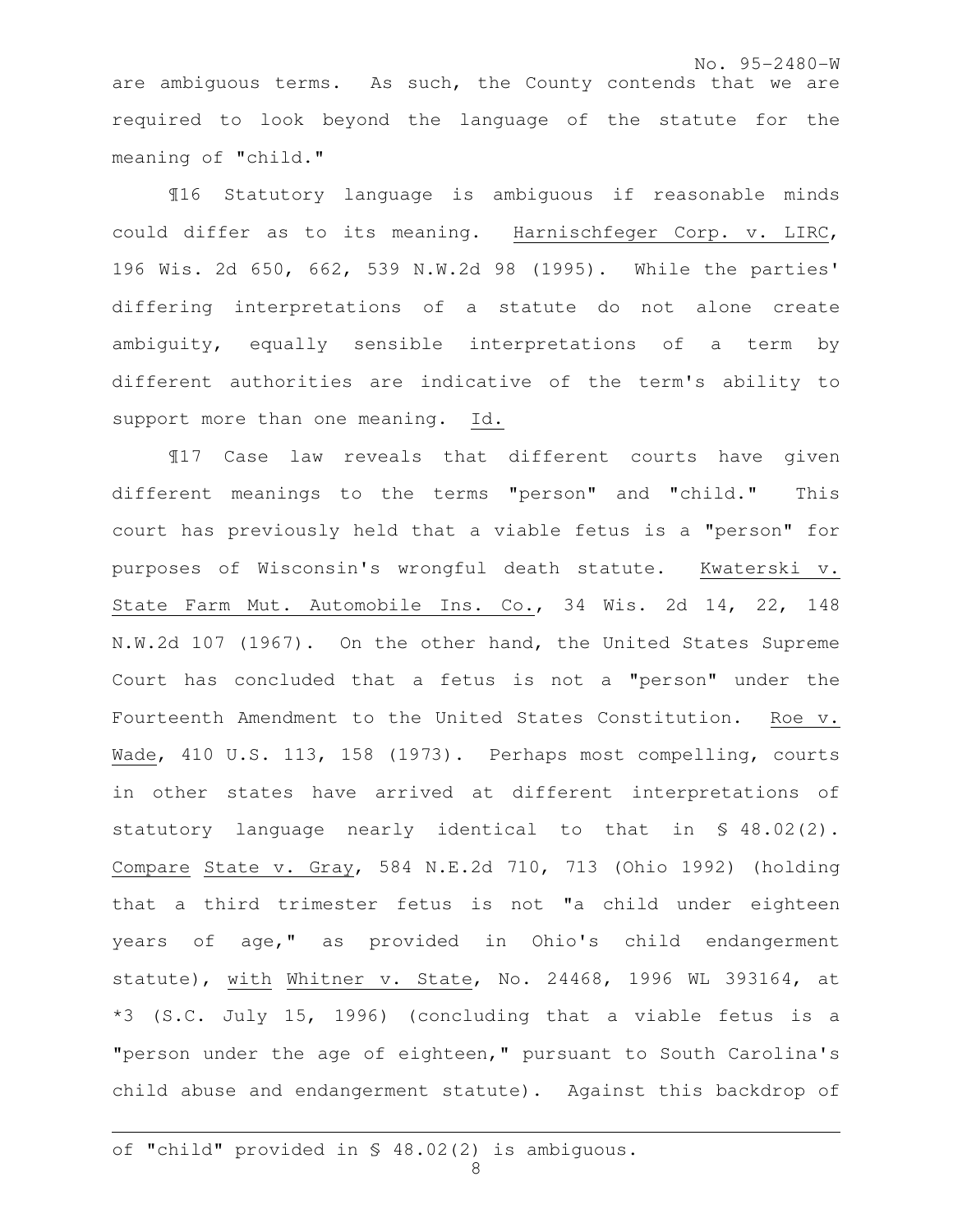No. 95-2480-W conflicting authority, we conclude that the term "child" is ambiguous.

¶18 In construing the statute, we turn first to the legislative history. Chapter 48 came into existence in 1919 as part of a consolidation and revision of statutory provisions dealing generally with neglected, dependent, or delinquent children. § 2, ch. 614, Laws of 1919. The legislation defined a dependent or neglected child as "any child under the age of sixteen" meeting certain criteria. Wis. Stat. § 48.01(1)(a) (1919). Twenty years later, the definitions were amended to raise the age limit to eighteen years. \$ 2, ch. 524, Laws of 1939. In 1955, the legislature created a separate subsection for definitions, describing a child as "a person under 18 years of age." § 7, ch. 575, Laws of 1955. In 1977, the legislature created § 48.02(2), which defined a child as a "person who is less than 18 years of age." § 5, ch. 354, Laws of 1977. Finally, substantial changes made to Chapter 48 in the last legislative session have left the definition of "child" unaltered for purposes of our analysis. 1995 Wis. Act 27, § 2424; 95 Wis. Act 77, § 44; 1995 Wis. Act 275; 1995 Wis. Act 352, § 10p; 1995 Wis. Act 448.<sup>8</sup>

¶19 In examining the legislative history, we find the drafting files of the more recent amendments to the Code devoid of information which might illuminate our search. We also find no news accounts of debate, dialogue, or even consideration of

<sup>8</sup> These acts amended the definition of "child" to read: "Child" means a person who is less than 18 years of age, except that for purposes of investigating or prosecuting a person who is alleged to have violated a state or federal criminal law or any civil law or municipal ordinance, "child" does not include a person who has attained 17 years of age.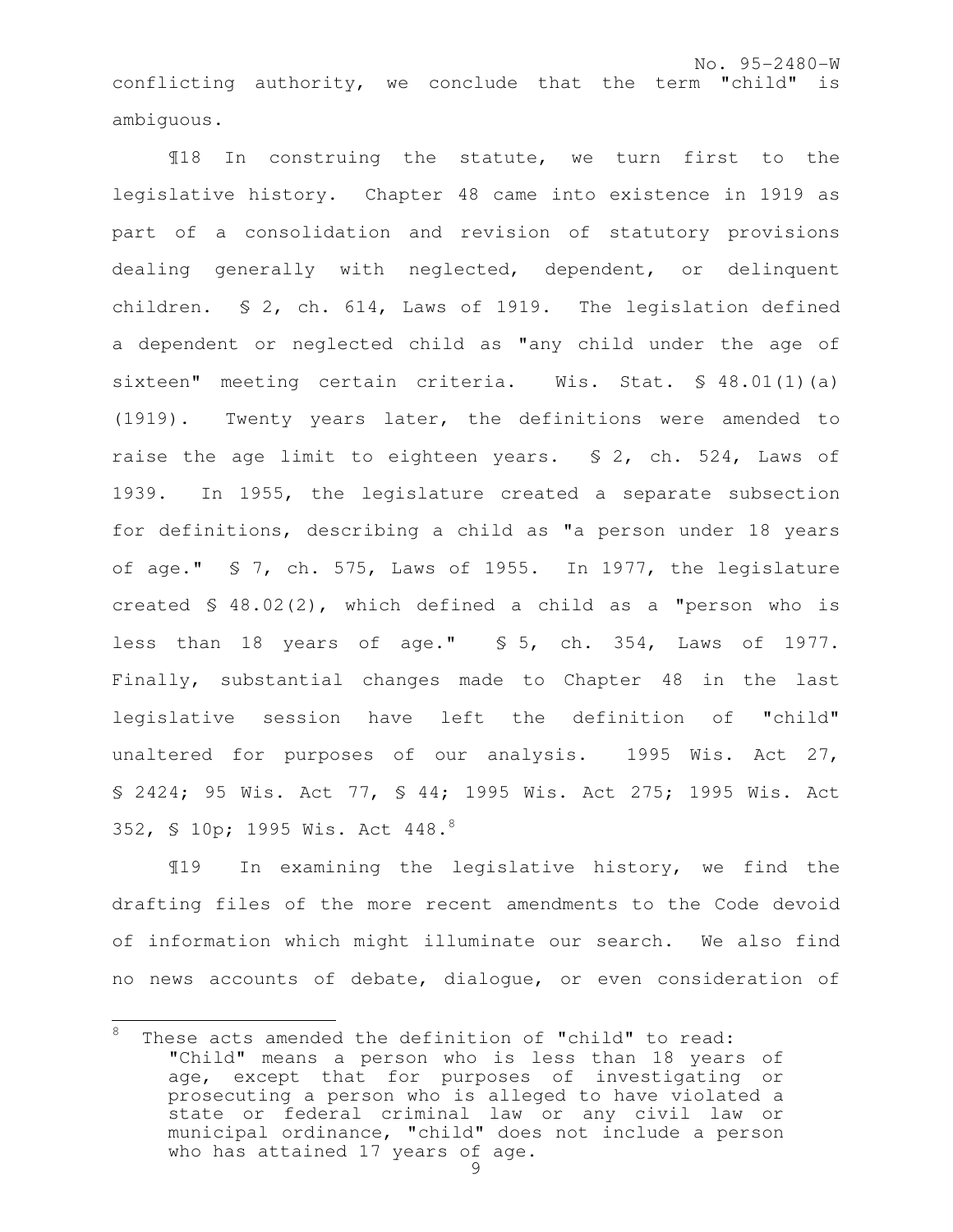No. 95-2480-W whether fetus should be included in the definition of "child" in Chapter 48. Furthermore, the parties offer no specific historical references to support their respective positions. The issue of whether the Chapter 48 definition of "child" includes a fetus is one of a controversial and complex nature. One would expect heated dialogue and intense debate if the legislature intended to include fetus within the definition of "child." Yet, we are met with legislative silence.

¶20 The dissent maintains that the legislature has impliedly ratified the court of appeals' interpretation of § 48.02(2), because amendments to the Code in the months since the court of appeals' decision have left undisturbed the language at issue. Dissent at 13-15. However, the very cases relied upon by the dissent demonstrate the fundamental error of applying the doctrine of legislative acquiescence to the present case.

¶21 The application of the doctrine of legislative acquiescence is justified when the legislature can be "presumed to know that in absence of its changing the law, the construction put upon it by the courts will remain unchanged." Reiter v. Dyken, 95 Wis. 2d 461, 471, 290 N.W.2d 510 (1980) (quoting Zimmerman v. Wisconsin Elec. Power Co., 38 Wis. 2d 626, 633-34, 157 N.W.2d 648 (1968)). Of course, if this court has accepted review of a court of appeals' decision construing a statute, the legislature cannot be presumed to know that the court of appeals' interpretation "will remain unchanged." Our acceptance of review makes clear that the construction given to a statute by the court of appeals is subject to change. Thus, the doctrine presupposes the existence of a decision which,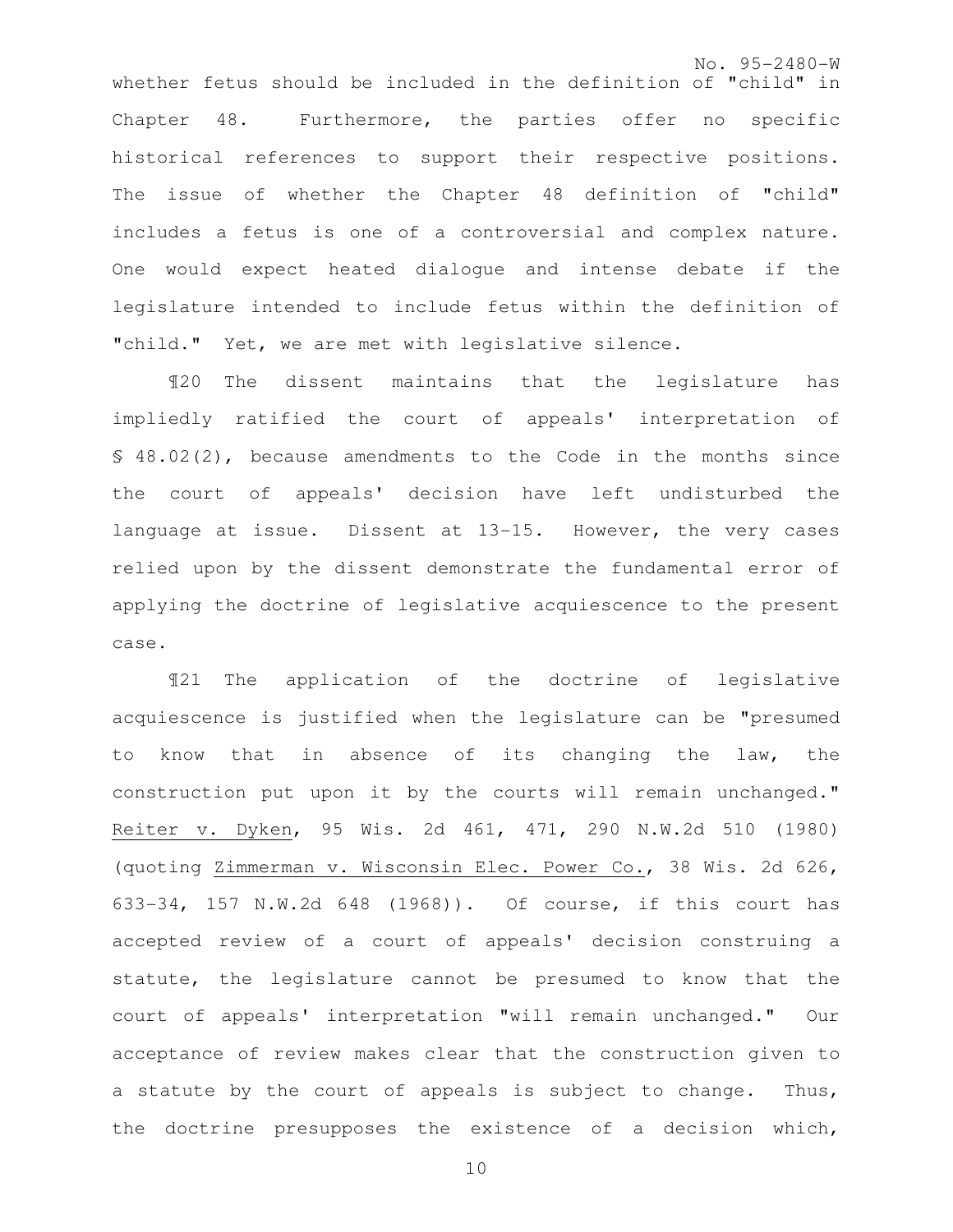¶22 This principle is confirmed by reviewing those cases cited by the dissent in which this court found implied legislative ratification of a prior decision. We observe that in each case, the legislature acquiesced to a prior decision that was either unappealable or no longer subject to review. See State v. Johnson, 207 Wis. 2d 240, 247, 558 N.W.2d 375 (1997) (finding legislative acquiescence to Moore v. State, 55 Wis. 2d 1, 197 N.W.2d 820 (1972)); State v. Eichman, 155 Wis. 2d 552, 566, 456 N.W.2d 143 (1990) (citing State v. Harris, 123 Wis. 2d 231, 365 N.W.2d 105 (Ct. App. 1985), and State v. Wild, 146 Wis. 2d 18, 429 N.W.2d 922 (Ct. App. 1988)); Reiter, 95 Wis. 2d at 470-72, 290 N.W.2d 510 (1980) (citing Schwenn v. Loraine Hotel Co., 14 Wis. 2d 601, 111 N.W.2d 495 (1961)); Milwaukee Fed'n of Teachers, Local No. 252 v. Wisconsin Employment Relations Comm'n, 83 Wis. 2d 588, 600-1, 266 N.W.2d 314 (1978) (citing Board of Sch. Dirs. of Milwaukee v. WERC, 42 Wis. 2d 637, 168 N.W.2d 92 (1969)); Zimmerman, 38 Wis. 2d at 632-634 (citing McGonigle v. Gryphan, 201 Wis. 269, 229 N.W. 81 (1930), and Quante v. Erickson, 2 Wis. 2d 527, 87 N.W.2d 249 (1958)).

¶23 In this case, the petitioner filed a timely petition for review of the court of appeals' decision, and we granted review on January 23, 1996. The purported acts of legislative acquiescence occurred after that date. The dissent fails to explain how the legislature can be presumed to possess advance knowledge that the court of appeals' construction of  $\S$  48.02(2) would "remain unchanged" upon review by this court. The obvious answer is that the legislature made the amendments to the Code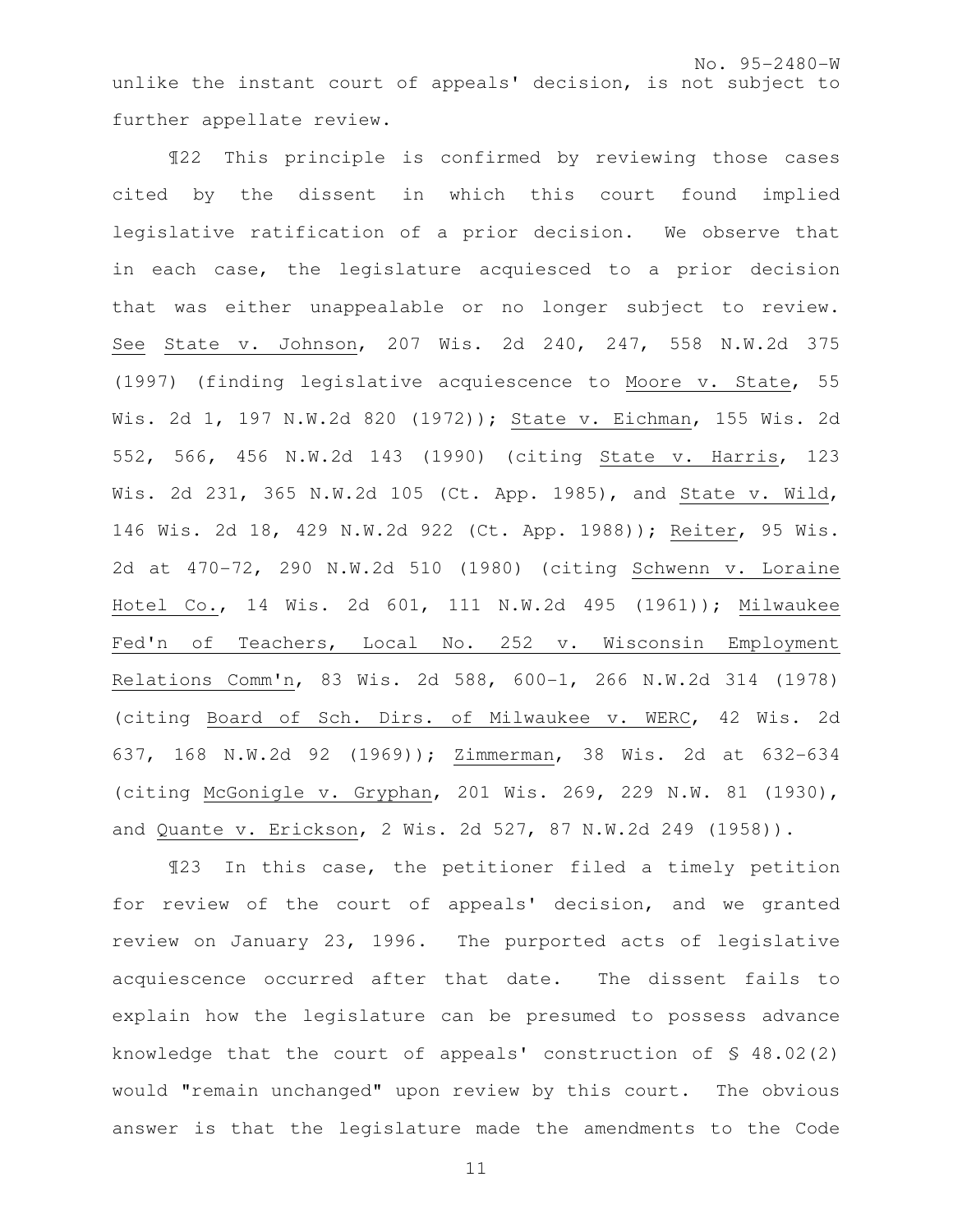with full knowledge that the court of appeals' construction of § 48.02(2) was subject to alteration on further review by this court. Thus, there was no unappealable decision to which the legislature could acquiesce.<sup>9</sup>

¶24 We turn next to a consideration of context, examining the § 48.02(2) definition of "child" in conjunction with other relevant sections of the Code. When attempting to ascertain the meaning of statutory language, we are obligated to avoid a construction which would result in an absurdity. Jungbluth, 201 Wis. 2d at 327. With this in mind, we note that certain relevant sections of the Code would be rendered absurd if "child" is understood to include a viable fetus. For example, in this case, the initial order taking the fetus into custody was issued

pursuant to  $\leq 48.19(1)(c)$ . That statute allows a child to be taken into custody by judicial order "upon a showing satisfactory to the judge that the welfare of the child demands that the child be immediately removed from his or her present custody." [emphasis added]. It is obviously inappropriate to apply this language to a viable fetus in utero.

¶25 Section § 48.19(2) requires the person taking a child into physical custody to immediately notify the parent by the

 $\mathbf{r}$  $9$  If the dissent's conception of legislative acquiescence were correct, it would follow that this court's review of court of appeals' cases involving construction of a statute would be severely restricted. Under the dissent's reasoning, if the legislature has amended statutory language even tangentially related to the text at issue in a given case, and has not disturbed the court of appeals' decision, we should find legislative acquiescence to the court of appeals' decision. Thus, this court's independent determination of legislative intent would be limited by an inference drawn from a lack of legislative reaction to a court of appeals' decision in the very case before us. We reject such a restriction on our direct review of a court of appeals' decision.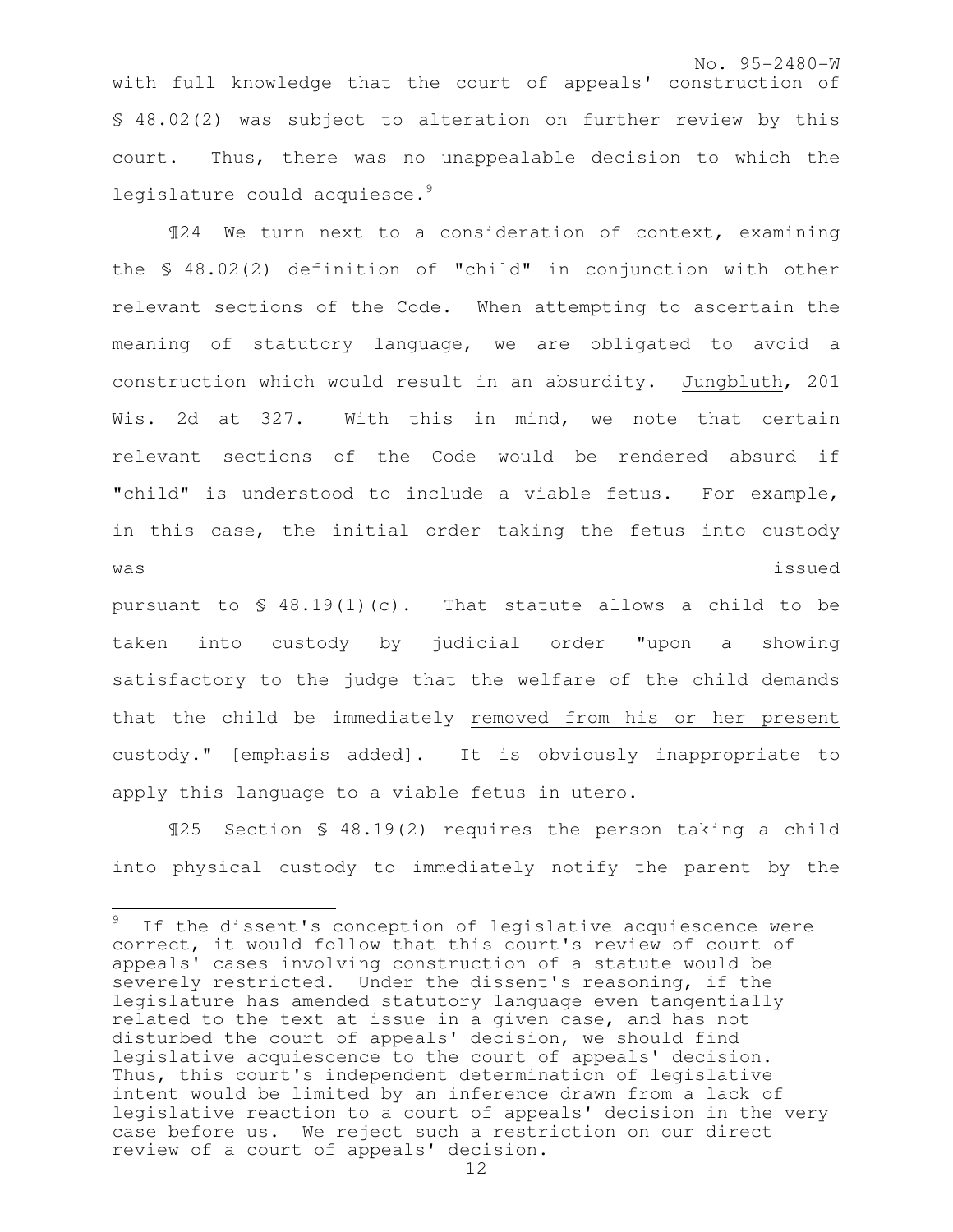most practical means. Yet, a pregnant woman would never need notification that her fetus had been taken into "physical custody," for she would already have such notice by virtue of the concomitant circumstance of her own detention.

¶26 Section 48.20(2) requires a person taking a child into custody to make every effort to immediately release the child to its parent. This language assumes that the child is at some point removed from the parent. Again, it is axiomatic that a viable fetus in utero cannot be removed from a pregnant woman in the sense conveyed by the statute.

¶27 By reading the definition of "child" in context with other relevant sections of Chapter 48, we find a compelling basis for concluding that the legislature intended a "child" to mean a human being born alive. Code provisions dealing with taking a child into custody, providing parental notification, and releasing a child from custody would require absurd results if the § 48.02(2) definition of "child" included a fetus. Each of the provisions addresses a critical juncture in a CHIPS proceeding. Yet, each also anticipates that the "child" can at some point be removed from the presence of the parent. It is manifest that the separation envisioned by the statute cannot be achieved in the context of a pregnant woman and her fetus.<sup>10</sup>

¶28 The court of appeals determined, and the County asserts, that some prior decisions of this court support the

 $\frac{1}{2}$ 

 $10$  The dissent asserts that interpreting "child" to not include a fetus is to work an absurd result, "by rendering the state's power to protect a child dependent upon whether the child is inside or outside of the womb." Dissent at 10. This argument employs a circular method of reasoning, which may be summarized as follows: the legislature intended the term "child" to include a viable fetus because the State must have the power to protect children. We decline to consider an argument that assumes the result.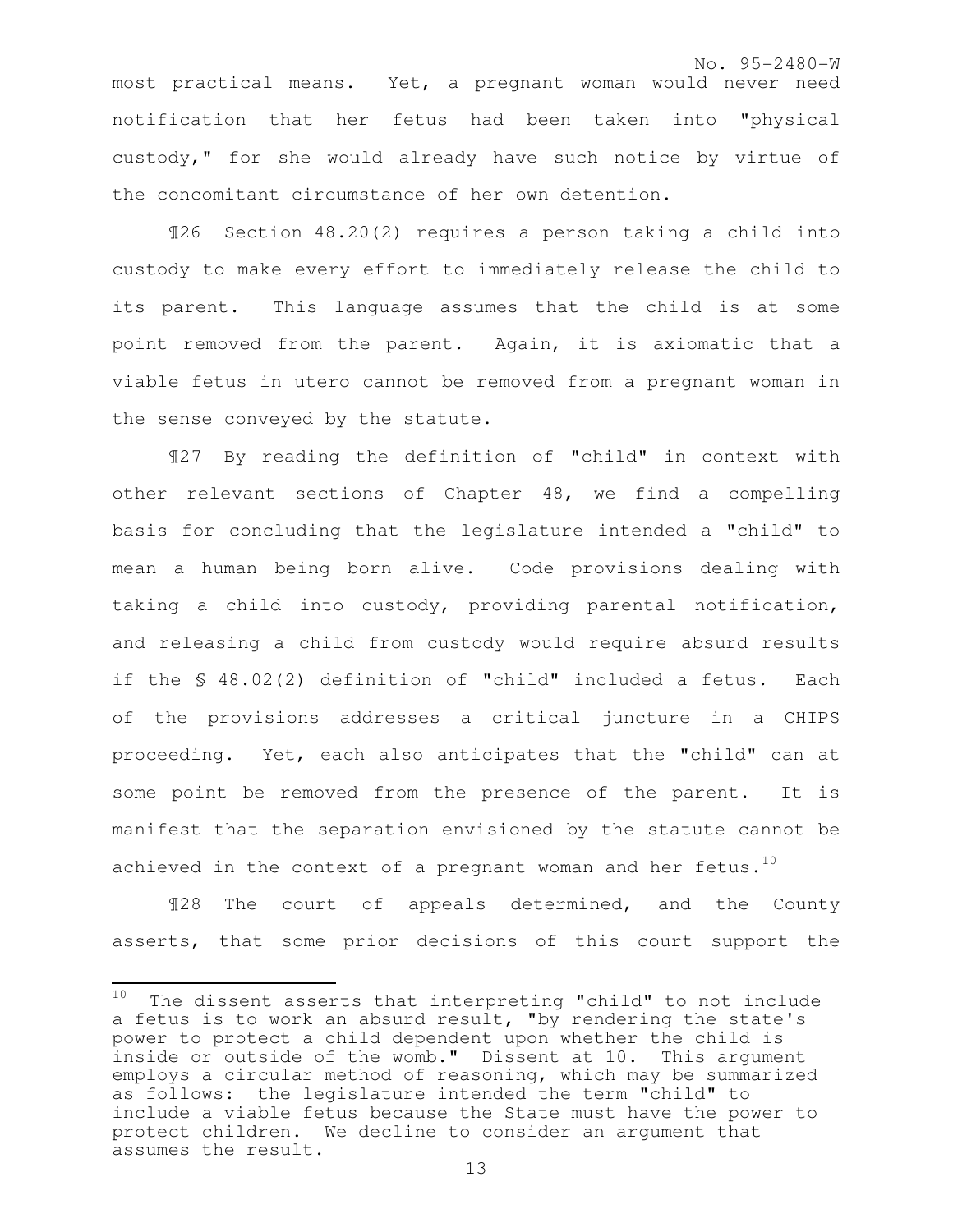No. 95-2480-W proposition that a fetus is a child under the Children's Code. For example, the court of appeals analogized the present case to those in which this court has recognized a degree of fetal personhood under tort law. In support of its analogy, the court of appeals cited our holding in Kwaterski that "an eighth-month, viable unborn child, whose later stillbirth is caused by the wrongful act of another, is 'a person' within the meaning of [the wrongful death statute] so as to give rise to a wrongfuldeath action by the parents of the stillborn infant." Kwaterski, 34 Wis. 2d at 15.

¶29 The court of appeals also reasoned that because the CHIPS statute is remedial in nature, its use of "person" should be liberally construed to include a fetus so as to effectuate the statute's purpose of protecting children. Angela M.W., 197 Wis. 2d 558-59 (citing Kwaterski, 34 Wis. 2d at 21). It also noted that in the earlier case of Puhl v. Milwaukee Auto Ins. Co., 8 Wis. 2d 343, 99 N.W.2d 163 (1959), overruled on other grounds by Stromsted v. St. Michael Hosp., 99 Wis. 2d 136, 299 N.W.2d 226 (1980), this court recognized a cause of action of an infant for injuries sustained before birth. In construing "child" to include a fetus, the court of appeals relied heavily on our statement in Puhl that "[i]f the common law has any vitality, . . . it should be elastic enough to adapt itself to current medical and scientific truths so as to function as an efficient rule of conduct in our modern, complex society." Id. at 357.

¶30 Initially, we note that this court has historically been wary of expanding the scope of the Children's Code by reading into it language not expressly mentioned within the text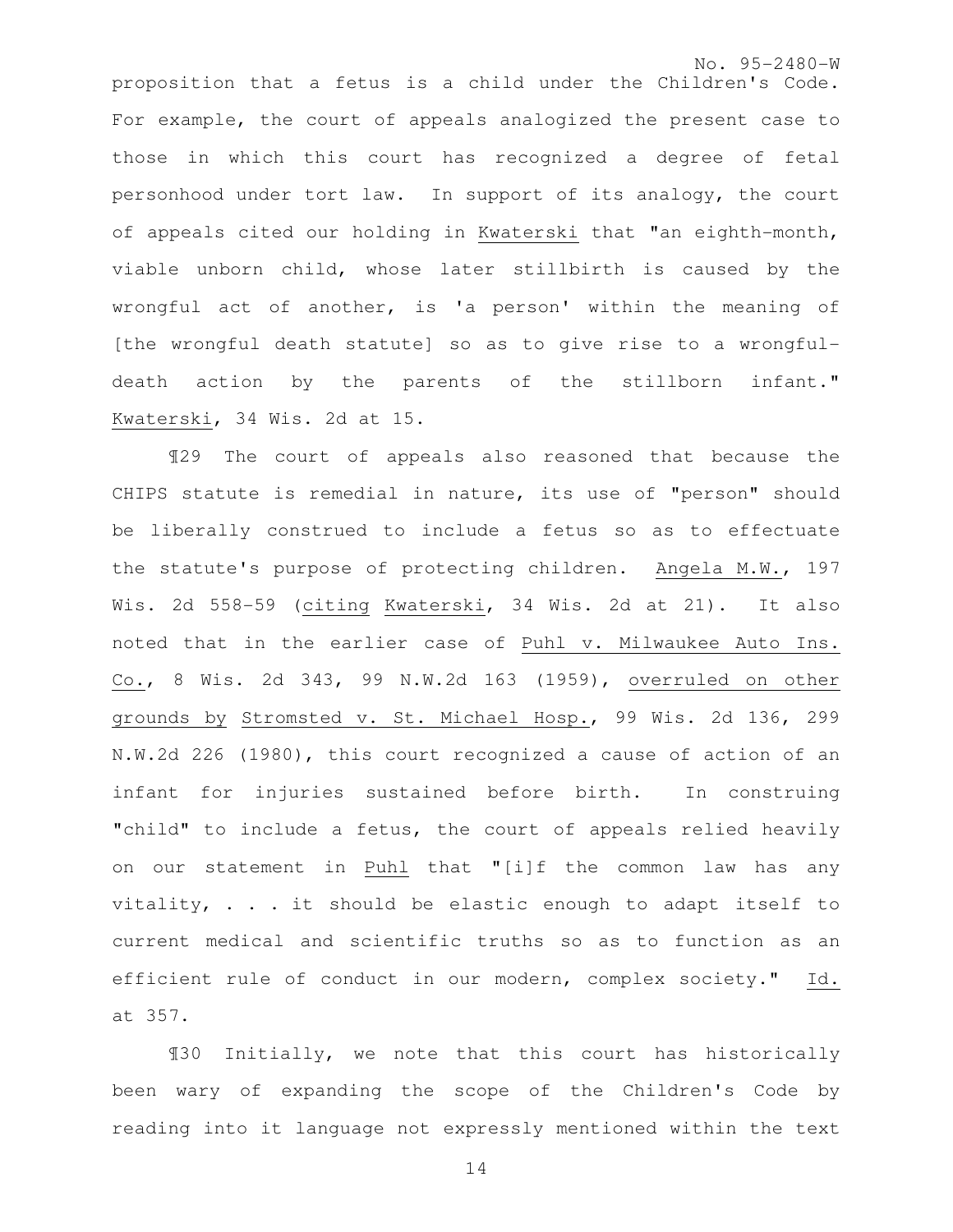No. 95-2480-W of Chapter  $48.^{11}$  While Chapter 48 is to be liberally construed, § 48.01(2), we will not discern from the statute a legislative intent that is not evident. Green County Dep't of Human Servs. v. H.N., 162 Wis. 2d 635, 652, 469 N.W.2d 845 (1991). Furthermore, a directive to construe the statute liberally to effectuate its purpose does not give license to liberally expand the definition of "child" to the stages before birth or after the age of 18. The directive is to liberally construe the statute to effectuate its purpose of providing for the care, protection, and development of children. See § 48.01(1)(b), (2). The logical extension of the dissent's argument regarding liberal construction would expand the definition of "child" to the moment after conception. No party in this case is advancing such a far-reaching argument. Finally, our decisions placing limited legal duties upon a third person should not be read to confer full legal status upon a fetus. Each must be examined to identify the particular rights and policies underlying the law that is being addressed.

¶31 We find the tort law analogy unpersuasive in this context. Instead, we agree with the United States Supreme Court that declaring a fetus a person for purposes of the wrongful death statute does no more than vindicate the interest of parents in the potential life that a fetus represents. See Roe,

 $\overline{\phantom{a}}$ 

See, e.g., Green County Dep't of Human Servs. v. H.N., 162 Wis. 2d 635, 645-46, 469 N.W.2d 845 (1991) (noting that Chapter 48 is a "carefully drawn legislative enactment which circumscribes judicial and administrative action in juvenile matters"); Breier v. E.C., 130 Wis. 2d 376, 390, 387 N.W.2d 72 (1986) ("The Children's Code . . . does not confer unfettered discretion to craft unique and unspecified remedies in juvenile matters").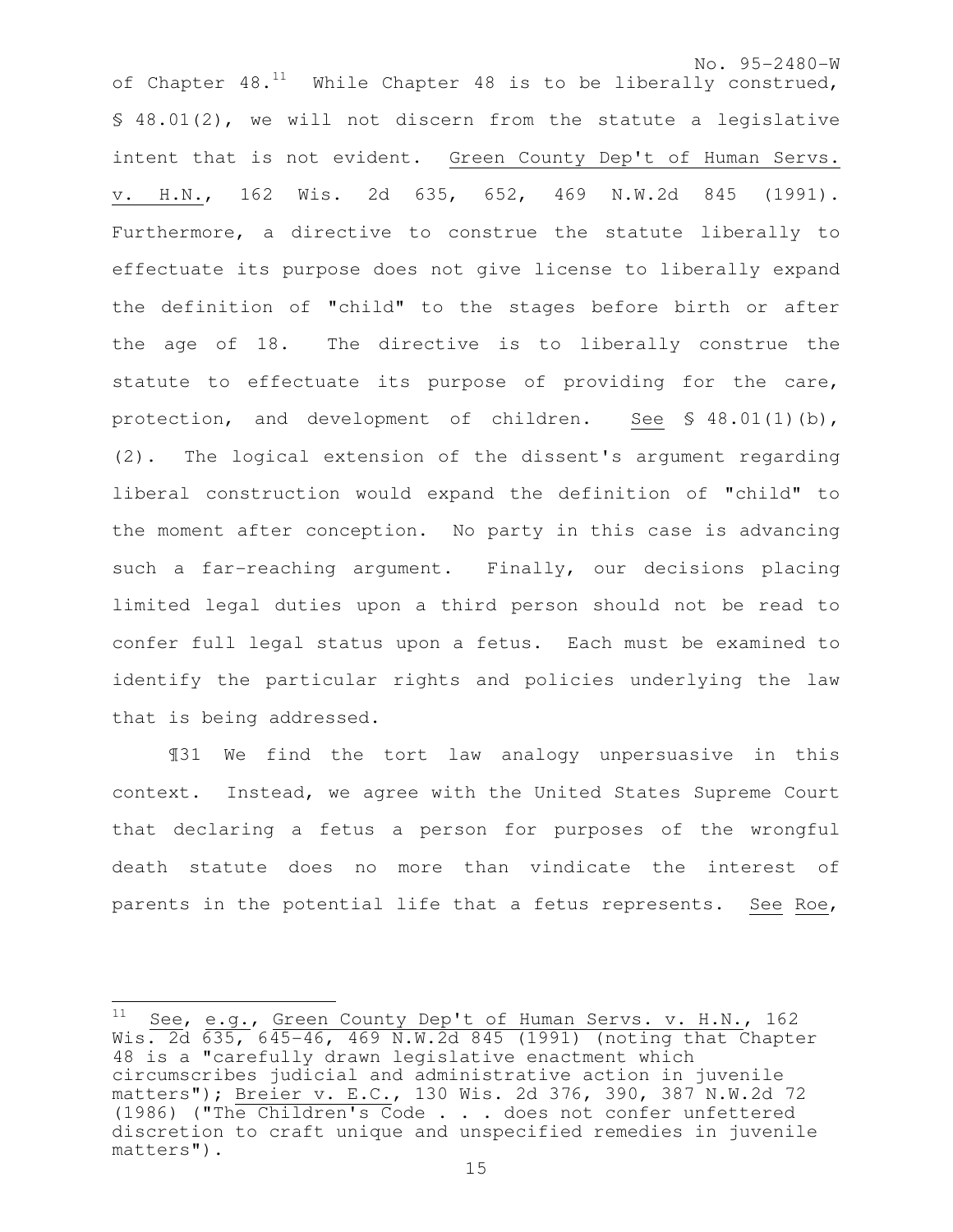No. 95-2480-W 410 U.S. at  $162.^{12}$  Indeed, we have recognized that until born, a fetus has no cause of action for fetal injury:

Injuries suffered before birth impose a conditional liability on the tort-feasor. This liability becomes unconditional, or complete, upon the birth of the injured separate entity as a legal person. If such personality is not achieved, there would be no liability [to the fetus] because of no damage to a legal person.

Puhl, 8 Wis. 2d at 356. $^{13}$  For these reasons, we agree with the court of appeals' dissent that our tort law jurisprudence dealing with fetal injury has limited applicability to the present case.

¶32 Similarly, we reject the County's argument that the protections accorded fetuses by property law have a bearing on the Children's Code definition of "child." As the dissent below noted, "[P]roperty law does not confer the full rights of personhood upon the fetus. Instead, it creates a means of fulfilling the intentions of testators by protecting the right of a fetus to inherit property upon live birth." Angela M.W., 197 Wis. 2d at 576 n.1 [citations omitted]. When there is no live birth, there is no inheritance right.

 $\frac{1}{2}$  $12$  We disagree with the court of appeals' invocation of Roe v. Wade, 410 U.S. 113 (1973), and its progeny. Much of the court of appeals' discussion of Roe is devoted to establishing that the State has a compelling interest in the well-being of a viable fetus, and may act to protect that interest. Although the State may have the power to act, the existence of such power sheds no light on the question of whether our legislature has in fact so acted.

See also Lawrence J. Nelson, Brian P. Buggy, and Carol J. Weil, Forced Medical Treatment of Pregnant Women: Compelling Each to Live as Seems Good to the Rest, 37 Hastings L.J. 703, 733 (May 1986) ("Judicial recognition of a live-born child's right to recover damages for tortious prenatal injury does not mean that courts recognize unborn fetuses as persons with full legal rights. Instead, this practice focuses on the need for compensation of a living person wrongfully injured rather than on the legal status of the fetus.").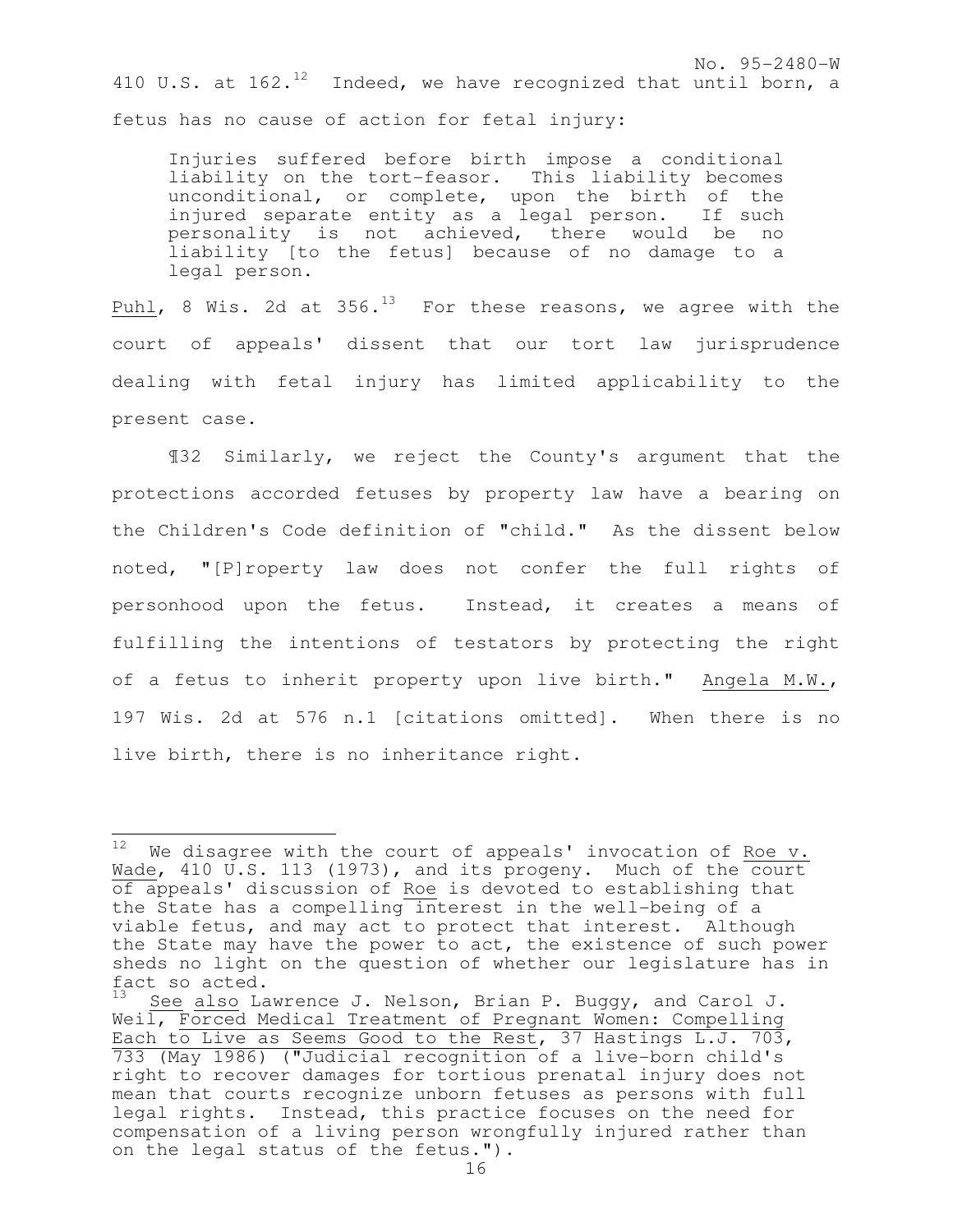No. 95-2480-W ¶33 We also find unpersuasive the court of appeals' citation to State v. Black, 188 Wis. 2d 639, 526 N.W.2d 132 (1994). In Black, we held that the defendant was properly charged with feticide, "intentionally destroy[ing] the life of an unborn quick child." Wis. Stat. § 940.04(2)(a). As we noted in that case, "the words of the statute could hardly be clearer." Black, 188 Wis. 2d at 642. Unlike § 48.02(2), the language of § 940.04(2)(a) expressly references an "unborn quick child." In the present case, we lack any language approaching the unequivocal legislative statement contained in § 940.04(2)(a). While the Black court concluded that the legislature has acted to protect a viable fetus in § 940.04(2)(a), that case offers little to aid us in construing the term "child" in the Children's Code.

¶34 Black demonstrates the ease and clarity with which the legislature may, if it so chooses, apply a statute to the unborn. In its several amendments to the Children's Code, the legislature has had ample opportunity to state in similarly clear and unambiguous terms that a fetus is a child. Yet, the legislature has failed to take such action.

¶35 We disagree with the dissent's assertion that L.K. v. B.B., 113 Wis. 2d 429, 335 N.W.2d 846 (1983) ("In re Baby Girl K."), has any relevance to this case. According to the dissent, this court held and determined in L.K. that the word "child" as used in Wis. Stat. § 48.415(6)(b) (1981-82) includes a fetus. Dissent at 3, 7, 10. Our reading of L.K. finds no language supporting the statements of law attributed to that case by the dissent.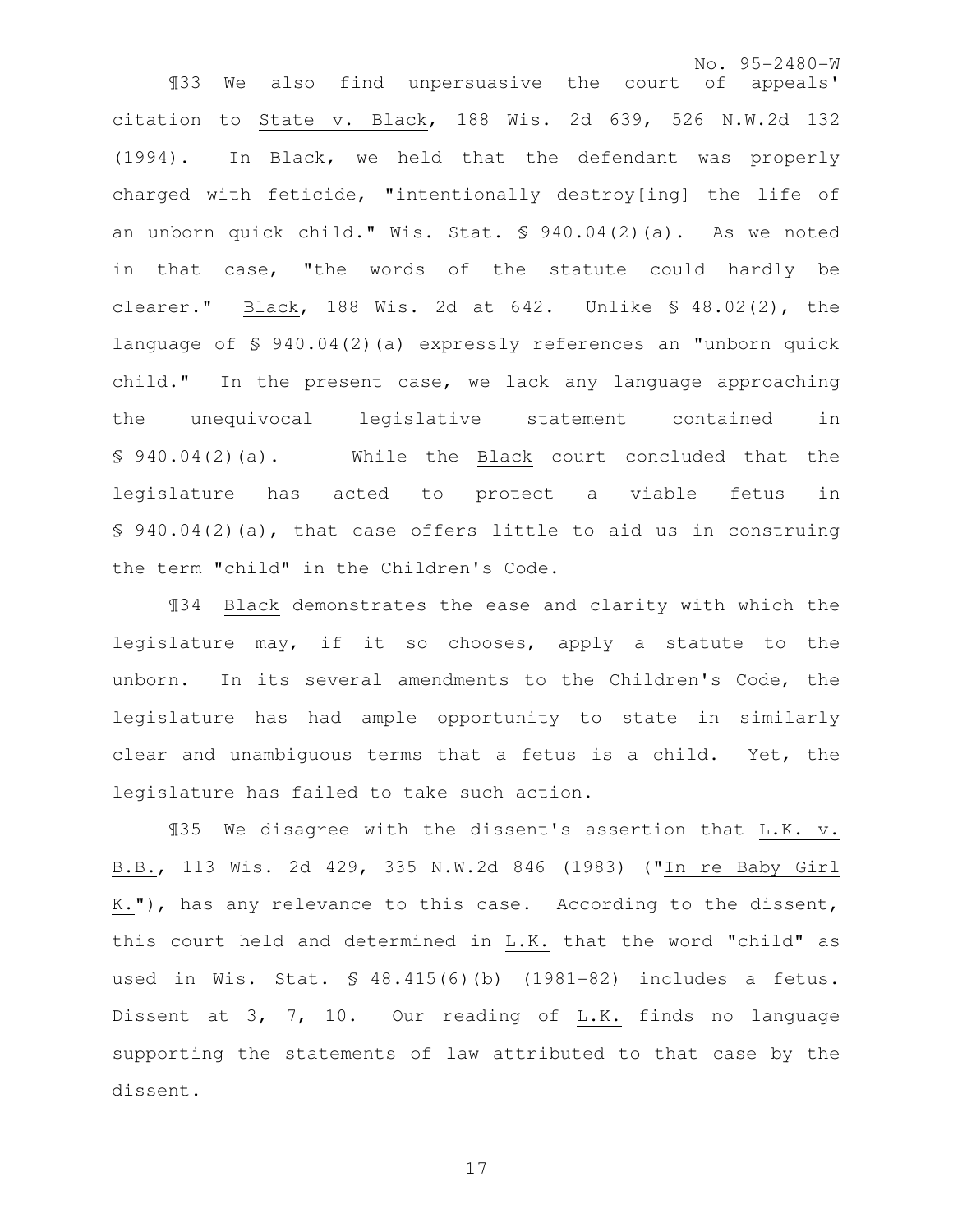¶36 The L.K. court held that a father's parental rights may be terminated based upon his conduct during the mother's pregnancy. The court reached that determination based upon its interpretation of § 48.415(6)(b) (1981-82), which provided in

part:

In evaluating whether the person has had a substantial parental relationship with the child, the court may consider such factors, including, but not limited to, whether the person has ever expressed concern for or interest in the support, care or well-being of the child or the mother during her pregnancy  $\cdots$ .

¶37 The court deduced from this statutory language a

legislative intent "that a father's pre-delivery behavior be a

"Because what happens to a fetus in utero can have a significant impact upon the quality of life a child will have after birth," a father's lack of concern for or interest in the welfare of the mother during pregnancy should be considered for purposes of determining whether the father has established a substantial parental relationship with the child. L.K. v. B.B., 113 Wis. 2d 429, 439, 335 N.W.2d 846 (1983). Thus, the statute takes into account the father's post-birth actions toward the child, and his acts toward the mother during her pregnancy. These alternative focuses of the  $\frac{1}{2}$  48.415(6)(b) language quoted by the dissent are amply demonstrated by the most recent incarnation of that section, the intent of which we assume the dissent would agree remains the same:

In evaluating whether a person has had a substantial parental relationship with the child, the court may consider . . . whether the person has ever expressed concern for or interest in the support, care or wellbeing of the child, whether the person has neglected or refused to provide care or support for the child and whether, with respect to a person who is or may be the father of the child, the person has ever expressed concern for or interest in the support, care or wellbeing of the mother during her pregnancy.

Wis. Stat. § 48.415(6)(b) (1995-96) (emphasis added). We see no basis for inferring from either version of § 48.415(6)(b) a legislative intent to equate a fetus with a child for purposes of Chapter 48.

<sup>14</sup> According to the dissent, the phrase "child or the mother during her pregnancy" exists as proof that the legislature intended the word "child" to include a fetus for purposes of Chapter 48. Dissent at 7-8. This selective quotation by the dissent underscores the infirmity of the dissent's argument. The disjunctive "or" between "child" and "mother" sets pregnancy as the time period during which a father is expected to "express concern for or interest in the support, care or well-being" of the mother.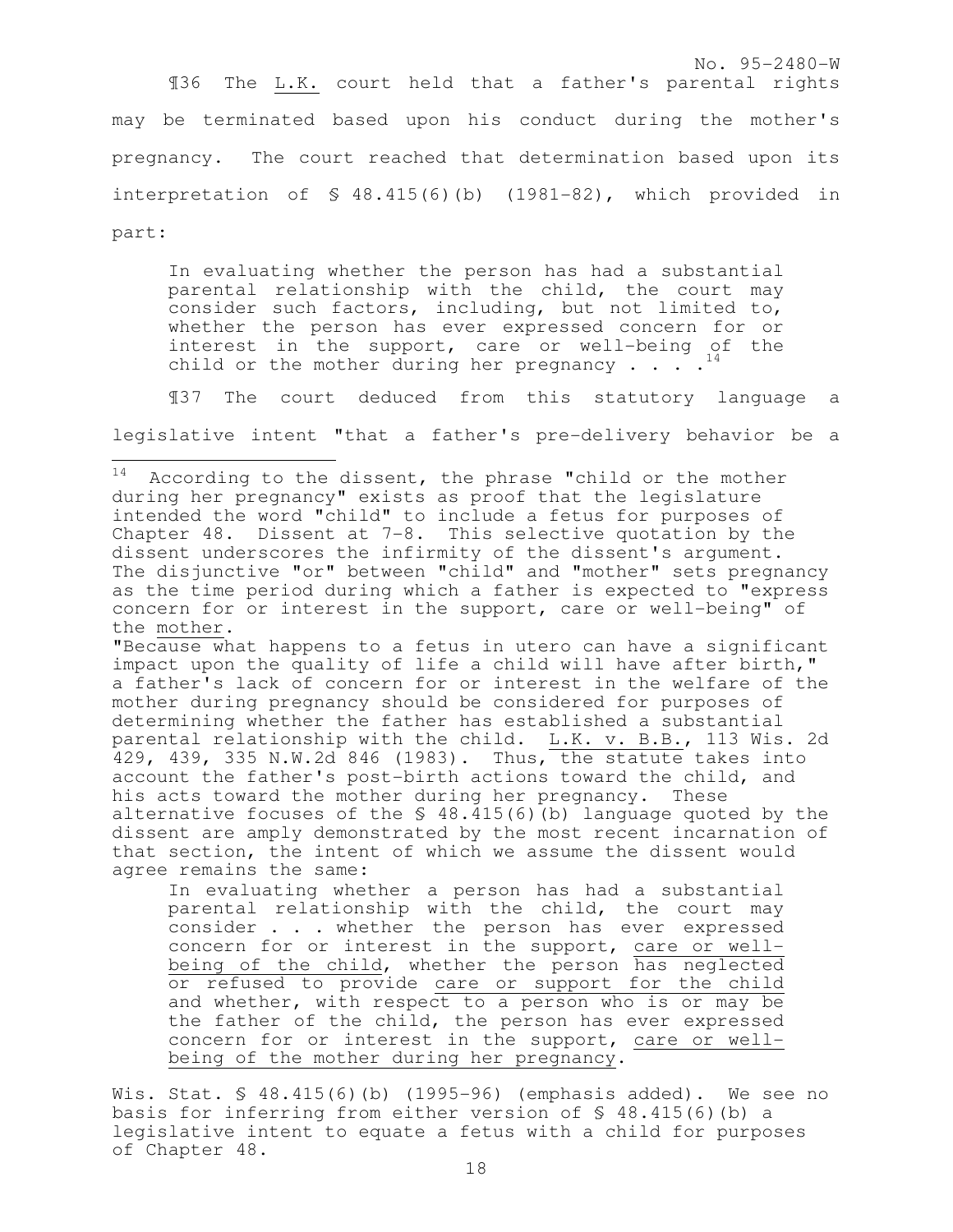consideration in determining whether the father had established a substantial parental relationship." L.K., 113 Wis. 2d at 438. It concluded "that a parent's action prior to a child's birth can form a sufficient basis for determining whether that parent has established a substantial parental relationship with the child." Id. at 439. Nowhere in the opinion does the court even intimate that the legislature used the word "child" in § 48.415(6)(b) to include a fetus, which is not surprising, since such an inquiry was not necessary to resolve the issue presented. We therefore conclude that L.K. is not germane to our analysis.

¶38 The court of appeals' reliance on Roe, Kwaterski, Puhl, and Black evidences the fundamental error in its analysis. While positing the correct question – whether the legislature intended to include a fetus within the § 48.02(2) definition of "child" – the court of appeals answered a distinctly different one – whether the legislature could, consistent with the United States and Wisconsin Constitutions, have included a fetus within the term "child." Because we conclude that the legislature did not intend to equate a fetus with a child, we do not reach the question answered by the court of appeals.

¶39 Finally, the confinement of a pregnant woman for the benefit of her fetus is a decision bristling with important social policy issues. We determine that the legislature is in a better position than the courts to gather, weigh, and reconcile the competing policy proposals addressed to this sensitive area of the law. This court is limited to ruling on the specific issues as developed by the record before it. We base our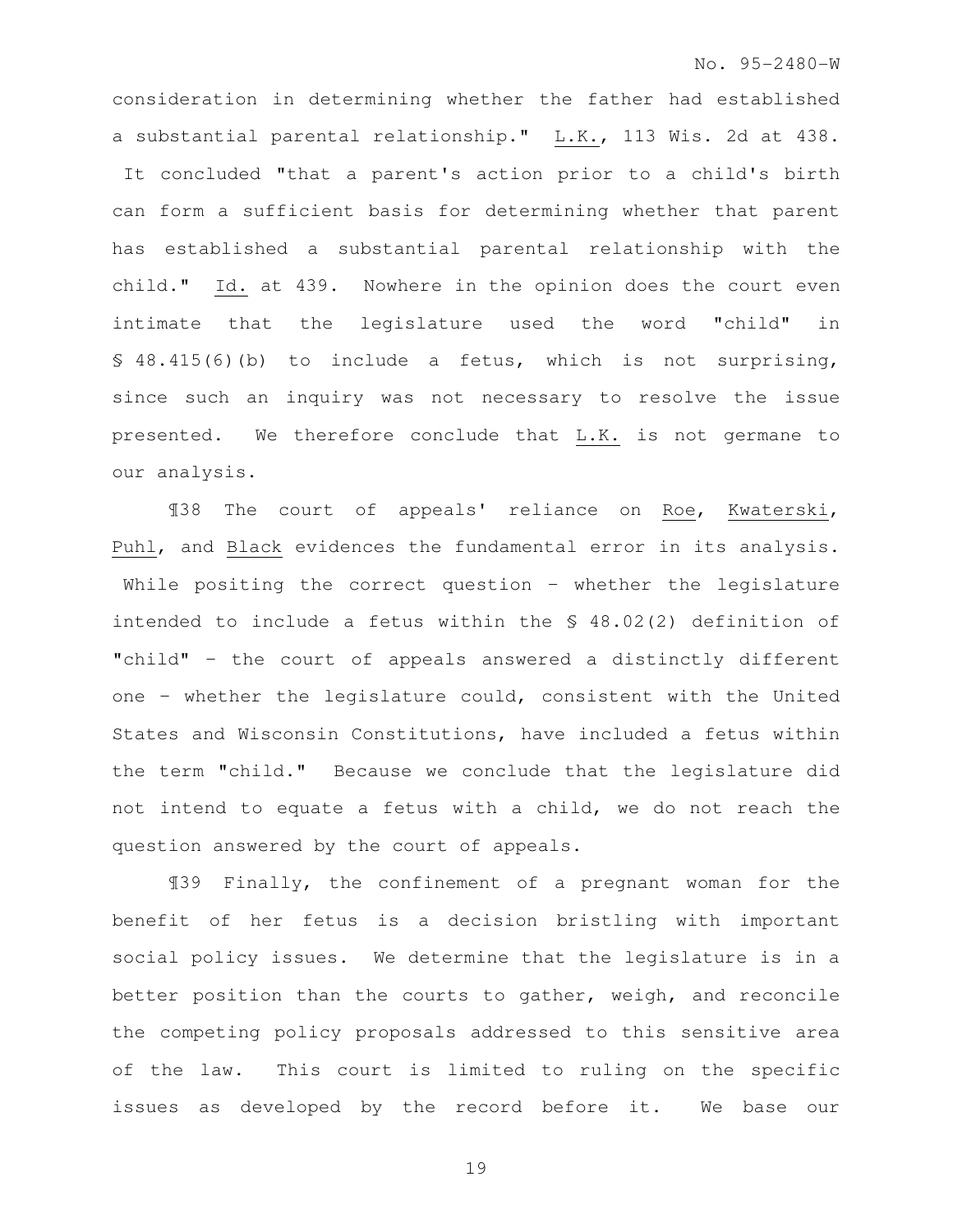decisions on the facts as presented by adversarial parties who often narrow the scope of a much larger policy issue.

¶40 This court was confronted with a similar dilemma in Eberhardy v. Circuit Court for Wood County, 102 Wis. 2d 539, 307 N.W.2d 881 (1981). In Eberhardy, we acknowledged that circuit courts have the subject matter jurisdiction to order the sterilization of the mentally handicapped. However, because the legislature had not yet determined the State's public policy or set guidelines for such sterilization, we directed the courts to refrain from ordering the procedure. This court stated:

This case demonstrates that a court is not an appropriate forum for making policy in such a sensitive area. Moreover, irrespective of how well tried a case may be—and we consider the instant one to have been well presented and carefully considered there are inherent limitations in the factual posture of any case which make the extrapolation of judicially made policy to an entire area of such a sensitive nature as this risky indeed. The legislature is far better able, by the hearing process, to consider a broad range of possible factual situations. It can marshal informed persons to give an in-depth study to the entire problem and can secure the advice of experts . . . to explore the ramifications of the adoption of a general public policy . . . .

Eberhardy, 102 Wis. 2d at 570-71.

¶41 For similar reasons, we determine that the detention of a pregnant woman for acts harming her fetus is a policy issue best addressed initially by our legislature.<sup>15</sup> Our conclusion is amply illustrated by the following exchange at oral argument:

<sup>15</sup> Similarly, the American Medical Association Board of Trustees has determined that courts are an inappropriate forum for reconciling the conflicting interests present when a pregnant woman is detained in order to preserve the health of her fetus.

<sup>[</sup>C]ourts are ill-equipped to resolve conflicts concerning obstetrical interventions. The judicial system ordinarily requires that court decisions be based on careful, focused deliberation and the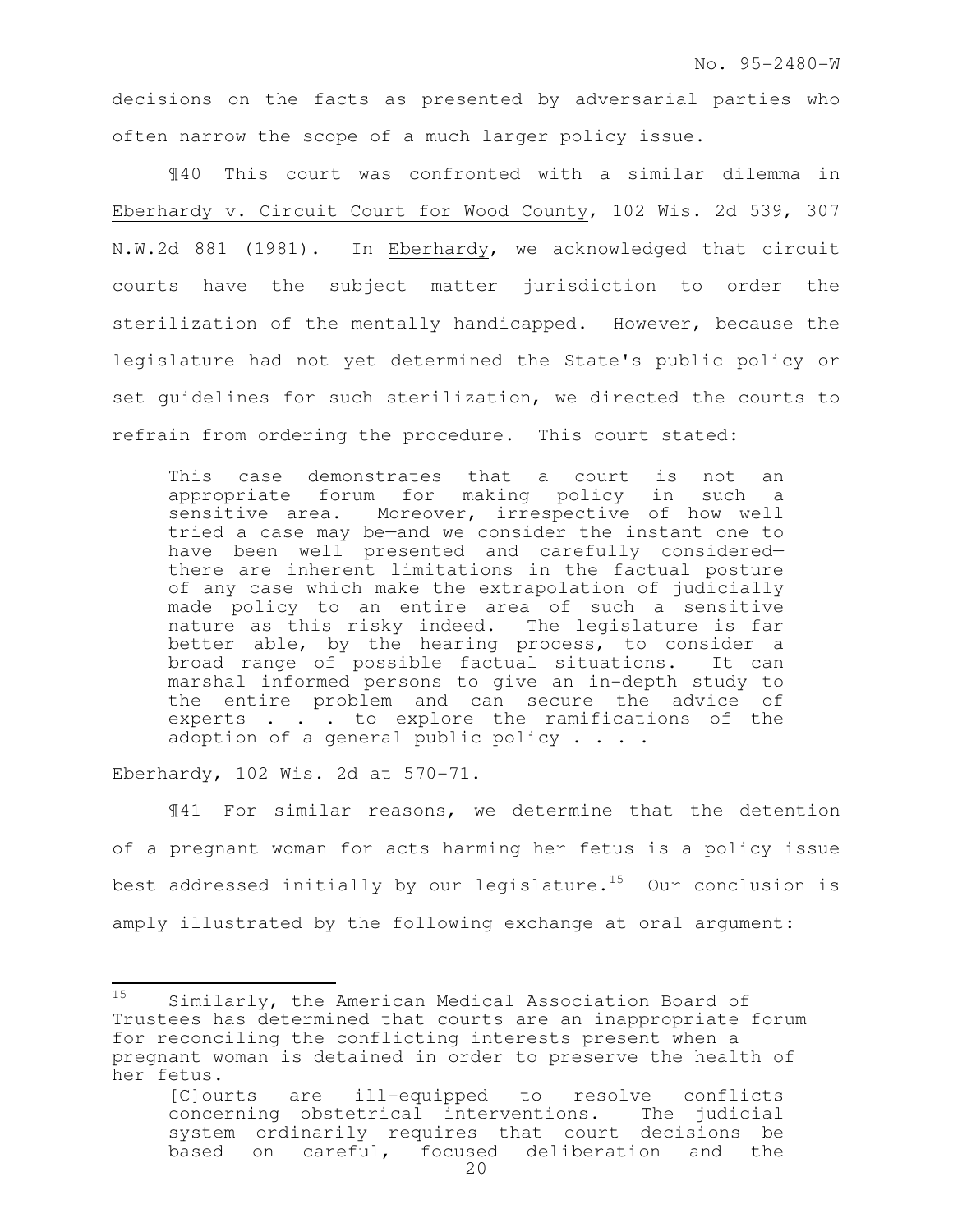No. 95-2480-W

GUARDIAN AD LITEM: . . . You asked a legislative history question before. 1955 was the first time that the definition of child appeared in 48.02(2). It was revamped next in 1977 where the distinction of CHIPS was established. It was revisited again in 1996. We cannot wait another 20-some years for the legislature to address this problem.

JUSTICE BABLITCH: Are you suggesting that we hold public hearings to determine how serious the harm must be before the State intervenes? That we hold public hearings to determine whether or not this seriousness occurs in the first trimester as opposed to the third, or hold public hearings on any of the other myriad public policy ramifications that such a holding you're asking us to do necessarily implicates?

GUARDIAN AD LITEM: I agree, your Honor, that that would be the role that the legislature would take.

JUSTICE BABLITCH: These are questions that we're not equipped to deal with as a court. We don't have the AMA or people coming in to testify to us, to explain to us the various medical ramifications. We don't have ethics people coming in and explaining to us the ethical problems of interfering with the patient/ physician relationship. We don't have people coming in at a public hearing to explain to us whether or not greater harm can come to a viable fetus for lack of medical care which, some people say, would be the result of what you want. We're not a legislative body.

GUARDIAN AD LITEM: . . . No, you're not in the business of holding public policy – excuse me – public discussions and public forums. That clearly is the arena of the legislature. But that's exactly the question that this court needs to decide is are you willing to take on this burden and address this issue now, which we are asking you to do because these children cannot wait. We cannot wait for extensive public hearings and public policies and continuous conflicting reports. I don't think that you're going to get much different information; you're just going to get more of the same.

¶42 This court in no way condones the conduct of the petitioner. Yet, we are not free to register moral disapproval

cautious consideration of all facts and related legal concerns.

e<br>S

Helene A. Cole, Legal Interventions During Pregnancy: Court-Ordered Medical Treatments and Legal Penalties for Potentially Harmful Behavior by Pregnant Women (AMA Board of Trustees Report), 264 JAMA 2663, 2665 (1990).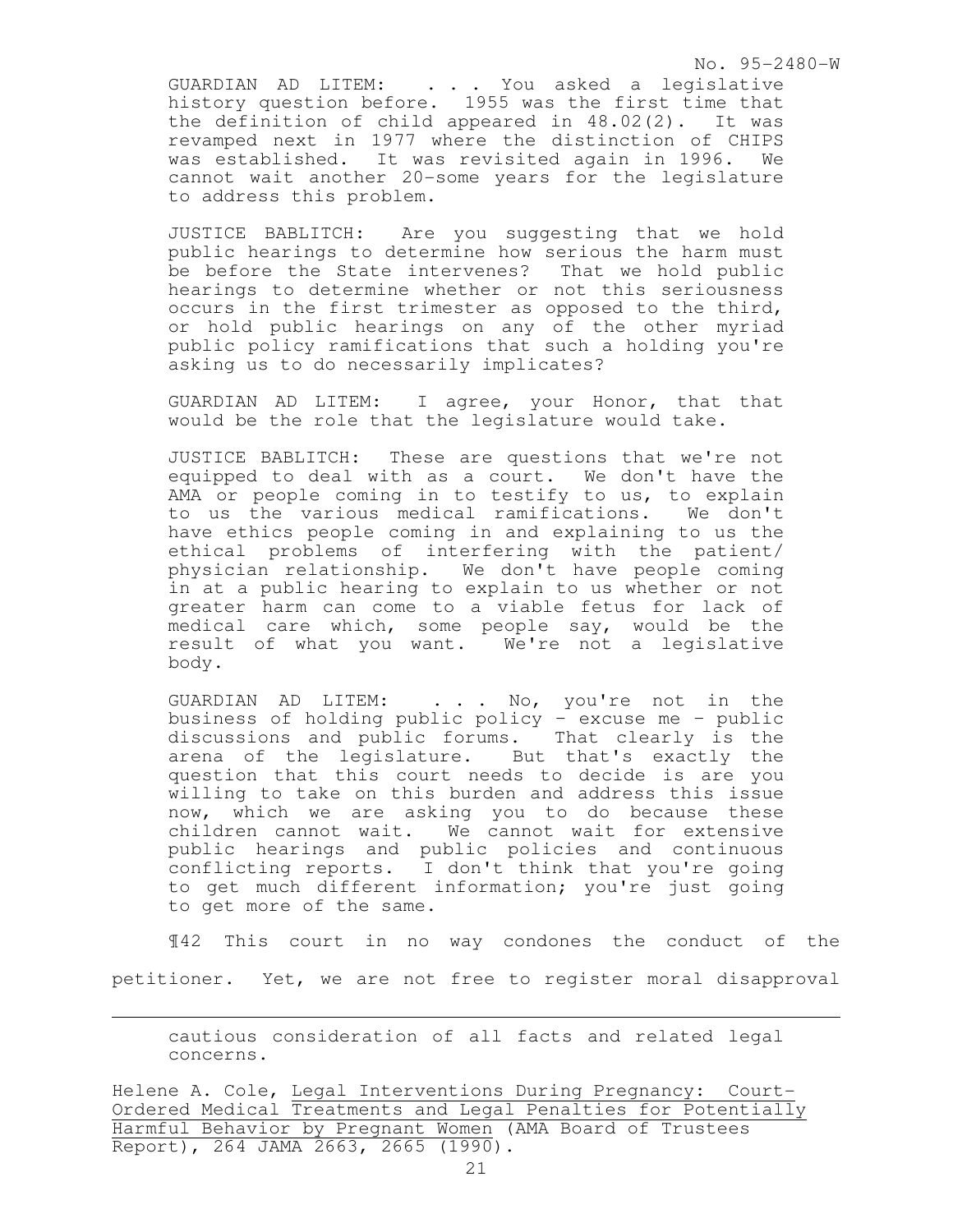No. 95-2480-W by rewriting the Children's Code under the guise of statutory construction.

¶43 Our search to ascertain and carry out the legislature's intent results in the conclusion that the legislature did not intend to include fetus within the definition of "child." The legislative history sounds in silence. Although the issue of whether to include a fetus within the definition of "child" in Chapter 48 is one of great social, medical, religious, and ethical significance, there is no record of any dialogue or consideration of the issue. A reading of § 48.02(2) in context with other relevant provisions of the Children's Code, supports the conclusion that the legislature intended "child" to mean one born alive. Despite ample opportunity, the legislature has not expressly provided that a fetus is a "child" under the Code. We decline the guardian ad litem's invitation to "take on this burden" to fill the legislative void. Moreover, the sensitive social policy issues raised in this case weigh strongly in favor of refraining from exercising CHIPS jurisdiction over a fetus until the legislature has spoken definitively on the matter.

For the above reasons, we hold that the definition of "child" in § 48.02(2) does not include a viable fetus. Because the court of appeals erroneously held that the § 48.02(2) definition of "child" includes a fetus, we reverse the decision of that court.

By the Court.—The decision of the court of appeals is reversed.

e<br>S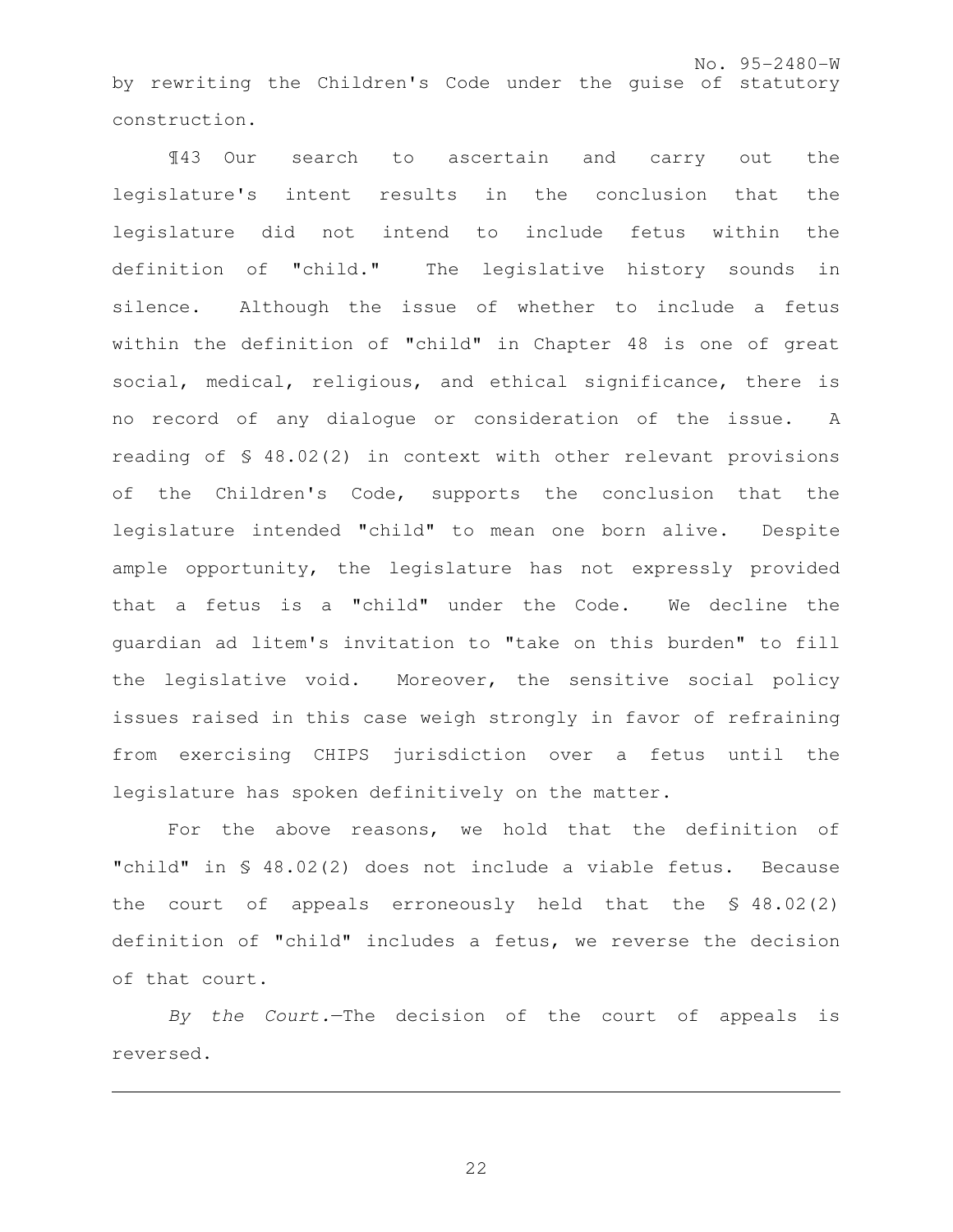¶44 N. PATRICK CROOKS, J. (Dissenting). I do not join the majority opinion because the majority has not interpreted Wis. Stat.  $\text{\$ }48.02(2)$  (1993-94)<sup>16</sup> in conformity with the express legislative purpose of the Children's Code. I also am not persuaded by the majority's attempt to distinguish the present case from past cases in which this court has indicated that the definitions of "child" and "person" include a viable fetus. Furthermore, I find it significant that although the legislature amended the Children's Code last session, it did not act to alter the court of appeals' interpretation of § 48.02(2) in State ex rel. Angela M.W. v. Kruzicki, 197 Wis. 2d 532, 541 N.W.2d 482 (Ct. App. 1995)-an interpretation in accord with the one set forth in this dissent.<sup>17</sup>

¶45 Wis. Stat. § 48.02(2) defines "child" as "a person who is less than 18 years of age." The majority holds that the legislature did not intend to include a viable fetus within this definition of "child" based on several factors. First, the majority emphasizes the lack of debate and dialogue regarding whether a fetus should be included in the definition of "child" in the legislative history of Chapter 48. Majority op. at 11. Second, the majority asserts that certain relevant sections of the Children's Code would be rendered absurd if the definition

<sup>16</sup> All future references are to the 1993-94 Statutes unless otherwise indicated. However, note that 1995 Wis. Act 275 and 1995 Wis. Act 352, which became effective July 1, 1996, made significant changes to the Children's Code.

The court of appeals concluded that a viable fetus is a "child" for the purposes of the Children's Code. State ex rel. Angela M.W. v. Kruzicki, 197 Wis. 2d 532, 560, 541 N.W.2d 482 (Ct. App. 1995).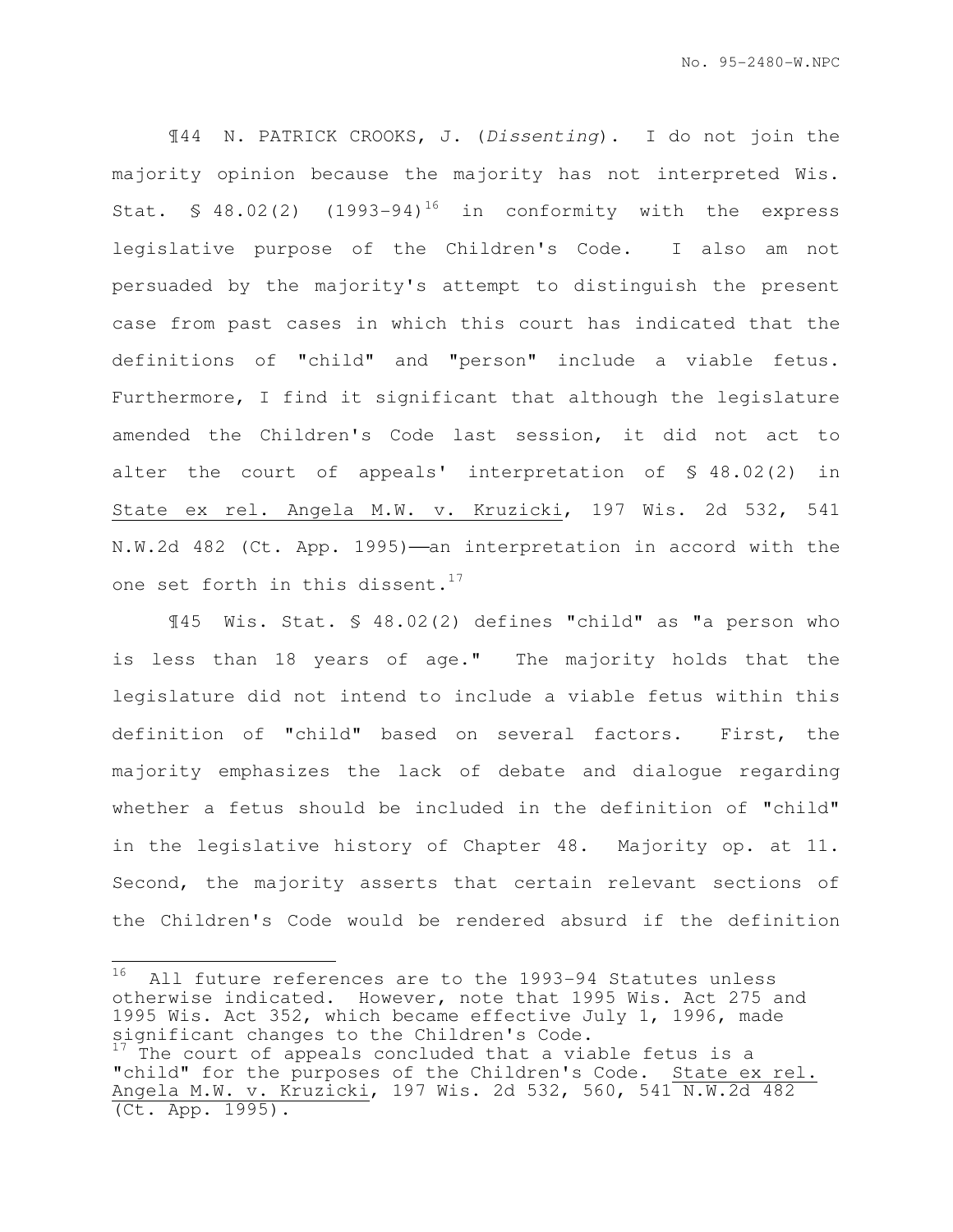of "child" includes a viable fetus. Id. at 14-15. Finally, the majority concludes that Kwaterski v. State Farm Mut. Auto. Ins. Co., 34 Wis. 2d 14, 148 N.W.2d 107 (1967), in which this court held that the definition of "person" includes a viable fetus, is "unpersuasive in this context." Id. at 15-17.

#### I.

¶46 The initial issue before the court is whether the definition of "child" in Wis. Stat. § 48.02(2) includes a viable fetus. Section 48.02(2) defines "child" as "a **person** who is less than 18 years of age." § 48.02(2) (emphasis added). Accordingly, resolution of this issue depends upon whether the legislature intended the words "child" and "person" to include a viable fetus.

¶47 As determined by the majority, reasonable minds could differ as to whether the definition of "child" in Wis. Stat. § 48.02(2) includes a viable fetus; therefore, the statute is ambiguous. Majority op. at 8-10. Accordingly, the court must examine extrinsic matters such as the history, context, subject matter, scope, and object of the statute in order to ascertain the legislative intent. See, e.g., Stockbridge School Dist. v. DPI, 202 Wis. 2d 214, 220, 550 N.W.2d 96 (1996) (quoting Jungbluth v. Hometown, Inc., 201 Wis. 2d 320, 327, 548 N.W.2d 519 (1996)). After considering these extrinsic matters, I conclude that the legislature intended the word "child" in § 48.02(2) to include a viable fetus for three reasons: (1) the ordinary and accepted meaning of the words "child" and "person;" (2) the express legislative purpose of ch. 48; and,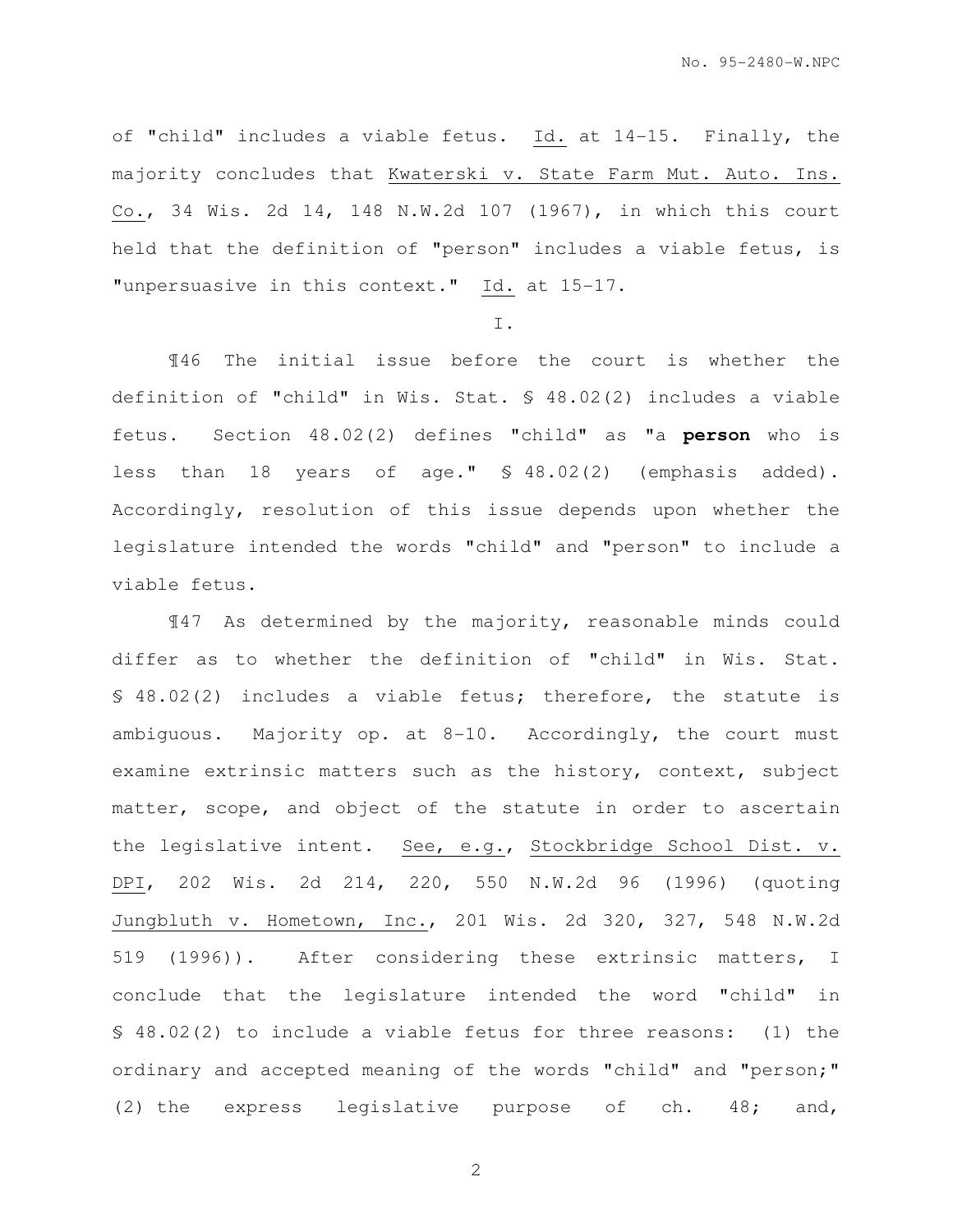(3) legislative inaction to the recent court of appeals' decision in State ex rel. Angela M.W..

#### A.

¶48 First, in construing a statute, a court must give effect to the ordinary and accepted meaning of the language. State v. Martin, 162 Wis. 2d 883, 904, 470 N.W.2d 900 (1991) (citing County of Walworth v. Spalding, 111 Wis. 2d 19, 24, 329 N.W.2d 925 (1983)). In light of medical knowledge concerning fetal development, several sources, including precedent of this court, indicate that the ordinary and accepted meaning of the words "child" and "person" includes a viable fetus.<sup>18</sup>

¶49 For example, in Puhl v. Milwaukee Auto. Ins. Co., 8 Wis. 2d 343, 99 N.W.2d 163 (1959), overruled on other grounds by In re Estate of Stromsted, 99 Wis. 2d 136, 299 N.W.2d 226 (1980), this court considered whether a child can recover for injuries allegedly caused by a car accident that occurred when the child was a non-viable fetus. Although the jury returned a  $\frac{1}{2}$  $^{18}$  See In Re Baby Girl K., 113 Wis. 2d 429, 335 N.W.2d 846 (1983) (holding that the word "child" as used in Wis. Stat. § 48.415(6)(b) includes a fetus), appeal dismissed, Buhse v. Krueger, 465 U.S. 1016 (1984); Kwaterski v. State Farm Mut. Auto. Ins. Co., 34 Wis. 2d 14, 148 N.W.2d 107 (1967) (concluding that the word "person" includes a viable fetus for purposes of wrongful death statute); Puhl v. Milwaukee Auto. Ins. Co., 8 Wis. 2d 343, 355-56 99 N.W.2d 163 (1959) (referring to a viable fetus as a "child"), overruled on other grounds by In re Estate of Stromsted, 99 Wis. 2d 136, 299 N.W.2d 226 (1980); Whitner v. State, No. 24468, 1996 WL 393164, at \*1 (S.C. July 15, 1996) (in an analogous case, the court interpreted a provision of South Carolina's Children's Code that defined "child" as "person under the age of eighteen." The court held that the word "person," and therefore "child," includes a viable fetus.); American Heritage Dictionary 332 (3d ed. 1992) (defining "child" as "[a]n unborn infant; a fetus"); Black's Law Dictionary 239 (6th ed. 1990) (defining "child" as "unborn or recently born human being").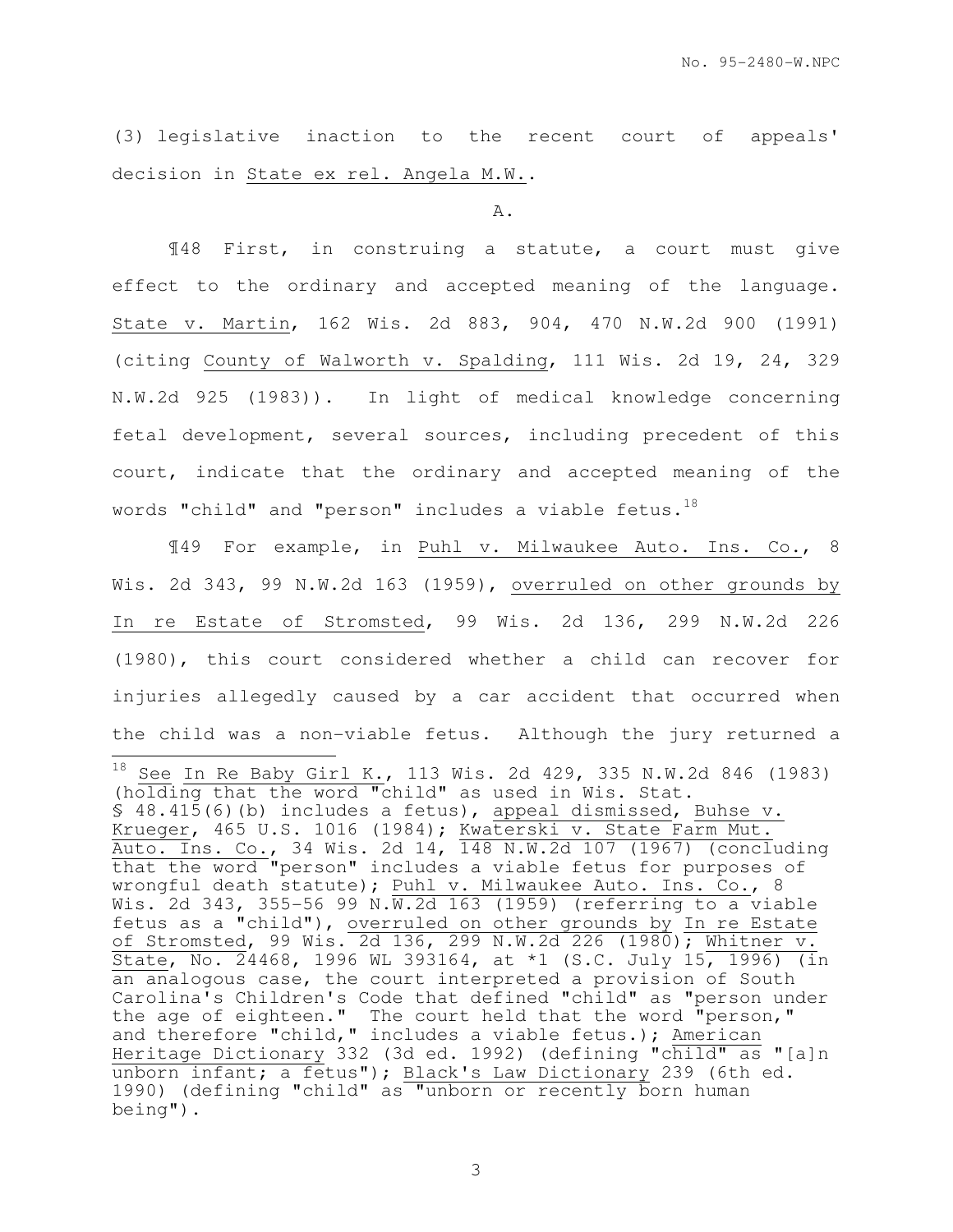verdict in favor of the child, the circuit court struck the award based on Lipps v. Milwaukee Elec. Ry. & Light, Co., 164 Wis. 272, 159 N.W. 916 (1916).<sup>19</sup> The Puhl court affirmed the circuit court's decision on other grounds, finding that there was not sufficient evidence of causation. However, the court nonetheless considered the vitality of Lipps. The court stated:

What is now known as the viable theory is based on medical knowledge and even on common knowledge that a **child in the viable stage** can and does live separately in the womb of its mother and can live and exist as an independent person if born in that stage. Based on this knowledge the courts began to allow recovery for<br>injuries sustained while the **child was viable**. This injuries sustained while the **child was viable**. reasoning was adopted in 1933 by the supreme court of Canada . . . . This reasoning has been followed by the states of Connecticut, Georgia, Illinois, Maryland, Missouri, New Hampshire, New York, and Oregon.

Puhl, 8 Wis. 2d at 355-56 (emphasis added) (citations omitted).<sup>20</sup>

 Puhl is significant because the court used the word "child" to refer to a viable fetus. Id. at 355-56.

¶50 This court relied heavily on Puhl in Kwaterski v. State Farm Mut. Auto. Ins. Co., 34 Wis. 2d 14, 148 N.W.2d 107 (1967). The Kwaterski court was asked to determine whether the  $\overline{\phantom{a}}$ 

<sup>19</sup> In Lipps, the court held that "[s]ince a **non-viable child**  cannot exist separate from its mother, it must in the law of torts be regarded as part of its mother, and hence, being incapable of a separate existence, it is not an independent person or being to whom separate rights can accrue." Lipps v. Milwaukee Elec. Ry. & Light, 164 Wis. 272, 276, 159 N.W. 916  $\frac{1}{(1916)}$  (emphasis added).

The court also stated: "If the common law has any vitality, it has been argued that it should be elastic enough to adapt itself to current medical and scientific truths so as to function as an efficient rule of conduct in our modern, complex society." Puhl v. Milwaukee Auto. Ins. Co., 8 Wis. 2d 343, 357, 99 N.W.2d 163 (1959), overruled on other grounds by In re Estate of Stromsted, 99 Wis. 2d 136, 299 N.W.2d 226 (1980).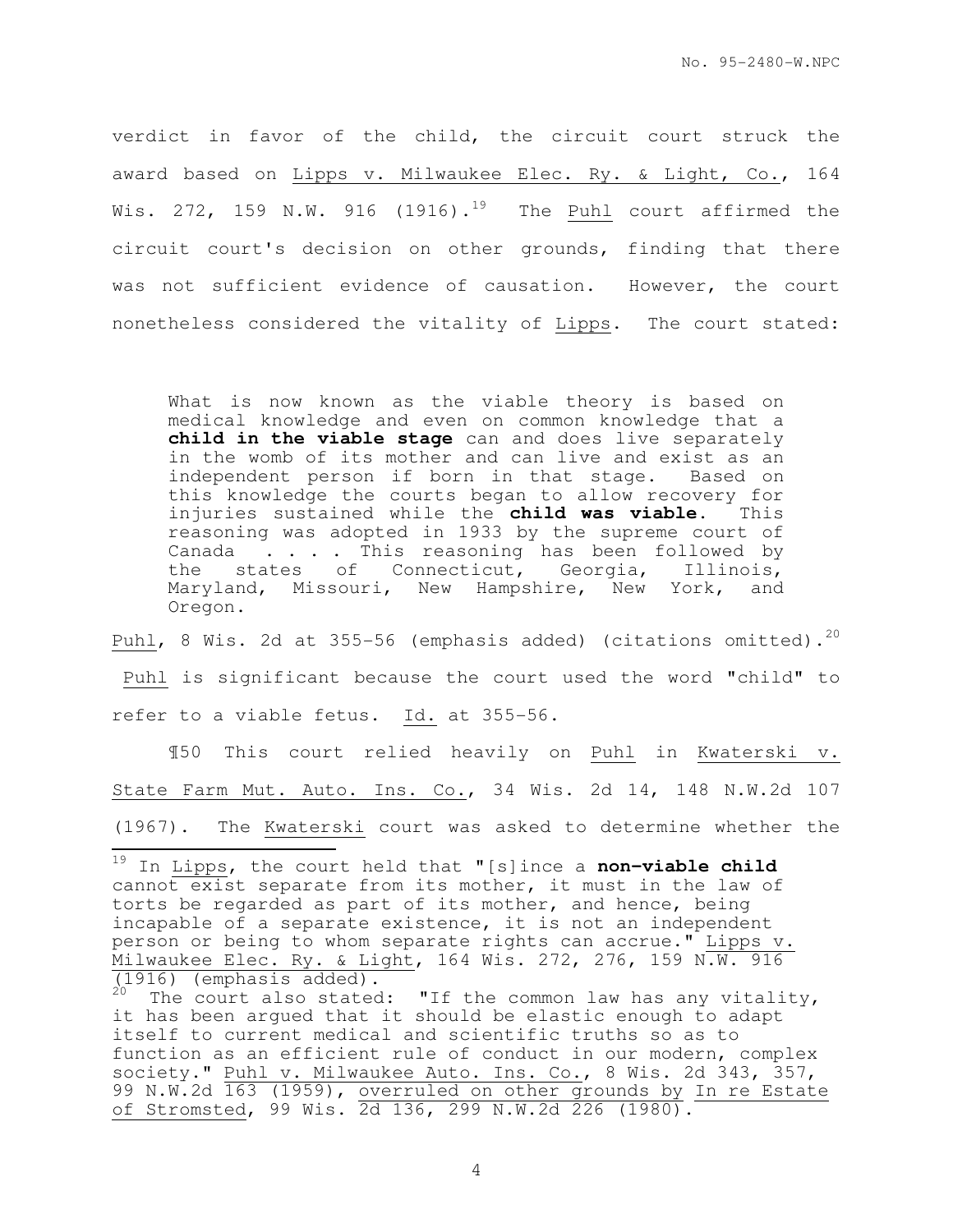term "person" in Wis. Stat. § 331.03 (1963) includes a viable fetus. Section 331.03 provided:

Whenever the death of a **person** shall be caused by a wrongful act, neglect or default and the act, neglect or default is such as would, if death had not ensued, have entitled the party injured to maintain an action and recover damages in respect thereof, then and in every such case the person who, . . . would have been liable, if death had not ensued, shall be liable to an action for damages notwithstanding the death of the **person** injured; provided, that such action shall be brought for a death caused in this state.

Id. at 15-16 (emphasis added). After considering Puhl in great detail, the Kwaterski court determined: "[T]he weight of authority continues the trend noticed in Puhl, favoring recognition of an unborn child as a person for purposes of recovery under a wrongful-death statute." Id. at 19. The court therefore held that a viable fetus is a "person" within the meaning of § 331.03. Id. at 22.

¶51 Kwaterski has significant precedential value in the present case because the legislature has defined "child" as a "person" in Wis. Stat. § 48.02(2). Kwaterski therefore supports the proposition that the definition of "person," and hence "child," includes a viable fetus.

¶52 The majority attempts to distinguish Kwaterski by pointing out that "the wrongful death statute does no more than vindicate the interest of parents in the potential life that a fetus represents." Majority op. at 17-18. Therefore, the majority implies that Kwaterski "has limited applicability to the present case" because Kwaterski does not provide the fetus with legal rights. Majority op. at 18. However, this is a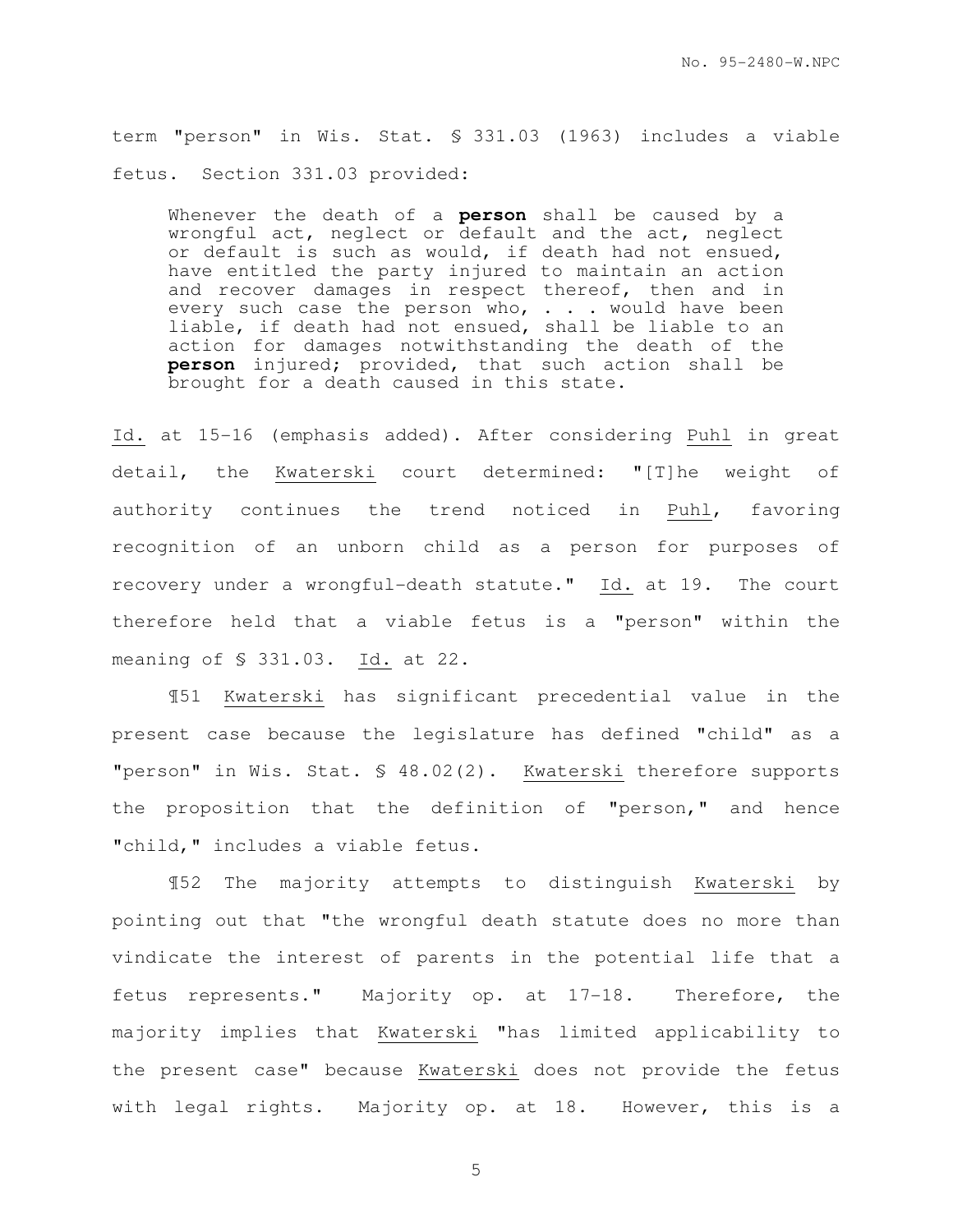distinction without a difference, because the key issue in this case is **not** one of fetal rights. Instead, this case centers on a question of statutory interpretation, just as Kwaterski did. $^{21}$  Kwaterski is persuasive here because both Kwaterski and this case revolve around the question of whether a viable fetus is a "person" under Wisconsin statutes. Thus, the majority's conclusion that Kwaterski only vindicates the interests of parents does not provide a logical basis for concluding that the Kwaterski court's interpretation of "person" is inapplicable here.<sup>22</sup>

¶53 This court's decision in In re Baby Girl K., 113 Wis. 2d 429, 335 N.W.2d 846 (1983) (L.K. v. B.B.), appeal dismissed, Buhse v. Krueger, 465 U.S. 1016 (1984), also supports the proposition that the word "child" includes a viable fetus. In Baby Girl K., this court was called upon to decide whether the termination of parental rights under Wis. Stat. § 48.415(6)(a)2 could be based upon a parent's prenatal conduct. In order to decide this issue, the court considered the language of Wis. Stat. § 48.415(6)(b) (1981-82),<sup>23</sup> which read in relevant part:

 $21$ Even the majority stresses from the outset that "this case is one of statutory construction." Majority op. at 7.  $22$  Moreover, as the Supreme Court of South Carolina has concluded:

<sup>[</sup>W]e do not see any rational basis for finding a viable fetus is not a "person" in the present context. Indeed, it would be absurd to recognize the viable fetus as a person for purposes of  $\ldots$  wrongful death statutes but not for purposes of statutes proscribing child abuse.

Whitner v. State, No. 24468, 1996 WL 393164, at \*3 (S.C. July  $15, 1996.$ 

 $23$  As of 1993-94, Wis. Stat. § 48.415(6)(b) had not changed in any significant manner.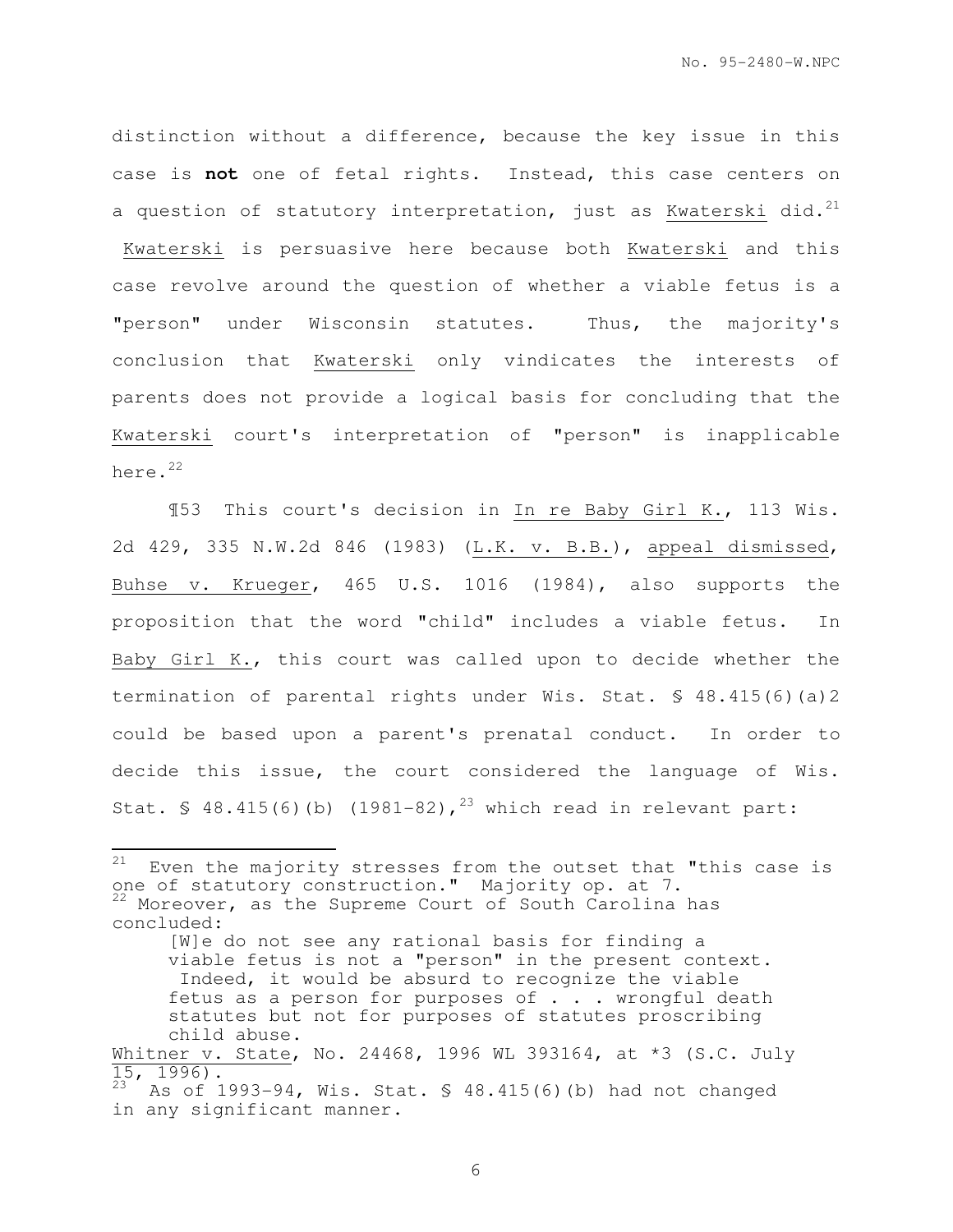In evaluating whether the person has had a substantial parental relationship with the child, the court may consider such factors, including, but not limited to, whether the person **has ever expressed concern for or interest in the support, care or well-being of the child or the mother during her pregnancy . . . .**

Id. at 431 (emphasis added). Based on this language, the court concluded: "It is clear therefore that the legislature intended that a father's pre-delivery behavior be a consideration in determining whether the father had established a substantial parental relationship." Id. at 438. Furthermore, this court emphasized that "what happens to a fetus in utero can have a significant impact upon the quality of life a child will have after birth  $\ldots$  " Id. at 439.

¶54 Baby Girl K. is significant for two reasons. First, this court determined that the word "child" includes a fetus under Wis. Stat. § 48.415(6)(b), a section of the Children's Code, when it concluded that this section authorizes a court to consider a parent's conduct before a child is born to determine whether the parent has established a substantial parental relationship with the child. Id. at 438. Second, this case highlights the language of § 48.415(6)(b), in which the legislature clearly used the word "child" to refer to a fetus. See  $\text{\$ }48.415(6)$  (b) ("child or mother during her pregnancy").<sup>24</sup> Thus, both the language of § 48.415(6)(b) and the court's

<sup>24</sup> I do not agree with the majority's interpretation of this phrase. See majority op. at p.20 n.14. The focus of this section of the statute is on the parent's relationship with the child during the mother's pregnancy. My reading of this section is consistent with the holding in Baby Girl K. that the father's actions prior to birth of his child may form a sufficient basis for termination of his parental rights.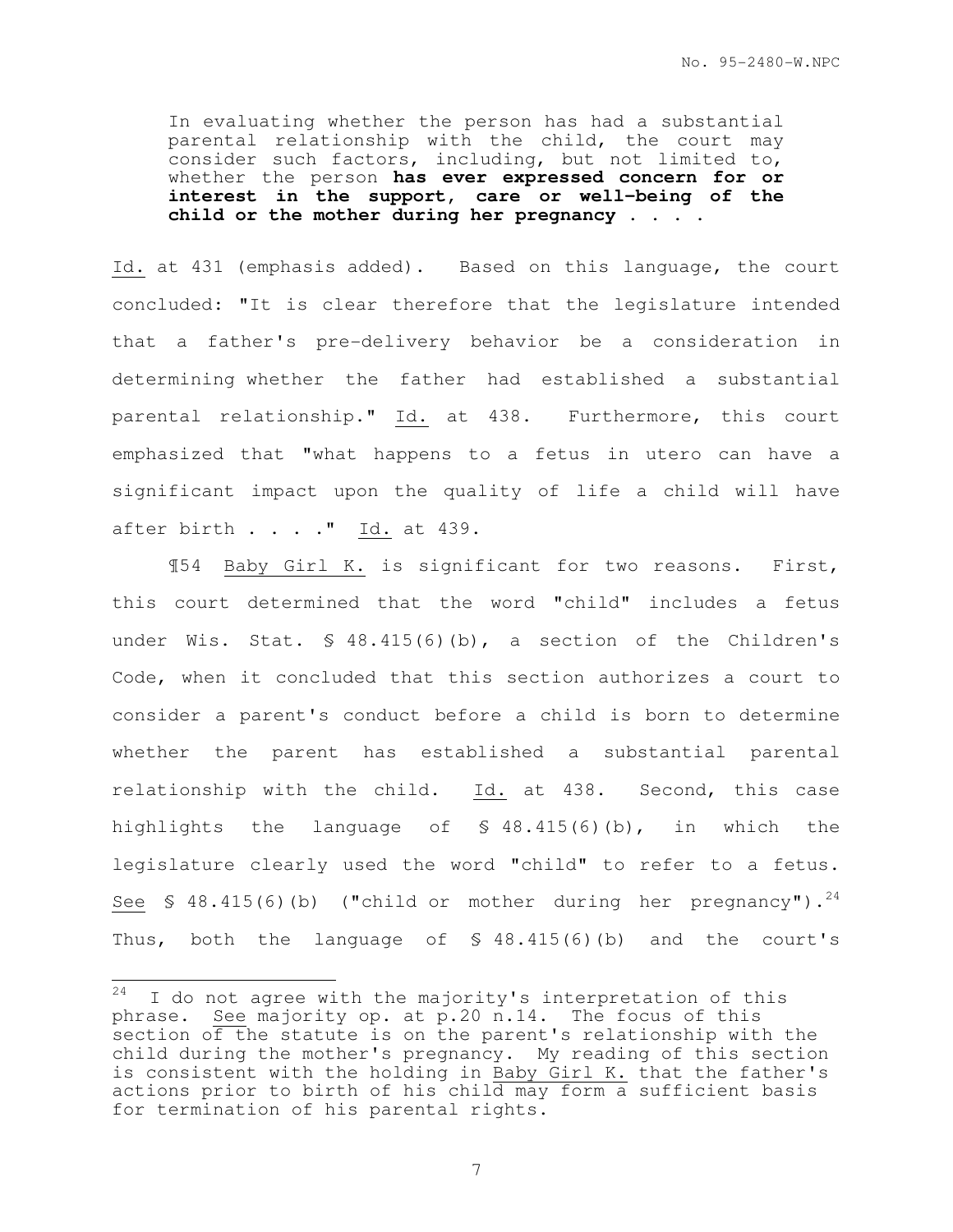decision in Baby Girl K support the proposition that the word "child" in Wis. Stat. § 48.02(2) includes a viable fetus.

¶55 The majority finds justification for its conclusion that the legislature did not intend to include a viable fetus in the definition of "child" by emphasizing the absence in the legislative history of any "news accounts of debate, dialogue, or even consideration of whether fetus should be included in the definition of 'child' in Chapter 48." Majority op. at 11. However, lack of such legislative discussion did not prevent this court from holding that "person" in Wis. Stat. § 331.03 includes a viable fetus in Kwaterski. <sup>25</sup>

¶56 In addition, the majority considers Wis. Stat. § 48.02(2) in the context of other relevant sections of the Children's Code. Majority op. at 14-15. The majority concludes that it would lead to an absurd result in other sections of the Children's Code if "child" is interpreted to include a viable fetus. Id. at 14. However, in the sections that the majority emphasizes, interpreting "child" to include a viable fetus will not lead to ridiculous results. For example, as the majority

<sup>25</sup> I also do not find the lack of legislative debate to be of significant persuasive value, given the fact that the definition of child was originally enacted in 1919. Why would the legislature have debated whether a "child" included a viable fetus in 1919, since this was not such a controversial issue at that time?

Moreover, it is important to emphasize that the court is often faced with silence in the legislative history. However, when the legislative intent is not explicitly stated in the drafting files or newspapers, we do not simply decline to interpret the language at issue. Instead, this court is required to consider extrinsic sources to ascertain the legislative intent, such as precedent and the purpose of the statute. This is exactly what this dissent has attempted to do.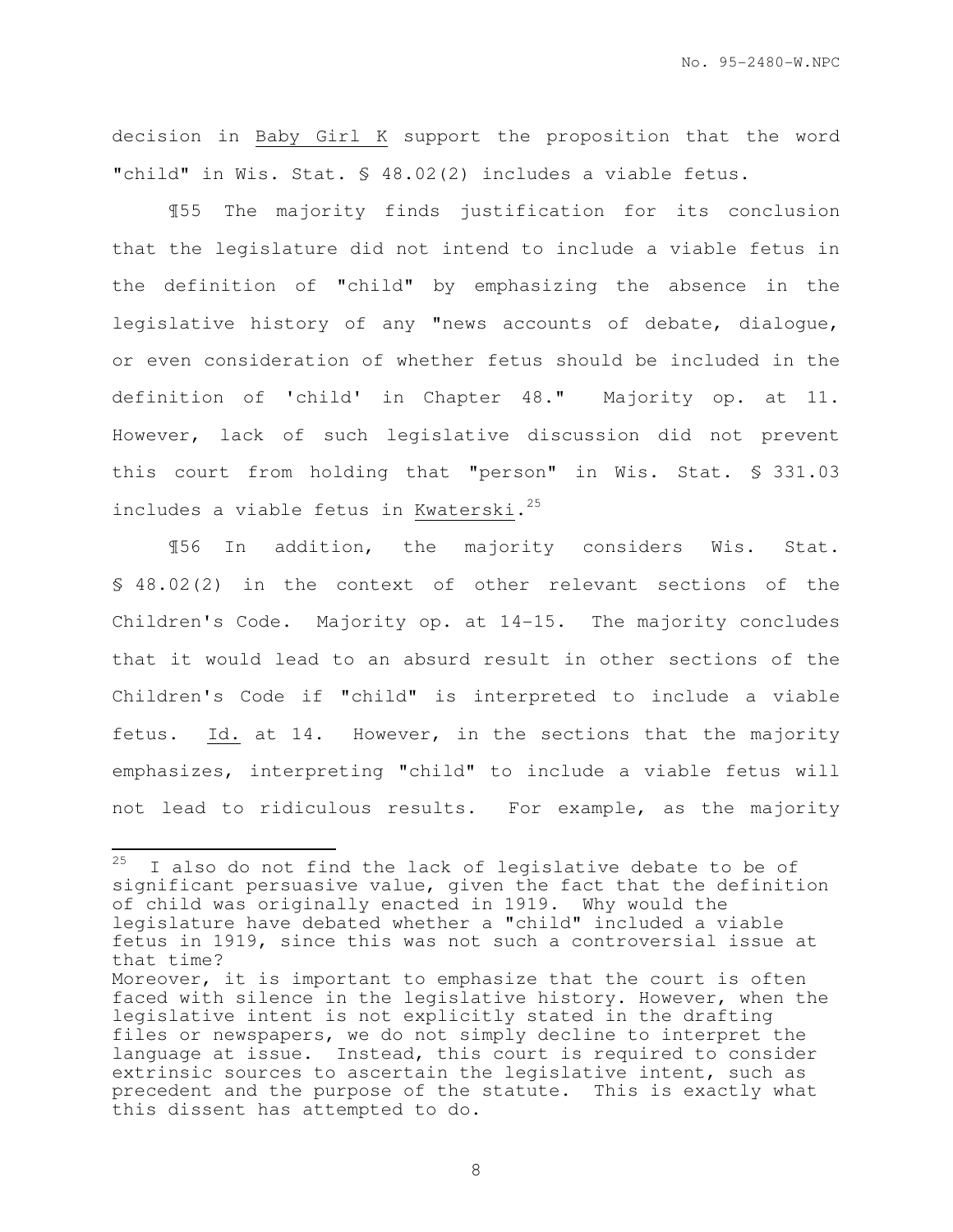points out, Wis. Stat. § 48.19(2) "requires the person taking a child into physical custody to immediately notify the parent by the most practical means." Id. If "child" is interpreted to include a viable fetus, § 48.19(2) will not be rendered absurd, since a logical reading of it requires notification to the father, as well as the mother. Likewise, Wis. Stat. § 48.19(1)(c) refers to the removal of a child "from his or her present custody." Again, this section will not be rendered inane, because the detention of a mother, and hence an unborn child, in a drug treatment program does, in effect, constitute a change in custody of the child—the viable fetus. It also is essential to point out that interpreting the word "child" in Wis. Stat. § 48.02(2) to include a viable fetus does not lead to an absurd **result**, but rather allows the state to protect a viable fetus from substantial harm, consistent with the objectives of the Children's Code. See infra § I B.

¶57 Furthermore, the majority erroneously assumes that every provision of the Children's Code must fit before it can conclude that the word "child" in Wis. Stat. § 48.02(2) includes a viable fetus. This is an erroneous assumption, because not every provision of the Children's Code is applicable to all situations. Common sense dictates that sections of the Children's Code relating to runaways will never apply to a very young child, i.e. a newborn. Despite the fact that every section of ch. 48 is not applicable in every situation, this court in Baby Girl K. did not have any difficulty in holding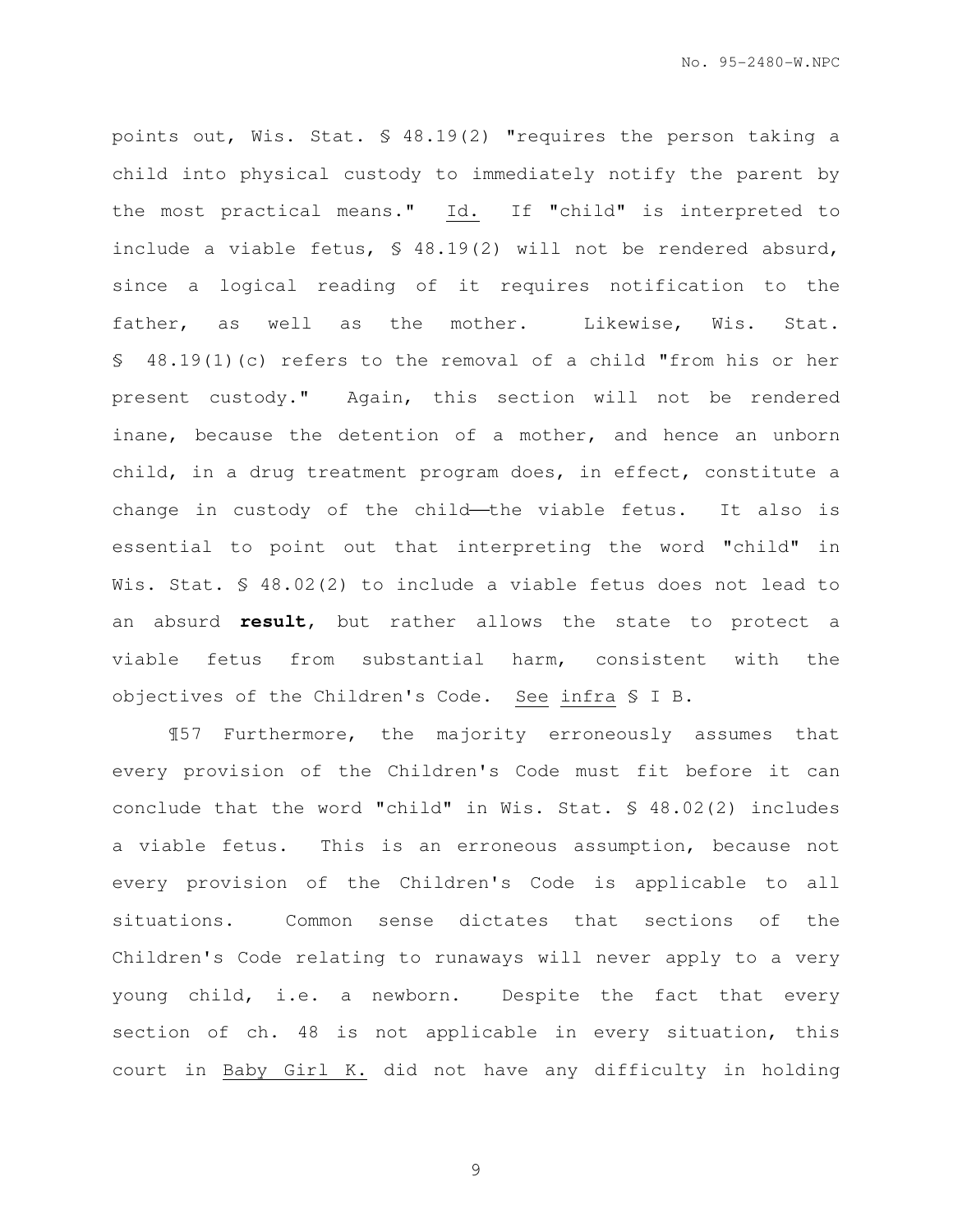No. 95-2480-W.NPC

that the word "child" in Wis. Stat. § 48.415(6)(b), a section of the Children's Code, includes an unborn child.

¶58 Moreover, it is the application of the majority's interpretation of "child" in Wis. Stat. § 48.02(2) that leads to an absurd result, by rendering the state's power to protect a child dependent upon whether the child is inside or outside of the womb. For example, under the majority's interpretation of § 48.02(2), the state will have the power to protect an eightmonth-old child that has been born prematurely; however, the state will have no power to protect an eight-month-old fetus that is in the womb. The Kwaterski court recognized the absurdity of distinguishing between a viable fetus and a born child in 1967. See Kwaterski, 34 Wis. 2d at 20. This court should certainly recognize the same absurdity in 1997.

#### B.

¶59 Second, the legislative objectives enunciated in the Children's Code support a conclusion that "child" in Wis. Stat. § 48.02(2) includes a viable fetus. The preamble to the Children's Code expressly directs that the chapter "shall be **liberally construed** to effect the objectives" set forth by the legislature. Wis. Stat. § 48.01(2) (emphasis added). One of the objectives set forth by the legislature is "[t]o provide for the care, protection, and wholesome mental and **physical**  development of children . . . . " \$ 48.01(1)(b) (emphasis added). Section 48.01(2) also mandates that "[t]he best interests of the child shall always be of paramount consideration."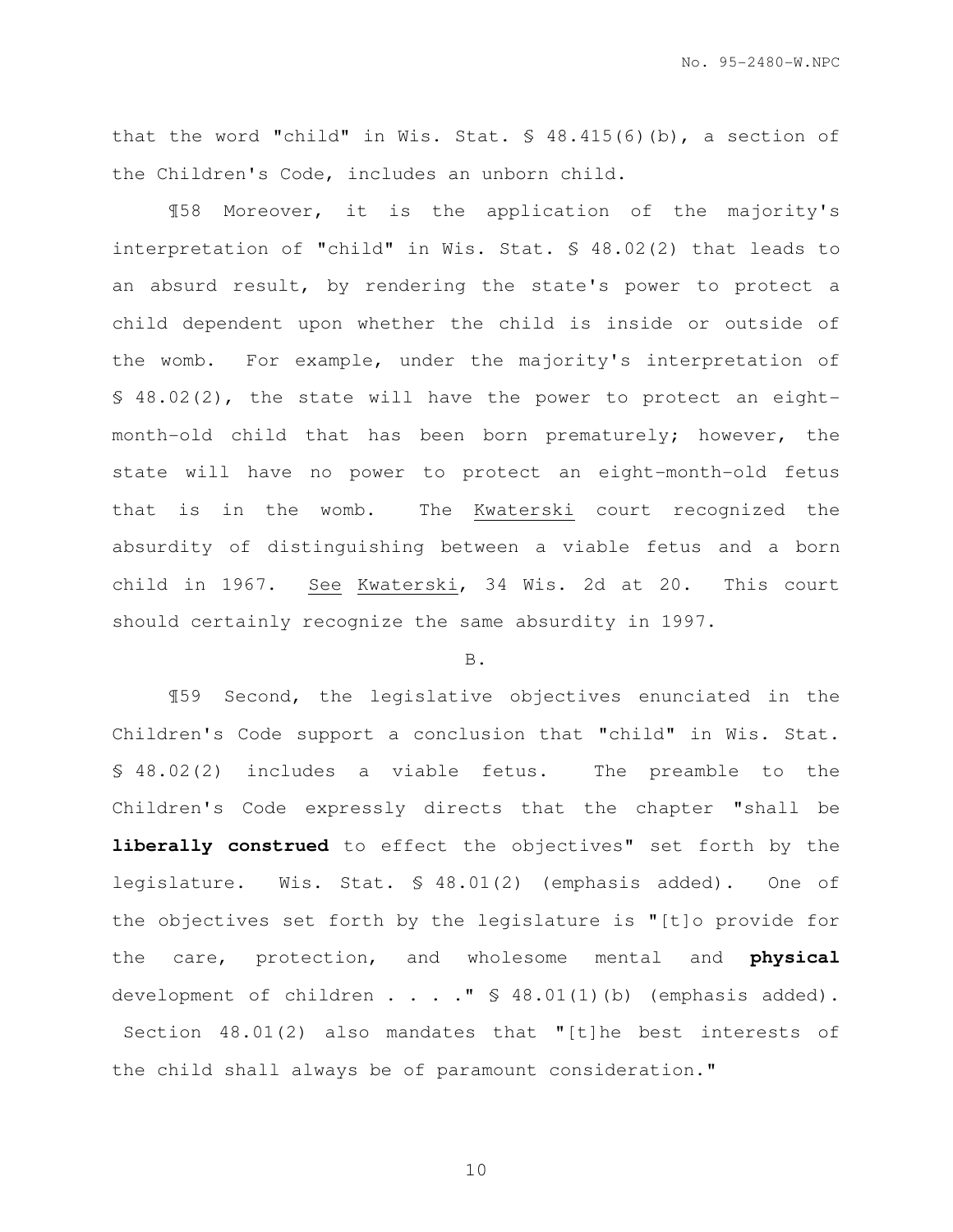¶60 This court has stated that "a 'cardinal rule in interpreting statutes' is to favor a construction which will fulfill the purpose of the statute over a construction which defeats the manifest object of the act." In re Estate of Halsted, 116 Wis. 2d 23, 29, 341 N.W.2d 389 (1983) (quoting Student Ass'n, University of Wisconsin-Milwaukee v. Baum, 74 Wis. 2d 283, 294-95, 246 N.W.2d 622 (1976)); accord UFE Inc. v. Labor & Indus. Review Comm'n, 201 Wis. 2d 274, 288, 548 N.W.2d 57 (1996). We likewise have indicated that "the intent of a section of a statute must be derived from the act as a whole." Standard Theaters, Inc. v. State, Dept. of Transp., Div. of Highways, 118 Wis. 2d 730, 740, 349 N.W.2d 661 (1984); Aero Auto Parts, Inc. v. State, Dept. of Transp., Div. of Highways, 78 Wis. 2d 235, 239, 253 N.W.2d 896 (1977).

¶61 Accordingly, the canons of statutory construction require the court to interpret the word "child" in Wis. Stat. § 48.02(2) consistently with the purpose of the Children's Code, which is clearly to protect children at risk from harm. There can be no dispute that a mother's ingestion of cocaine after her fetus becomes viable has a substantial impact on the physical development of her child in utero and ultimately after birth.<sup>26</sup>

 $\overline{\phantom{a}}$ 

 $^{26}$  See I.J. Chasnoff et al., Cocaine use in pregnancy: Perinatal morbidity and mortality, 9 Neurotoxicol Teratol 291 (1987). Studies have confirmed that the cessation of cocaine use in the third trimester can have a significant positive impact on the development of the fetus. These benefits include improved intrauterine growth, reduced incidences of seizures, and reduced incidences of premature labor which alleviates low birth weight and the multitude of problems associated with low birth weight babies. I.J. Chasnoff et al., Temporal patterns of cocaine use in pregnancy: Perinatal outcome, 261 JAMA 1741 (1989); I.J. Chasnoff, Cocaine: Effects on pregnancy and the neonate, in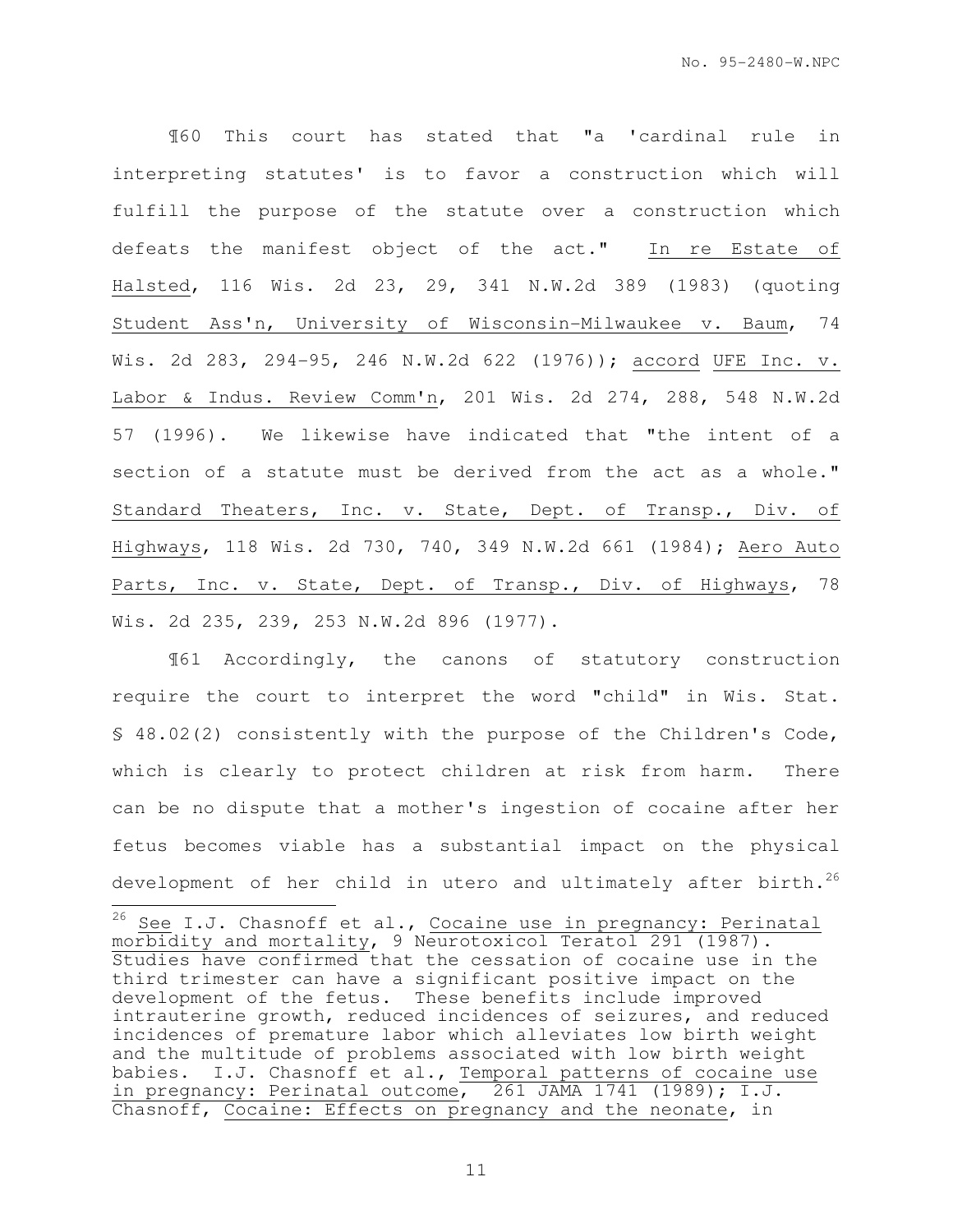Certainly, a mother's ingestion of cocaine is not in the best interests of her child, born or unborn. Moreover, what occurs in utero will have long lasting effects not only on the child, but on society as well.<sup>27</sup> Thus, interpreting the word "child" to include a viable fetus fulfills the express legislative objectives of the Children's Code, by allowing the state to intervene to protect and care for the physical development of an unborn child. Conversely, the majority's interpretation of "child" fails to liberally construe the Children's Code in order to carry out its intentions, fails to consider adequately the best interests of the child, and, in fact, defeats the manifest objectives of ch. 48.<sup>28</sup>

C.

¶62 Third, legislative inaction after the decision by the court of appeals in State ex rel. Angela M.W. indicates that the court correctly interpreted Wis. Stat. § 48.02(2). "Legislative

e<br>S

Drugs, Alcohol, Pregnancy, and Parenting, at 97-103 (1988). <sup>27</sup> R.A. Aronson & L.H. Hunt, Cocaine use during pregnancy: Implications for physicians, 89(3) Wis. Med. J. 105 (1990) ("Cocaine damaged children, particularly those from impoverished home environments, are at great risk for school failure and dropout, juvenile crime, teenage pregnancy, unemployment, and chronic disabilities. According to Senator Lloyd Bentsen (D-Texas), chair of the Senate Finance Committee, government at all levels will soon be spending \$15 billion annually to prepare cocaine-affected children to enter kindergarten.") The majority claims: "The logical extension of the dissent's argument regarding liberal construction would expand the definition of 'child' to the moment after conception." Majority op. at 17. I stress that this case deals only with the issue of whether the words "child" and "person" include a viable fetus. In addition, I emphasize that the United States Supreme Court and this court have drawn the line at viability. See Planned Parenthood v. Casey, 505 U.S. 833 (1992); Roe v. Wade, 410 U.S. 113 (1973); Kwaterski v. State Farm Mut. Auto. Ins. Co., 34 Wis. 2d 14, 148 N.W.2d 107 (1967).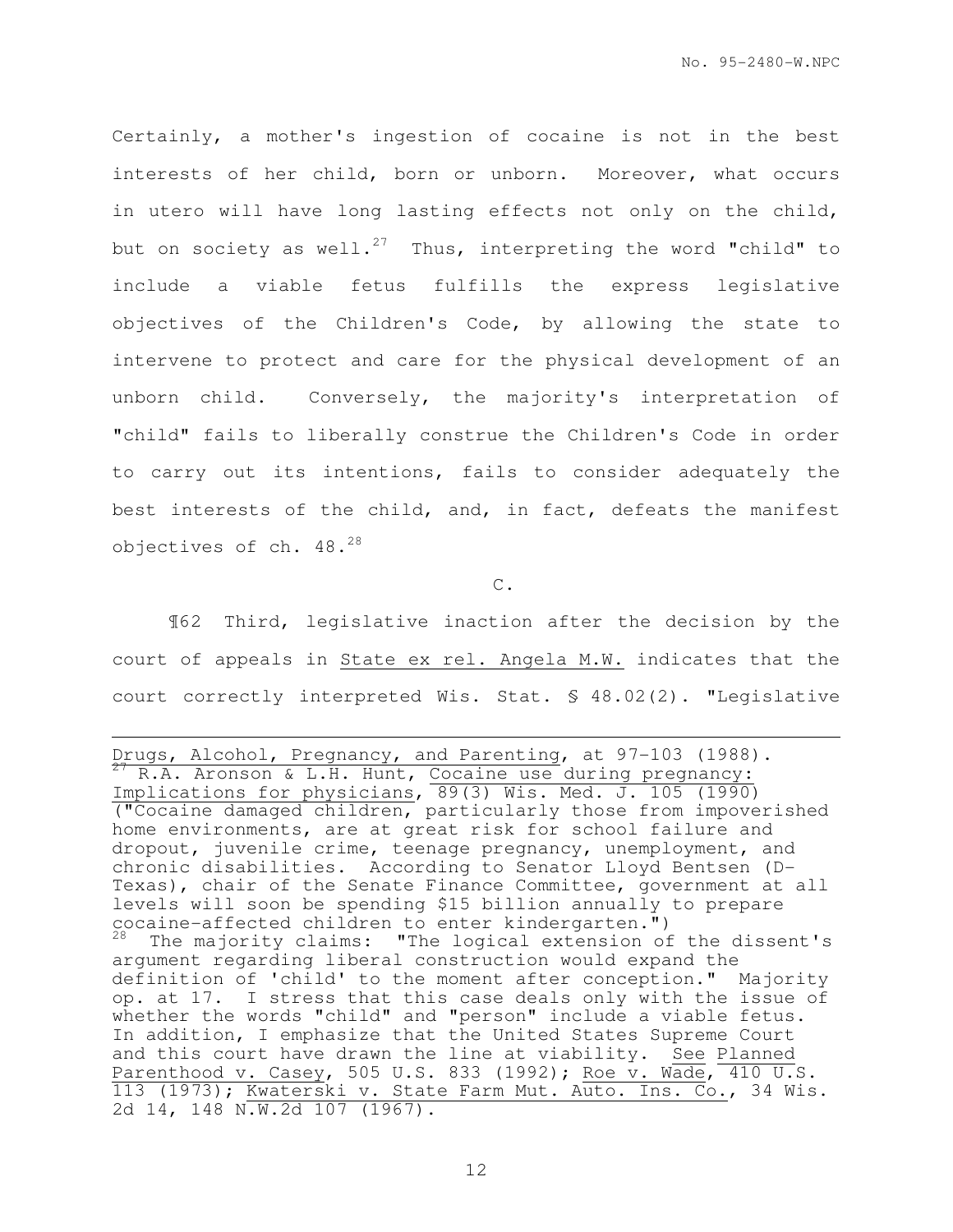No. 95-2480-W.NPC

inaction following judicial construction of a statute, while not conclusive, evinces legislative approval of the interpretation." State v. Johnson, 207 Wis. 2d 240, 247, 558 N.W.2d 375 (1997); accord State v. Eichman, 155 Wis. 2d 552, 566, 456 N.W.2d 143 (1990). The presumption of legislative adoption of a judicial interpretation is entitled to less weight when there is nearly complete inaction by the legislature. Reiter v. Dyken, 95 Wis. 2d 461, 471, 290 N.W.2d 510 (1980); Green Bay Packaging, Inc. v. Department of Indus., Labor & Human Relations, 72 Wis. 2d 26, 35, 240 N.W.2d 422 (1976). However, "[w]here the legislature has made amendments to the statutory section in question and has not corrected the court's interpretation, the presumption of adoption or ratification is strengthened." York v. National Continental Ins. Co., 158 Wis. 2d 486, 497, 463 N.W.2d 364 (Ct. App.) (citing Reiter, 95 Wis. 2d at 471-72), review denied, 465 N.W.2d 656 (1990).

¶63 In the current case, the court of appeals' holding in State ex rel. Angela M.W. that the definition of "child" under Wis. Stat. § 48.02(2) includes a viable fetus was released on October 6, 1995. This was a published decision of the court of appeals, which therefore had "statewide precedential effect." Wis. Stat. § 752.41(2); Wolf v. F & M Banks, 193 Wis. 2d 439, 455-56, 534 N.W.2d 877 (Ct. App.) (quoting § 752.41(2)), review denied, 537 N.W.2d 572 (1995); see also In re Court of Appeals of Wisconsin, 82 Wis. 2d 369, 371, 263 N.W.2d 149 (1978); Skrupky v. Elbert, 189 Wis. 2d 31, 56, 526 N.W.2d 264 (Ct. App. 1994). After October 6, 1995, the legislature revised the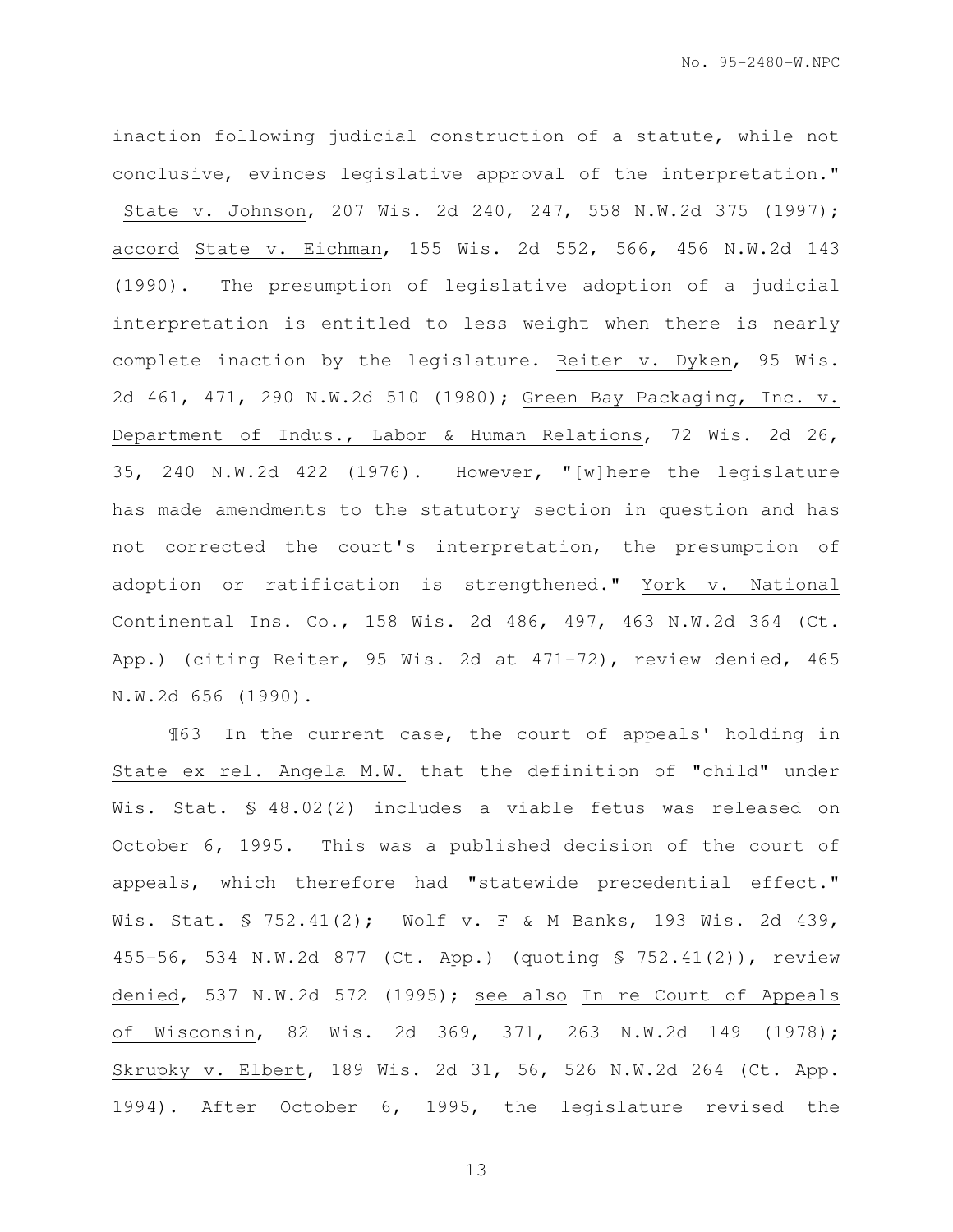definition of "child," and made substantial changes to the Children's Code in general. Specifically, 1995 Wis. Act 352, § 10p, enacted on May 23, 1996, and effective on July 1, 1996, directly changed the definition of "child" in Wis. Stat. § 48.02(2) of the Children's Code. In addition, 1995 Wis. Act 275, enacted April 22, 1996, and effective July 1, 1996, made extensive changes to ch. 48 in general. However, the legislature did not alter the court of appeals' interpretation of "child" in either of these amendments. This legislative inaction following the court of appeals' decision demonstrates legislative approval of the court's interpretation of § 48.02(2). Johnson, 207 Wis. 2d at 247; Eichman, 155 Wis. 2d at 566; Reiter, 95 Wis. 2d at 471; Milwaukee Fed'n of Teachers, Local No. 252 v. Wisconsin Employment Relations Comm'n, 83 Wis. 2d 588, 599, 266 N.W.2d 314 (1978) (quoting Zimmerman, 38 Wis. 2d at 633-34.<sup>29</sup>

29 I reject the majority's determination that legislative acquiescence to a court of appeals' decision is of no value because the legislature cannot be presumed to know that the decision will remain unchanged. See majority op. at 11-13. The grant of review in a case does not render the legislature powerless to clearly state its intent, especially where it is currently revising the very statutory language at issue. In addition, the majority supports its conclusion with a portion of the following quote: "The legislature is presumed to know that in absence of its changing the law, the construction put upon it by the courts will remain unchanged . . . . " Zimmerman v. Wisconsin Elec. Power Co., 38 Wis. 2d 626, 633-34, 157 N.W.2d 648 (1968). This statement was originally made by the court ten years prior to the development of the court of appeals, and therefore could not have been intended to stand for the proposition that acquiescence to a court of appeals' decision has no significance. Although this language was quoted by the court in Reiter v. Dyken, 95 Wis. 2d 461, 471, 290 N.W.2d 510 (1980), the Reiter court in no way indicated that it was relying on this statement to mean anything other than what it meant in 1968.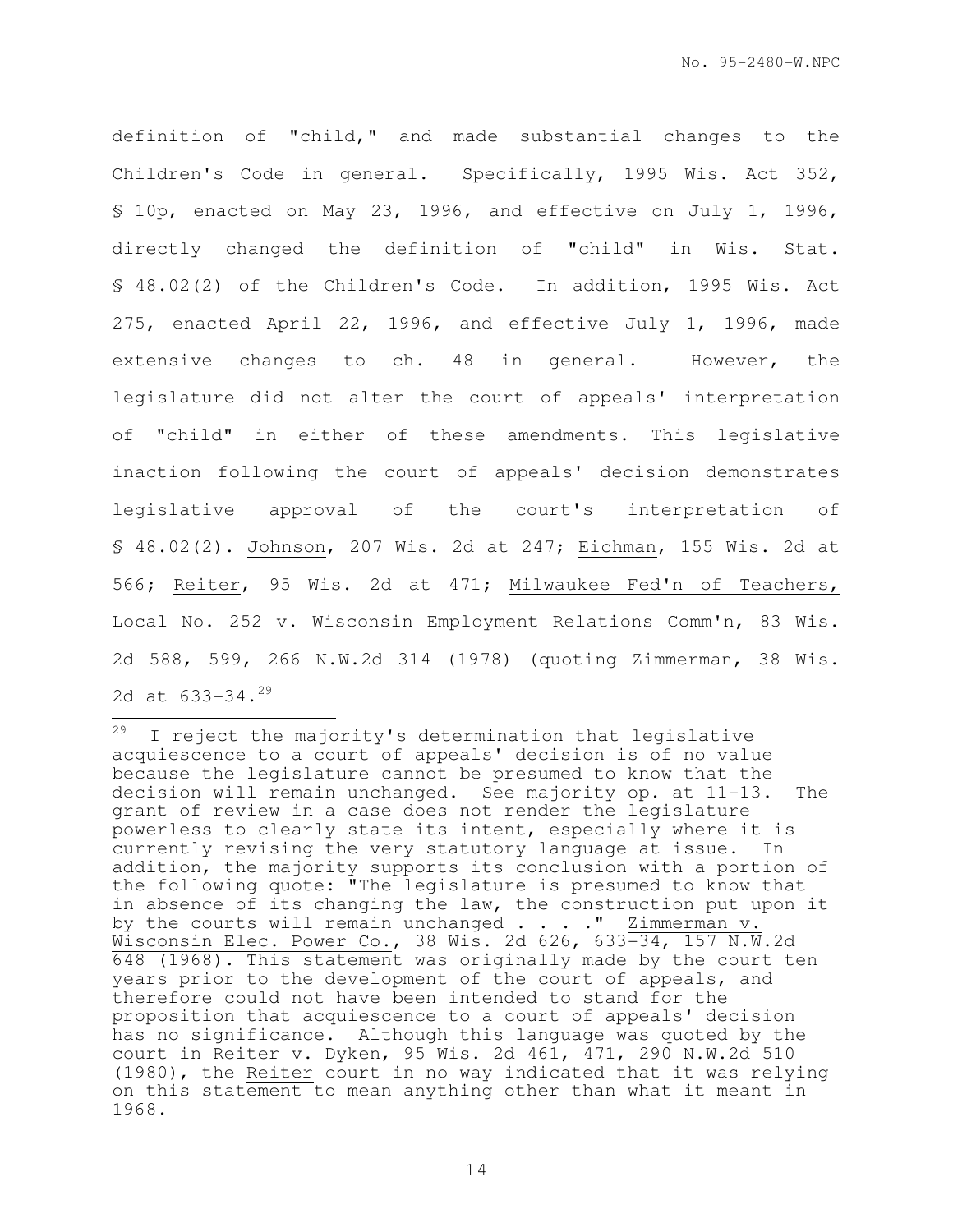¶64 Despite this overwhelming support to the contrary, the majority has reached the conclusion that the legislature did not intend to include viable fetus within the definition of "child". Majority op. at 25. The majority states: "Despite ample opportunity, the legislature has not expressly provided that a fetus is a 'child' under the Code. We decline the . . . invitation to 'take on this burden' to fill the legislative void." Id. However, interpreting the term "child" in Wis. Stat. § 48.02(2) to include a viable fetus does not constitute a "rewriting [of] the Children's Code under the guise of statutory construction," as the majority suggests. Id. at 24. Instead, interpreting the word "child" to include a viable fetus fulfills the express purpose of the legislature in ch. 48, and is in conformity with precedent of this court. It simply is not within the spirit of the Children's Code or in accordance with past case law to exclude a viable fetus, capable of life outside the womb, from the same protection afforded a born child under the Children's Code.

#### II.

¶65 Since I am satisfied that the legislature intended the definition of "child" to include a viable fetus under Wis. Stat. § 48.02(2), the arguments concerning the juvenile court's jurisdiction and the alleged violation of Angela's constitutional rights to due process of law and equal protection must be addressed.

¶66 Angela first argues that the juvenile court did not have original jurisdiction over her or her viable fetus under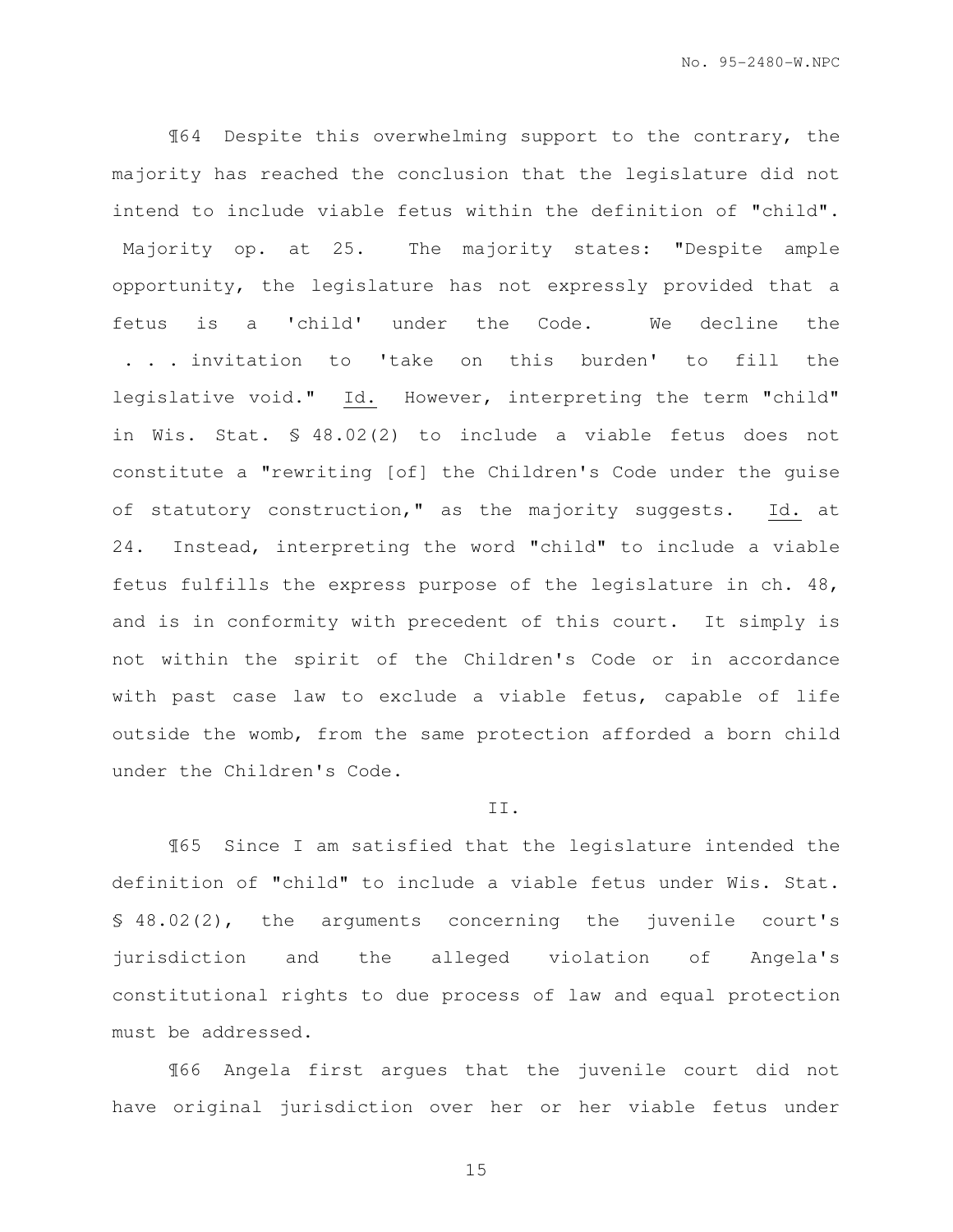Wis. Stat.  $\text{\$ }48.13.^{30}$  However, the statute does not require jurisdiction over a parent in order to obtain jurisdiction over a child. As the court of appeals determined: "The order worked its custodial effect on Angela not because the juvenile court has asserted jurisdiction over her, but because Angela and her fetus are physically and biologically one." State ex rel. Angela M.W., 197 Wis. 2d at 562.

¶67 Accordingly, the pertinent issue is whether the juvenile court had jurisdiction over Angela's viable fetus. In order to take a child into protective custody pursuant to Wis. Stat. § 48.19, the county must make a showing satisfactory to the juvenile court that the welfare of the child demands that the child be immediately removed from his or her present custody. See § 48.19(1)(c). In the present case, the county met this burden to the satisfaction of the juvenile court and, as a result, the order was issued. The conclusion that "child" includes a viable fetus, coupled with the finding that the court fulfilled the requirements of § 48.19(1)(c), leads to the conclusion that the juvenile court had jurisdiction over Angela's viable fetus.

¶68 Angela next contends that the custodial effect of the protective order violated her due process liberty interest under the United States Constitution and the Wisconsin Constitution.<sup>31</sup>

<sup>30</sup> Section 48.13 provides in part: "The court has exclusive original jurisdiction over a child alleged to be in need of protection or services which can be ordered by the court, and: . . . . " The statute then lists eighteen scenarios in which the court may exercise its jurisdiction. <sup>31</sup> As noted by the court of appeals, despite her invocation of the Wisconsin Constitution, Angela did not make a separate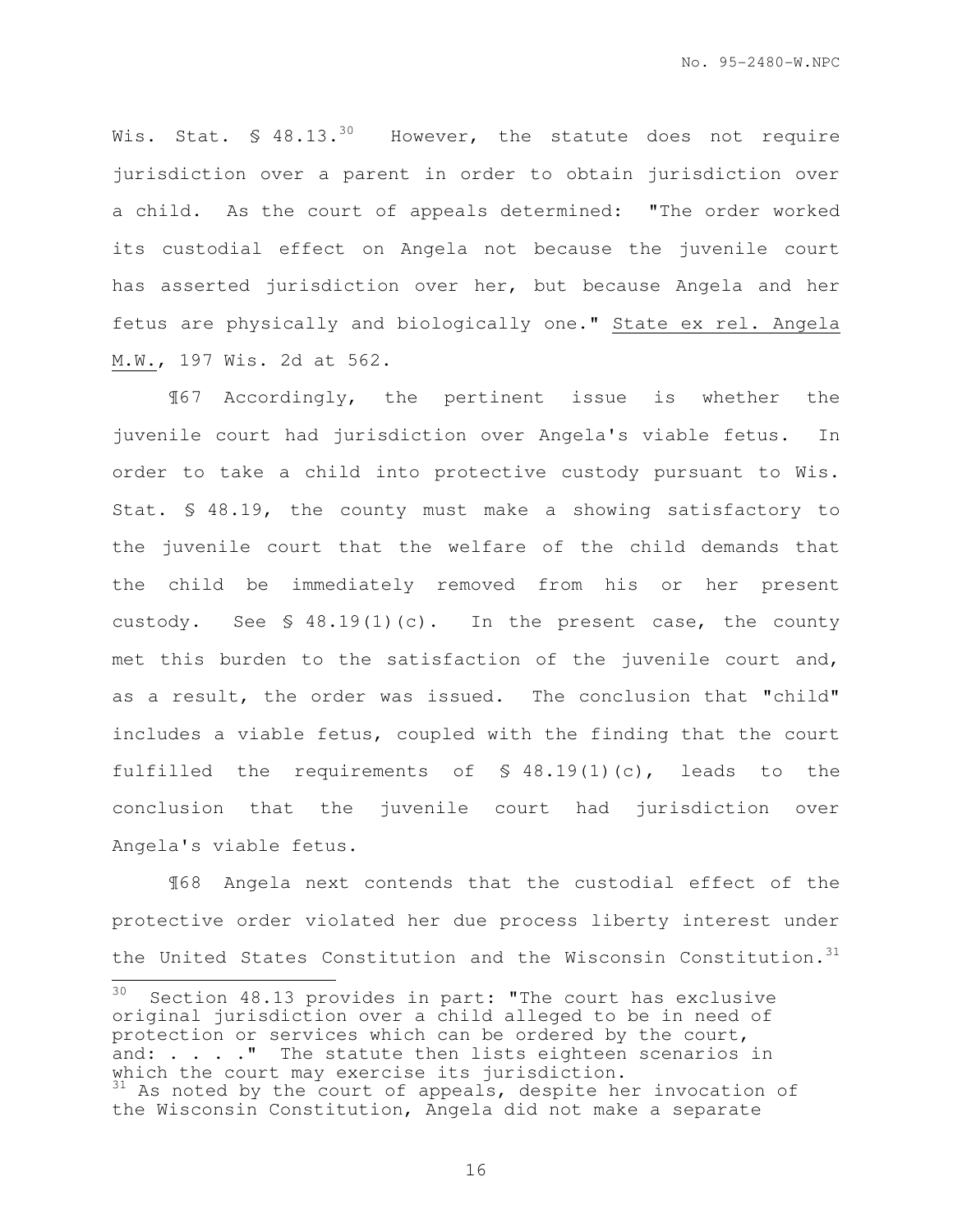The test for violation of a fundamental liberty interest is two pronged. First, in order to restrict a fundamental liberty interest, a challenged statute must further a compelling state interest. E.g., Zablocki v. Redhail, 434 U.S. 374, 388, (1978); State v. Post, 197 Wis. 2d 279, 302, 541 N.W.2d 115 (1995), petition for cert. filed, Mar. 7, 1996. Second, the statute must be narrowly tailored to serve that compelling state interest. E.g., Post, 197 Wis. 2d at 302.

¶69 In regard to the state interest implicated here, the United States Supreme Court has determined:

With respect to the State's important and legitimate interest in potential life, the "compelling" point is at viability. This is so because the fetus then presumably has the capability of meaningful life<br>outside the mother's womb. State regulation outside the mother's womb. protective of fetal life after viability thus has both logical and biological justifications.

Roe v. Wade, 410 U.S. 113, 163 (1973). Nearly twenty years later, the Court confirmed its position, stating:

[T]he concept of viability, as we noted in Roe, is the time at which there is a realistic possibility of maintaining and nourishing a life outside the womb, so that the independent existence of the second life can in reason and all fairness be the object of state protection that now overrides the rights of the woman.

Planned Parenthood v. Casey, 505 U.S. 833, 870 (1992). The

Casey Court further emphasized:

e<br>S

[I]t must be remembered that Roe v. Wade speaks with clarity in establishing not only the woman's liberty

argument under the Wisconsin Constitution. See State ex rel. Angela M.W. v. Kruzicki, 197 Wis. 2d 532, 564 n. 16, 541 N.W.2d 482 (Ct. App. 1995). All of her arguments rest on cases in which courts considered the federal constitution. Therefore, I do not address any possible implications of the Wisconsin Constitution.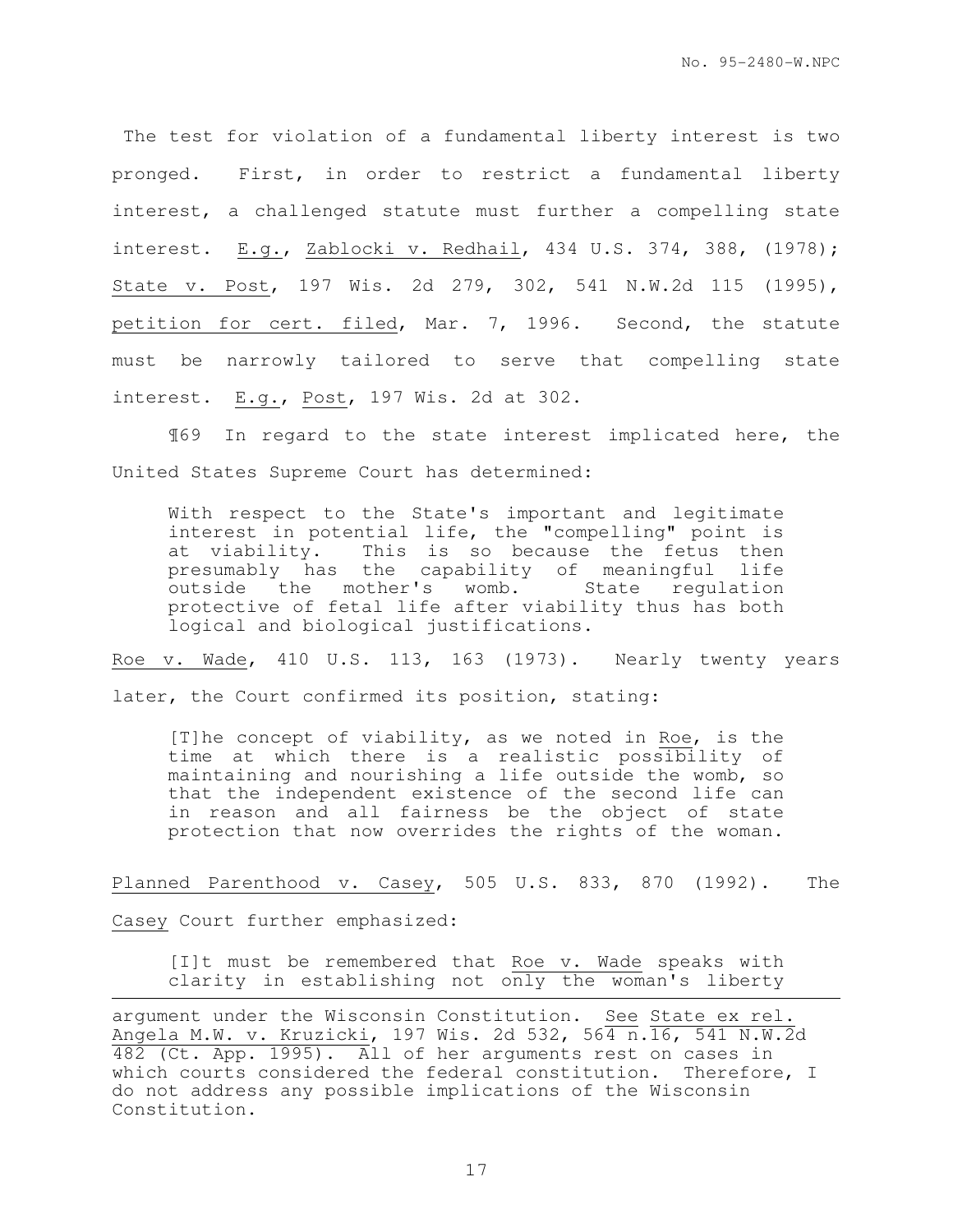but also the State's "important and legitimate interest in potential life." Roe, supra, at 163. That portion of the decision in Roe has been given too little acknowledgment and implementation by the Court in its subsequent cases.

Id. at 871. Thus, as determined by the United States Supreme Court, the state's interest in protecting the life and health of an unborn child becomes compelling and dominant once the fetus reaches viability.

¶70 In addition, this court's decision in State v. Black, 188 Wis. 2d 639, 526 N.W.2d 132 (1994), is also relevant. In Black, the petitioner allegedly caused the death of a fetus due to be born in five days by assaulting the unborn child's mother. The state subsequently charged Black with feticide under Wis. Stat. § 940.04(2)(a).<sup>32</sup> Id. at 643. Black argued that the feticide statute, due to its title of "abortion," could not be enforced against him. Id. at 644. The court held that Black was properly charged with feticide because the "statutory language clearly and simply proscribes the intentional destruction of a quick child." Id. at 645. Accordingly, the Black court concluded that the state may enact legislation to protect a viable fetus in areas other than simply abortion, and, therefore, implicitly determined that the state has a compelling interest in the welfare of a viable fetus in other contexts.<sup>33</sup>

See id. at 645.

32 Section 940.04(2)(a) (1989-90) provided in pertinent part: "Any person, other than the mother, who does either of the following may be imprisoned not more than 15 years: . . . Intentionally destroys the life of an unborn quick child; . . . ." State v. Black, 188 Wis. 2d 639, 644, 526 N.W.2d 132 (1994). Even the majority recognizes that in Black, this court determined that the legislature can act to protect a viable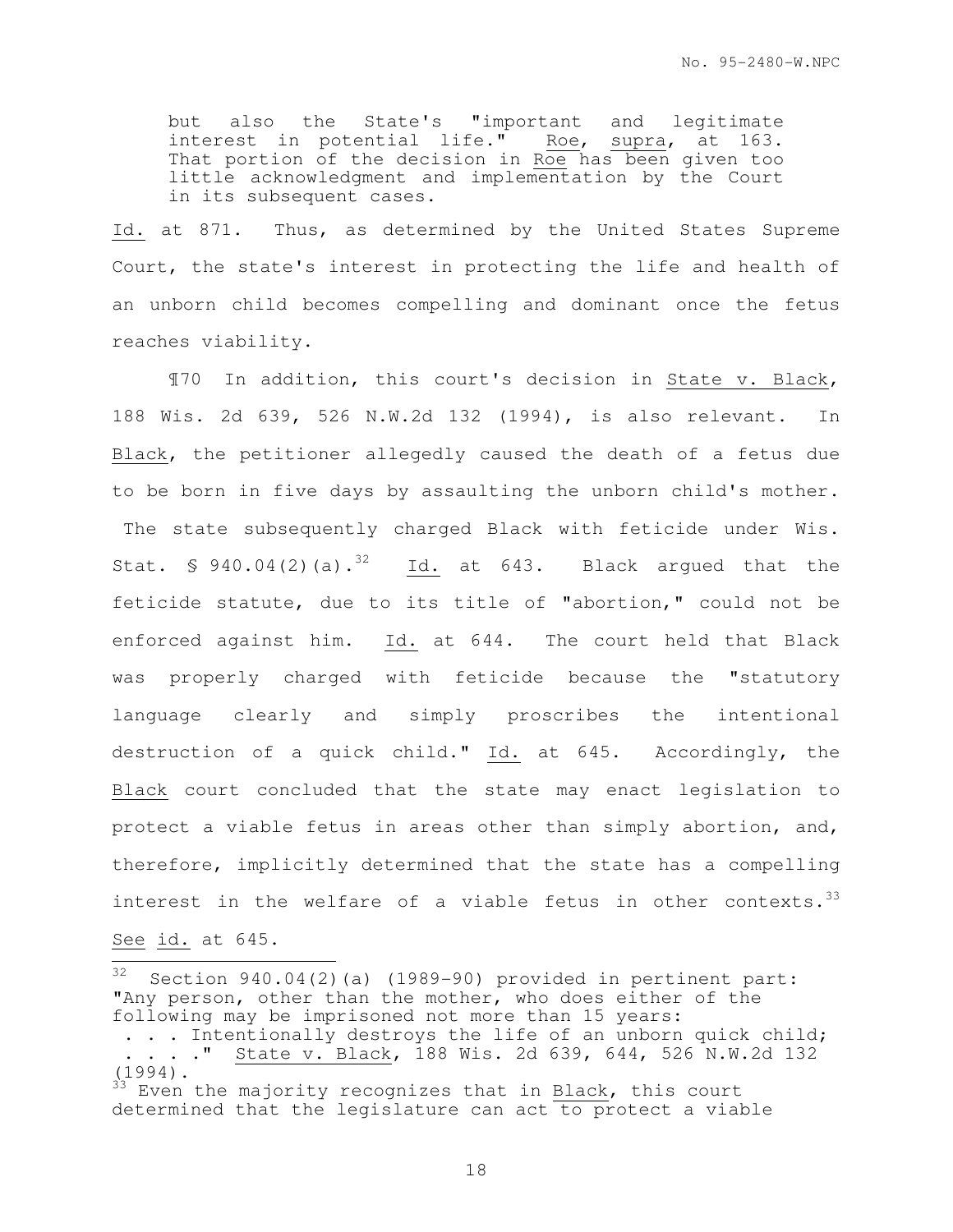¶71 In the present case, there is no dispute that Angela's child was a viable fetus when the petition was filed, that Angela was actively using cocaine, and that the use of cocaine put the child at substantial risk of great bodily harm or possibly death. As such, the state has a compelling state interest to protect Angela's fetus under Roe<sup>34</sup>, Casey, and Black.

¶72 The next issue therefore is whether the infringement on Angela's liberty is narrowly tailored to further the compelling state interest. I conclude that it is. The Children's Code specifies the procedures necessary to further the state's compelling interest in the protection of children. These procedures must be complied with before the state can exercise its right to detain and ultimately protect a child.

¶73 In particular, the Children's Code requires the state to have jurisdiction over the child. See Wis. Stat. § 48.13. Wis. Stat. § 48.19 provides that the state's power to take a child into custody is limited by specifically enumerated regulations. In addition, the state must conduct a hearing within 24 hours of the time the decision was made to hold the

e<br>S

fetus in contexts other than abortion. See majority op. at 19. <sup>34</sup> The court of appeals succinctly summarized the significance of Roe to the current case when it stated:

By recognizing that a state may intervene in an abortion decision after viability, Roe necessarily recognizes the right of the state to protect the potential life of the fetus over the wishes of the mother to terminate the pregnancy. Why then cannot the state also protect the viable fetus from maternal conduct which functionally presents the same risk and portends the same result-the death of the viable fetus?

State ex rel. Angela M.W. v. Kruzicki, 197 Wis. 2d 532, 552 n.11, 541 N.W.2d 482 (Ct. App. 1995).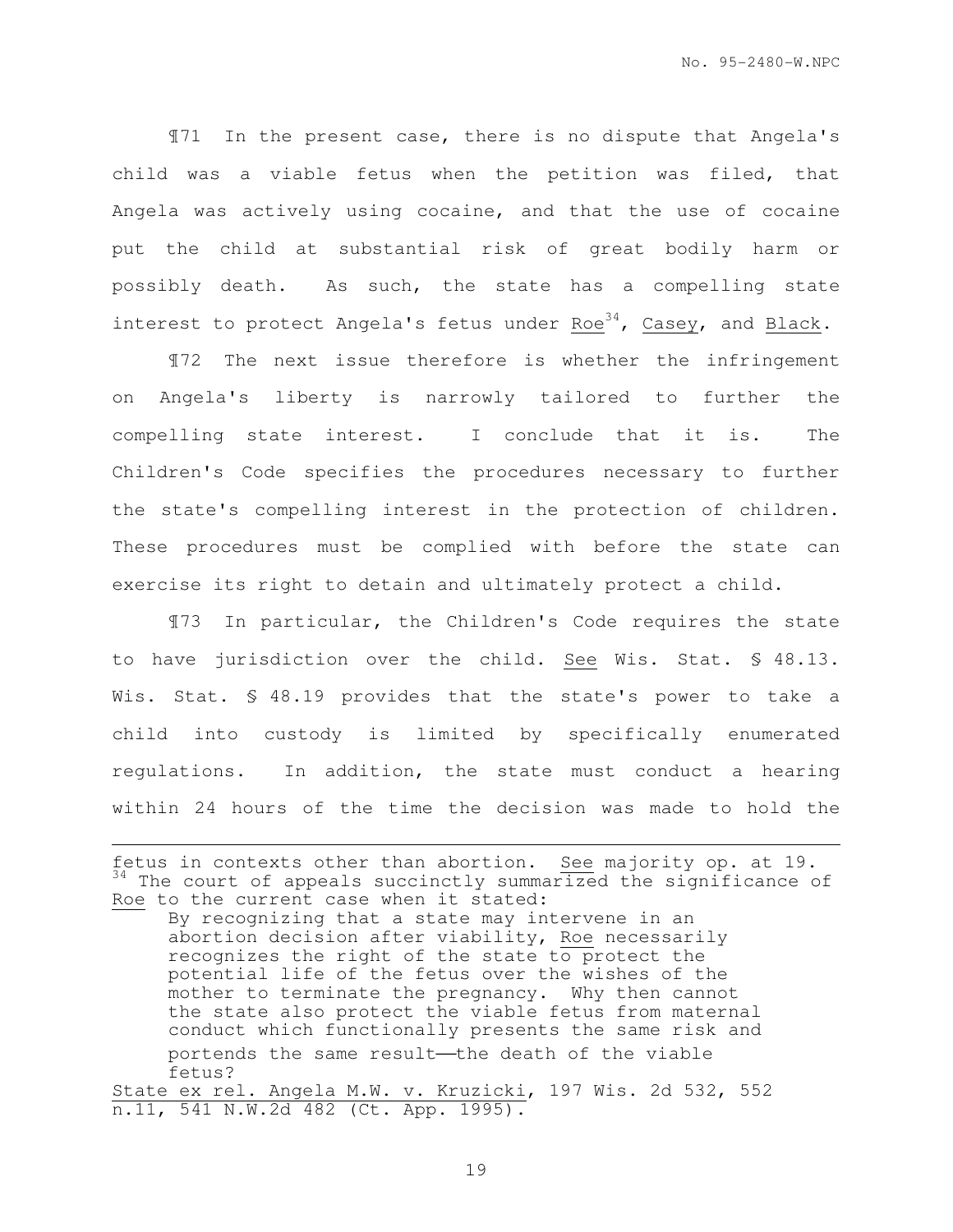child in protective custody. Wis. Stat.  $\text{\$ }48.21.^{35}$  At the hearing, the juvenile court must determine whether there is probable cause to believe the child is within the jurisdiction of the court, and that the child will be subject to injury if he or she is not taken into protective custody.<sup>36</sup> Wis. Stat. § 48.205; Wisconsin Legislative Council Staff, Staff Brief 94-1, Overview of Wisconsin Law Relating To Children in Need of Protection or Services, at 23 (Sept. 1, 1994). In light of all the statutorily imposed procedures necessary to detain a child, it is clear that the means by which the state's compelling interest is served are narrowly tailored to "attain the purposes and objectives of the legislation" to protect children. State v. Yoder, 49 Wis. 2d 430, 438, 182 N.W.2d 539 (1971), aff'd, 406 U.S. 205 (1972).

¶74 Finally, Angela argues that if the state is allowed to intervene when the mother ingests cocaine, this will "open the door" for the state to intervene whenever a mother acts in any manner that is potentially harmful to her viable fetus. Angela cites as examples the possibility of state intervention if a mother smokes or refuses to take her prenatal vitamins.

¶75 This argument is not a realistic one because ch. 48 contains the necessary protections against unreasonable or unjustified intervention by the state. Specifically, Wis. Stat.

 $\overline{a}$ 

 $35$  1995 Wis. Act 275, enacted April 22, 1996 and effective July 1, 1996, changed the time of the hearing from 24 hours to 48 hours.

Section 48.205 lists several situations in which a probable cause showing would result in the detention of a child; however, only the portion relevant to this case was cited.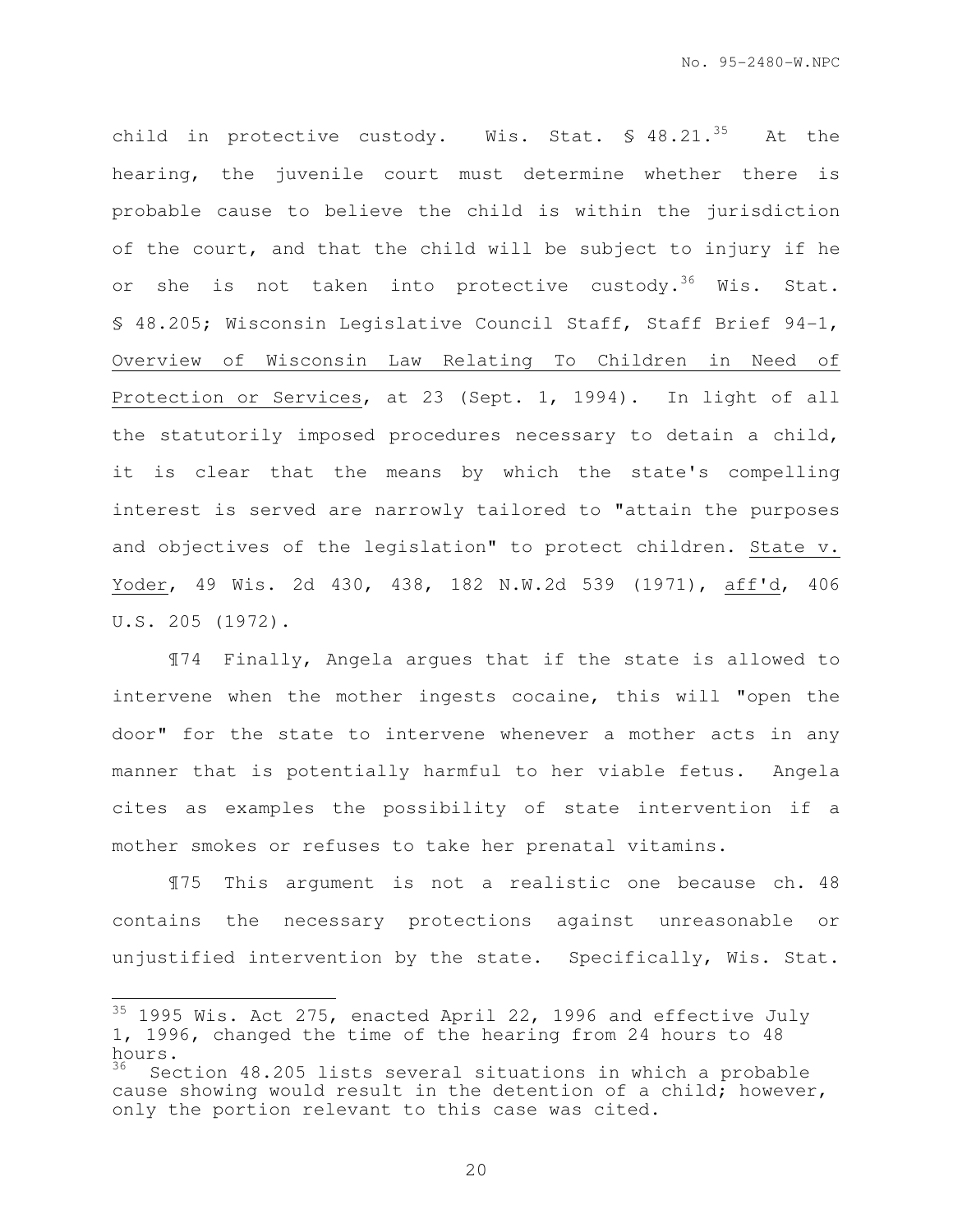§ 48.255(1)(e) requires a petition requesting that a court exercise jurisdiction over a child alleged to be in need of protection or services ("CHIPS petition") to state "reliable and credible information which forms the basis of the allegations necessary to invoke the jurisdiction of the court." Accordingly, the test for determining compliance with § 48.255 is the same as that governing the sufficiency of a criminal complaint-probable cause. In re Courtney E., 184 Wis. 2d 592, 601, 516 N.W.2d 422 (1994). In addition, Wis. Stat. § 48.13 lists eighteen scenarios in which ch. 48 authorizes the juvenile court to exercise its original jurisdiction. These scenarios represent situations in which the child is at substantial risk either because of his or her own actions or those of others. See § 48.13. For example, § 48.13(10), the subsection that the county relies on in this case, requires that the parent has "neglect[ed], refus[ed] or [been] unable for reasons other than poverty to provide necessary care, food, clothing, medical or dental care or shelter so as to **seriously endanger** the physical health of the child  $\ldots$  . . "  $\$\;48.13(10)$  (emphasis added).

¶76 Clearly, the Children's Code enables the state to intervene only when a child faces substantial risk. Thus, ch. 48 contains the necessary stopping point to protect against Angela's slippery slope argument.<sup>37</sup> In fact, if this were not  $\overline{a}$ 

 $37$  Moreover, the Milwaukee County District Attorney noted in his amicus brief at 11-12 that "despite the extensive and sustained headline coverage of Angela's case in the Milwaukee-area media last fall, in the last nine months the Milwaukee County District Attorney's Office has yet to receive a single Angela-type CHIPS referral . . . . [T]he 'floodgates,' if opened, have not yet impacted Milwaukee County."